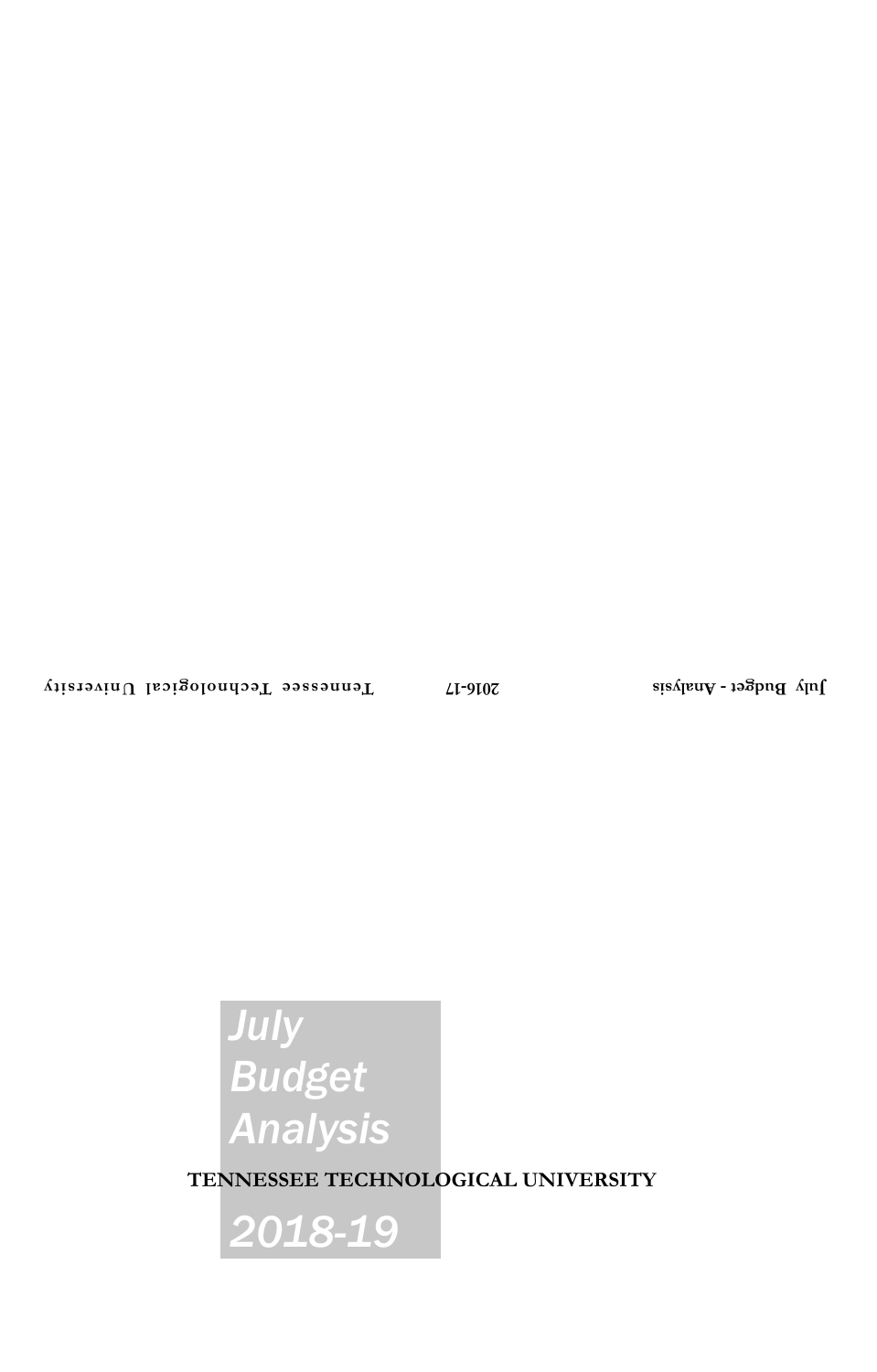## **TENNESSEE TECHNOLOGICAL UNIVERSITY PROPOSED BUDGET 2018-19 Analysis**

## **TABLE OF CONTENTS**

|    |                                                  | Page           |                                                             | Page |
|----|--------------------------------------------------|----------------|-------------------------------------------------------------|------|
|    | 1. Organization Charts                           |                | 6. Analysis of Position Changes                             |      |
|    |                                                  |                | Transferred from Restricted to Unrestricted<br>А.           | 22   |
|    | 2. Summary of Total Budget Changes               |                | Β.<br>Regular Full-Time Positions Excluding Auxiliary       | 23   |
| Α. | <b>Expenditures by Function</b>                  |                |                                                             |      |
|    | Estimated Budget 2017-18<br>1.                   | $\overline{c}$ | 7. Benefits Schedule                                        | 24   |
|    | $\overline{2}$ .<br>Proposed Budget 2018-19      | 3              |                                                             |      |
| В. | <b>Expenditures by Object Code</b>               |                | 8. Non-credit Instruction Analysis Fees                     | 25   |
|    | Estimated Budget 2017-18<br>1.                   | 4              |                                                             |      |
|    | 2.<br>Proposed Budget 2018-19                    | 5              | 9. Centers of Excellence Analysis                           |      |
| C. | Revenues                                         |                | Estimated Budget 2017-18<br>Α.                              | 26   |
|    | Estimated Budget 2017-18<br>1.                   | 6              | Β.<br>Proposed Budget 2018-19                               | 27   |
|    | 2.<br>Proposed Budget 2018-19                    | 8              |                                                             |      |
|    |                                                  |                | 10. Basic Maintenance and Operation Expenditure Calculation | 28   |
|    | 3. Proposed Budget                               |                |                                                             |      |
| Α. | Recurring and Nonrecurring Revenues & Expenses   | 10             | 12 TSSBA Debt Service Coverage                              | 29   |
| Β. | Reporting of Budgeted Anticipated Savings        | 11             | A. TSSBA Debt Service Coverage-Disclosed Project Adjustment | 30   |
|    | 4. Athletic Analysis                             |                | 13. Plant Fund Schedules                                    |      |
| Α. | Revenues                                         | 12             | Analysis of Unexpended Plant Funds<br>Α.                    |      |
| В. | Expenditures                                     | 13             | Estimated Budget 2017-18<br>1.                              | 31   |
|    |                                                  |                | 2.<br>Proposed Budget 2018-19                               | 34   |
|    | 5. Auxiliary Analysis                            |                | <b>B.</b><br>Analysis of Renewal and Replacement Funds      |      |
| Α. | Summary Schedule                                 | 14             | Estimated Budget 2017-18<br>1.                              | 36   |
| Β. | <b>Food Service</b>                              |                | 2.<br>Proposed Budget 2018-19                               | 37   |
|    | <b>Contracted Food Service</b><br>1.             | 15             | C.<br>Analysis of Retirement of Indebtedness Funds          |      |
|    | 3.<br><b>Total Food Service</b>                  | 16             | Estimated Budget 2017-18<br>1.                              | 38   |
| C. | Bookstore                                        |                | $\overline{2}$ .<br>Proposed Budget 2018-19                 | 39   |
|    | <b>Contracted Bookstore</b><br>2.                | 17             |                                                             |      |
| D. | Housing Information                              | 18             | 14. Remedial, Developmental, Prescribed Courses             | 40   |
|    | 1.<br><b>Total Housing</b>                       | 19             |                                                             |      |
| Е. | Summary by Unit - R&R and Contingency Allocation |                | 15. Unrestricted E&G Longevity                              | 41   |
|    | Estimated Budget 2017-18<br>1.                   | 20             |                                                             |      |
|    | 2.<br>Proposed Budget 2018-19                    | 21             | 16. Lottery Scholarships                                    | 42   |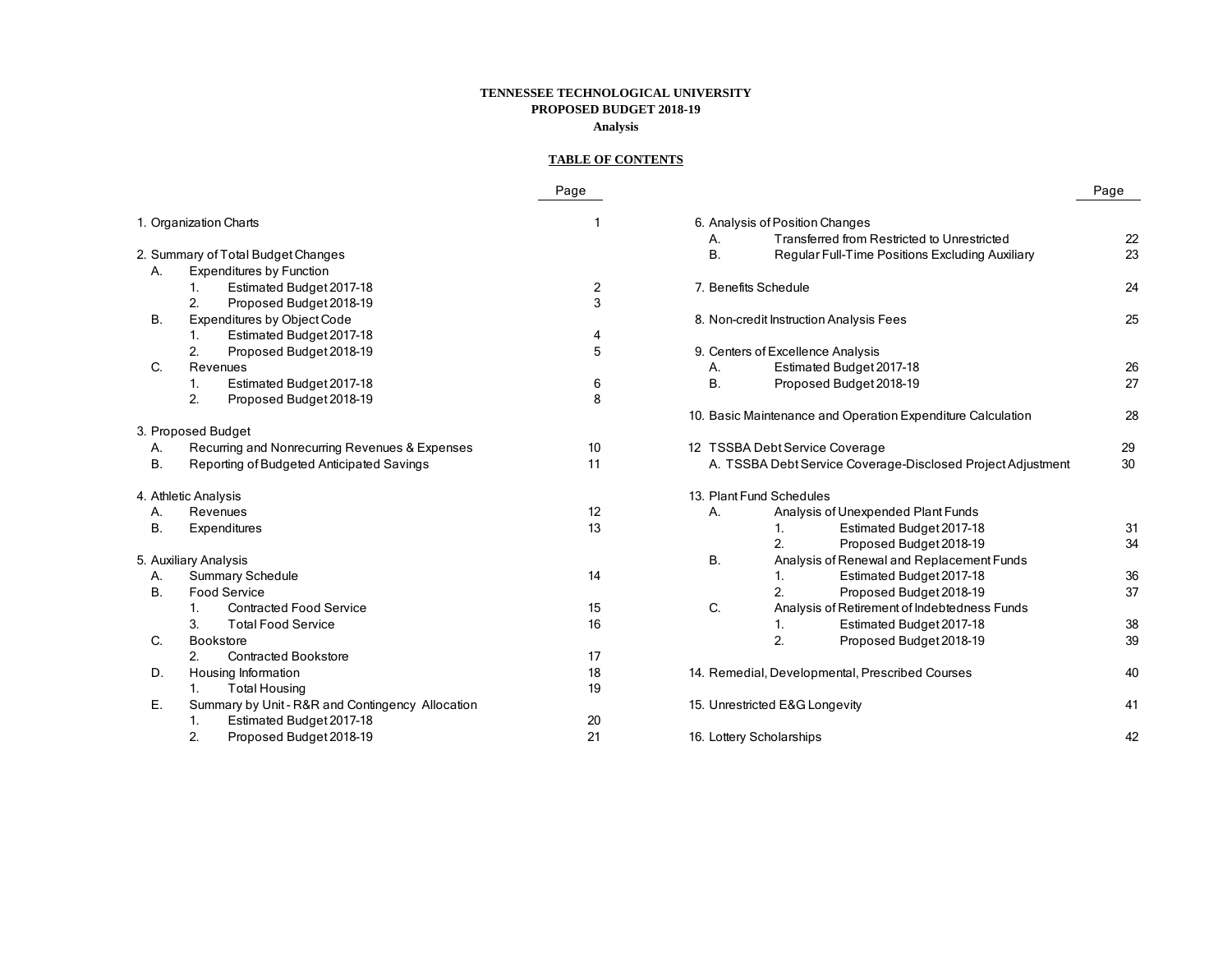

# ACADEMIC AFFAIRS

| <b>Academic</b><br><b>Support</b>                                                                                         | <b>Accreditation. Assessment</b><br>& Faculty Development                                                              |                                                                                                                     | Angelo & Jennette<br><b>Volpe Library</b>                                                            | <b>Digital &amp; Distance</b><br>Education                                                                                             | <b>Institutional</b><br><b>Research</b> | <b>Military</b><br><b>Science</b> | <b>Special</b><br><b>Programs</b> |
|---------------------------------------------------------------------------------------------------------------------------|------------------------------------------------------------------------------------------------------------------------|---------------------------------------------------------------------------------------------------------------------|------------------------------------------------------------------------------------------------------|----------------------------------------------------------------------------------------------------------------------------------------|-----------------------------------------|-----------------------------------|-----------------------------------|
| - Joe L. Evins Appalachian Center<br>for Craft (Administrative)<br>- Rural Development Institute<br><b>∟</b> Study Abroad | - Accreditation<br>⊢Assessment<br>– Faculty Development<br>-Quality Assurance Funding<br>- Quality Enhancement Program | - Center for Innovation in Teaching & Learning<br><b>∟Undergraduate Research and Creative Activity</b>              | ∟Library & Learning Assistance<br>└ Learning Support                                                 | Extended Programs<br>— Distance Learning<br>-Non-Credit Programs<br>└Special Events & Projects<br>le Off-Campus Programs<br>∟TNeCampus |                                         |                                   | -UNIV 1020<br>∟Women's Center     |
| <b>College of Agriculture</b><br>& Human Ecology                                                                          | <b>College of</b><br><b>Arts &amp; Sciences</b>                                                                        | <b>College of</b><br><b>Business</b>                                                                                | <b>College of</b><br><b>Education</b>                                                                |                                                                                                                                        |                                         |                                   |                                   |
| - School of Agriculture<br>- School of Human Ecology<br>L Student Success Center                                          | -Biology<br>LCo-op Fisheries Unit<br>- Chemistry<br>Communication<br>└Oracle/WTTU                                      | ⊢ Accounting<br>- Decision Sciences & Management<br>- Economics, Finance & Marketing<br>- Graduate Office<br>⊢iCube | Counseling & Psychology<br>Curriculum & Instruction<br>-Student Success Center<br>-Teacher Education | - Exercise Science, Physical Education & Wellness                                                                                      |                                         |                                   |                                   |

| <b>OPPIOIDING &amp; LATITLE SCIENCE</b><br>– Student Success Center                                                                                                                                                                                           |                                                                                                                       |                                              |                                                                                                                                                                            |                       |                                                   |
|---------------------------------------------------------------------------------------------------------------------------------------------------------------------------------------------------------------------------------------------------------------|-----------------------------------------------------------------------------------------------------------------------|----------------------------------------------|----------------------------------------------------------------------------------------------------------------------------------------------------------------------------|-----------------------|---------------------------------------------------|
| <b>College of</b><br><b>Engineering</b>                                                                                                                                                                                                                       | College of<br><b>Fine Arts</b>                                                                                        | <b>College of</b><br><b>Graduate Studies</b> | <b>College of</b><br><b>Interdisciplinary Studies</b>                                                                                                                      | <b>Honors College</b> | <b>Whitson-Hester</b><br><b>School of Nursing</b> |
| General & Basic Engineering<br>$\vdash$ Chemical Engineering<br>- Civil & Environmental Engineering<br>- Computer Science<br>- Cybersecurity Education, Research and Outreach Center<br>Electrical & Computer Engineering<br>- Energy Systems Research Center | School of Art, Craft & Design<br>LJoe L. Evins Appalachian Center<br>for Craft (Academic Programs)<br>School of Music |                                              | - Learning Villages<br>H School of Environmental Studies<br>├ School of Interdisciplinary Studies<br>School of Professional Studies<br><sup>L</sup> Student Success Center |                       |                                                   |

Small Business Development Center Small Business Develop.<br>Student Success Center

Manufacturing & Engineering Technology Manufacturing Research Center Mechanical Engineering Minority Engineering Programs Student Success Center

Earth Sciences English Foreign Languages **History** nustory<br>- Mathematics — Mathema<br>— Physics<br>— Sociology

Sociology & Political Science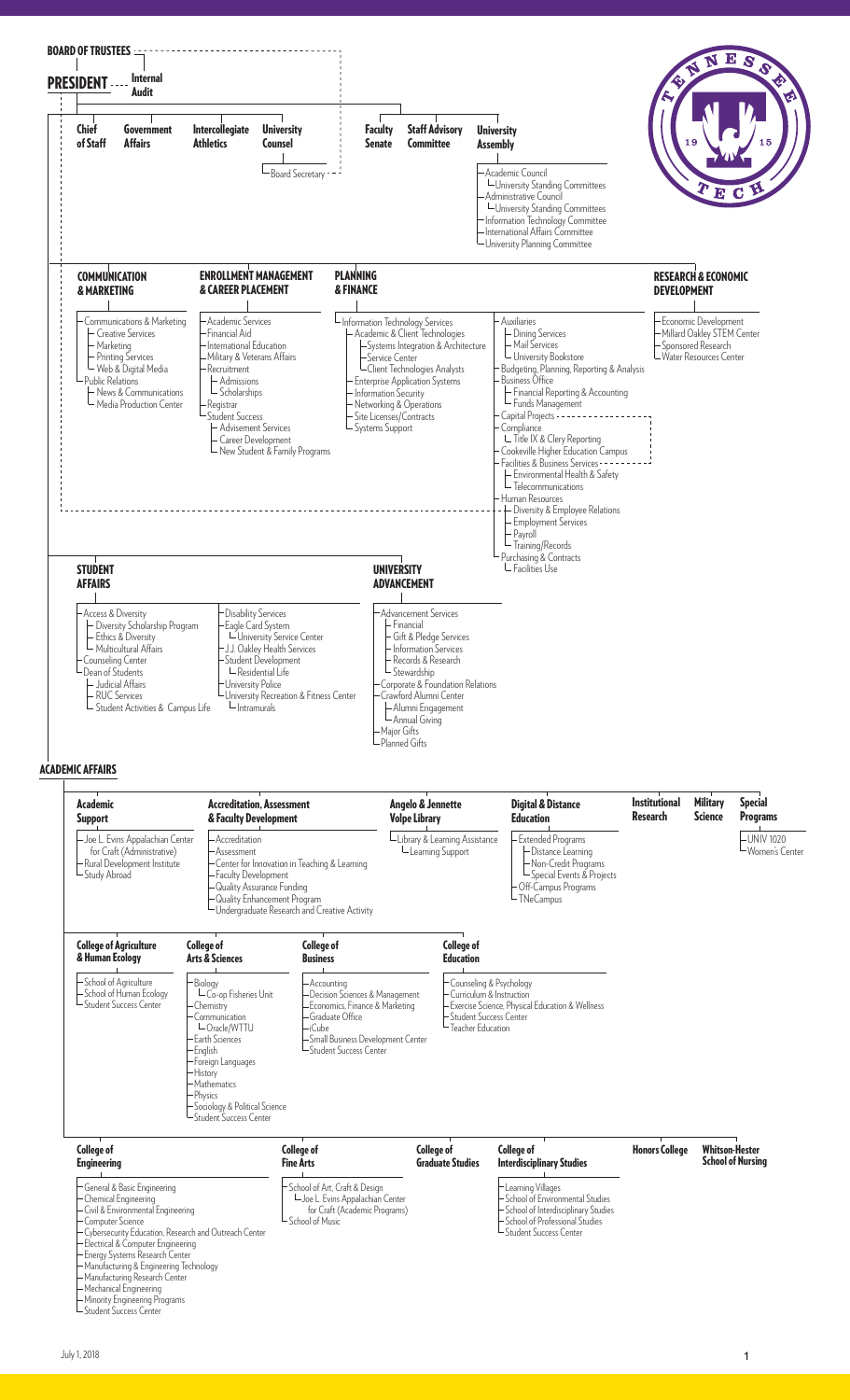## TENNESSEE TECHNOLOGICAL UNIVERSITY SUMMARY OF TOTAL BUDGET CHANGES BY FUNCTION ESTIMATED BUDGET 2017-18

|                              | <b>OCTOBER</b><br><b>BUDGET</b><br>2017-18 | <b>ESTIMATED</b><br><b>BUDGET</b><br>2017-18 | <b>Difference</b>      | <b>Explanation For</b><br><b>Significant Changes</b> |
|------------------------------|--------------------------------------------|----------------------------------------------|------------------------|------------------------------------------------------|
| Instruction                  | \$<br>71,337,200.00                        | \$<br>70,201,200.00                          | \$<br>(1, 136, 000.00) |                                                      |
| Research                     | 3,693,500.00                               | 3,569,000.00                                 | \$<br>(124,500.00)     |                                                      |
| <b>Public Service</b>        | 2,379,400.00                               | 2,619,500.00                                 | \$<br>240,100.00       | Note 1                                               |
| Academic Support             | 11,680,800.00                              | 12,309,500.00                                | \$<br>628,700.00       |                                                      |
| <b>Student Services</b>      | 18,783,400.00                              | 19,456,700.00                                | \$<br>673,300.00       |                                                      |
| Institutional Support        | 15,990,800.00                              | 16,007,600.00                                | \$<br>16,800.00        |                                                      |
| Operation and Maintenance    | 13,687,300.00                              | 13,809,500.00                                | \$<br>122,200.00       |                                                      |
| Scholarships and Fellowships | 18,638,900.00                              | 16,705,300.00                                | \$<br>(1,933,600.00)   | Note 2                                               |
| <b>TOTAL</b>                 | \$<br>156,191,300.00                       | \$<br>154,678,300.00                         | \$<br>(1,513,000.00)   |                                                      |

#### Changes > 10% explained:

Note 1: Estimated Budget includes temporary increases to the expense budgets for both the STEMmobile and Career Fair accounts. These increases to budget are the result of corresponding increases to the respective revenues for these two activities.

Note 2: Estimated Budget includes a temporary reduction to central scholarship accounts in the amount of \$907,000. This reduction was the result of unused scholarship funds for the current fiscal year. A permanent reduction to the UAS scholarship is also included in the Estimated Budget in the amount of \$500,000. This permanent reduction was planned and is a result of the over-awarding that had happened in previous fiscal years. Athletics also temporarily reduced their unused scholarship funds by approximately \$500,000 in order to help offset travel and operating costs for the current fiscal year.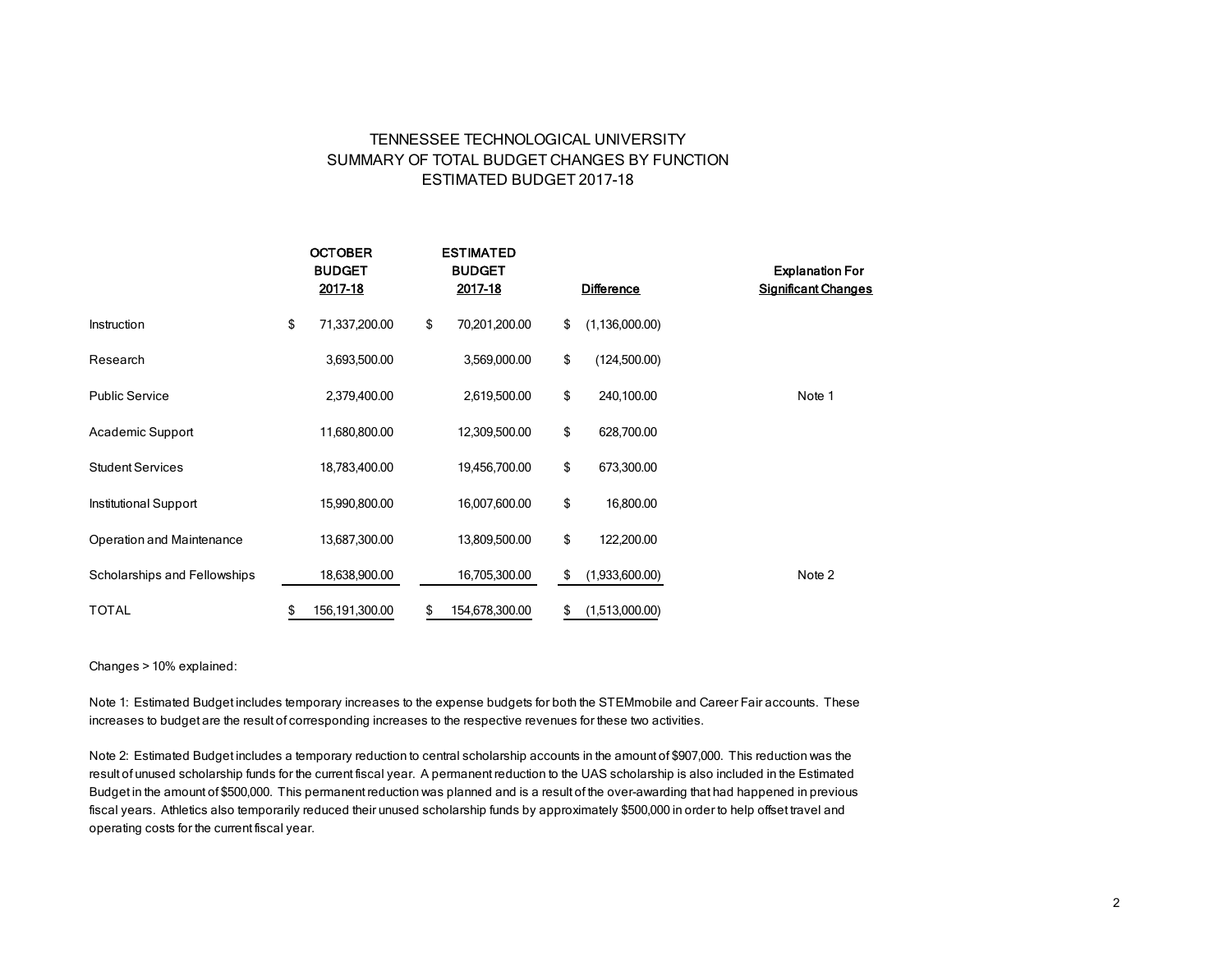## TENNESSEE TECHNOLOGICAL UNIVERSITY SUMMARY OF TOTAL BUDGET CHANGES BY FUNCTION PROPOSED BUDGET 2018-19

|                              | <b>ESTIMATED</b><br><b>BUDGET</b><br>2017-18 | <b>PROPOSED</b><br><b>BUDGET</b><br>2018-19 | <b>Difference</b>      | <b>Explanation For</b><br><b>Significant Changes</b> |
|------------------------------|----------------------------------------------|---------------------------------------------|------------------------|------------------------------------------------------|
| Instruction                  | \$<br>70,201,200.00                          | \$<br>71,065,100.00                         | \$<br>863,900.00       |                                                      |
| Research                     | 3,569,000.00                                 | 2,577,100.00                                | \$<br>(991,900.00)     | Note 1                                               |
| <b>Public Service</b>        | 2,619,500.00                                 | 2,166,900.00                                | \$<br>(452,600.00)     | Note 2                                               |
| Academic Support             | 12,309,500.00                                | 12,296,400.00                               | \$<br>(13,100.00)      |                                                      |
| <b>Student Services</b>      | 19,456,700.00                                | 18,271,300.00                               | \$<br>(1, 185, 400.00) |                                                      |
| Institutional Support        | 16,007,600.00                                | 15,485,800.00                               | \$<br>(521,800.00)     |                                                      |
| Operation and Maintenance    | 13,809,500.00                                | 13,995,800.00                               | \$<br>186,300.00       |                                                      |
| Scholarships and Fellowships | 16,705,300.00                                | 18,088,600.00                               | \$<br>1,383,300.00     |                                                      |
| <b>TOTAL</b>                 | \$<br>154,678,300.00                         | \$<br>153,947,000.00                        | \$<br>(731,300.00)     |                                                      |

#### Changes > 10% explained:

Note 1: Estimated Budget includes FY2017 Research carryovers in the amount of \$845,739 which are not included in the Proposed Budget.

Note 2: Estimated Budget includes FY2017 Public Service carryovers in the amount of \$108,934 which are not included in the Proposed Budget. In addition, due to the expiration of the Business Media Service Center contract, the expense budget which was \$144,165 is not included in the Proposed Budget. Estimated Budget also included temporary increases to the expense budgets for both the STEMmobile and Career Fair accounts. These increases to budget were the result of corresponding increases to the respective revenues for these two activities during the Estimated Budget only.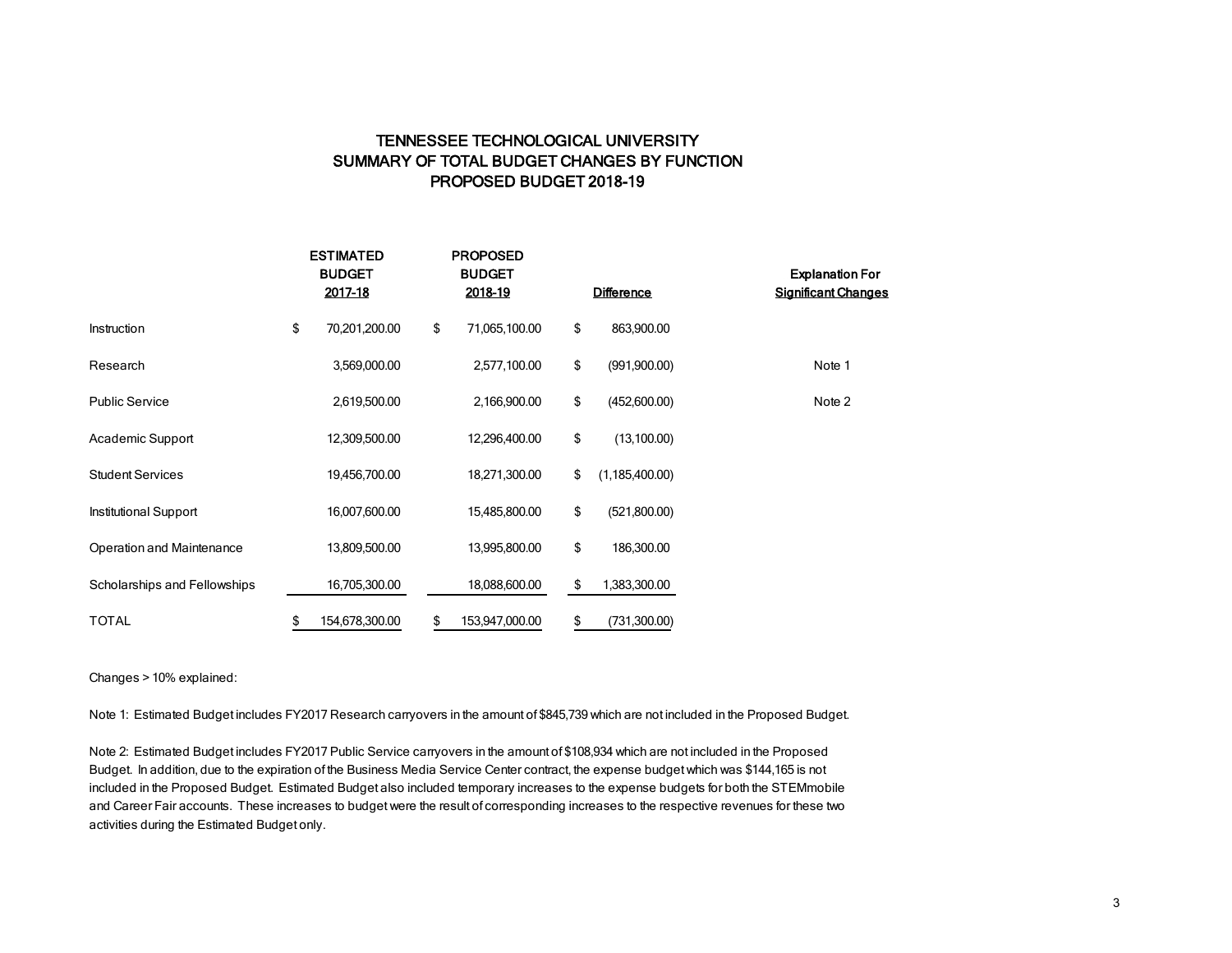## TENNESSEE TECHNOLOGICAL UNIVERSITY SUMMARY OF TOTAL BUDGET CHANGES FOR BUDGET CATEGORIES ESTIMATED BUDGET 2017-18

|                              | <b>OCTOBER</b><br><b>BUDGET</b><br>2017-18 | <b>ESTIMATED</b><br><b>BUDGET</b><br>2017-18 | <b>Difference</b> | <b>Explanation For</b><br><b>Significant Changes</b> |
|------------------------------|--------------------------------------------|----------------------------------------------|-------------------|------------------------------------------------------|
| <b>Professional Salaries</b> | 65,177,500.00                              | 64,240,600.00                                | (936,900.00)      |                                                      |
| <b>Other Salaries</b>        | 11,673,000.00                              | 12,049,700.00                                | 376,700.00        |                                                      |
| <b>Employee Benefits</b>     | 30,649,300.00                              | 31,424,100.00                                | 774,800.00        |                                                      |
| Travel                       | 2,008,500.00                               | 2,725,200.00                                 | 716,700.00        | Note 1                                               |
| <b>Operating Expense</b>     | 46,326,100.00                              | 43,728,000.00                                | (2,598,100.00)    |                                                      |
| Capital Outlay               | 356,900.00                                 | 510,700.00                                   | 153,800.00        | Note 2                                               |
| <b>TOTAL</b>                 | 156,191,300<br>\$                          | \$<br>154,678,300                            | \$<br>(1,513,000) |                                                      |

Changes > 10% explained:

Note 1: Estimated Budget includes temporary increases to travel accounts within Athletics of \$256,745 from operating accounts to allow for anticipated travel during FY2017-18. In addition, approximately \$525,000 in temporary travel increases from other sources (primarily operating) is included in Estimated Budget across varied and multiple departments.

Note 2: Estimated Budget includes temporary increases to capital for the purchase of equipment anticipated for FY17-18 across varied and multiple departments.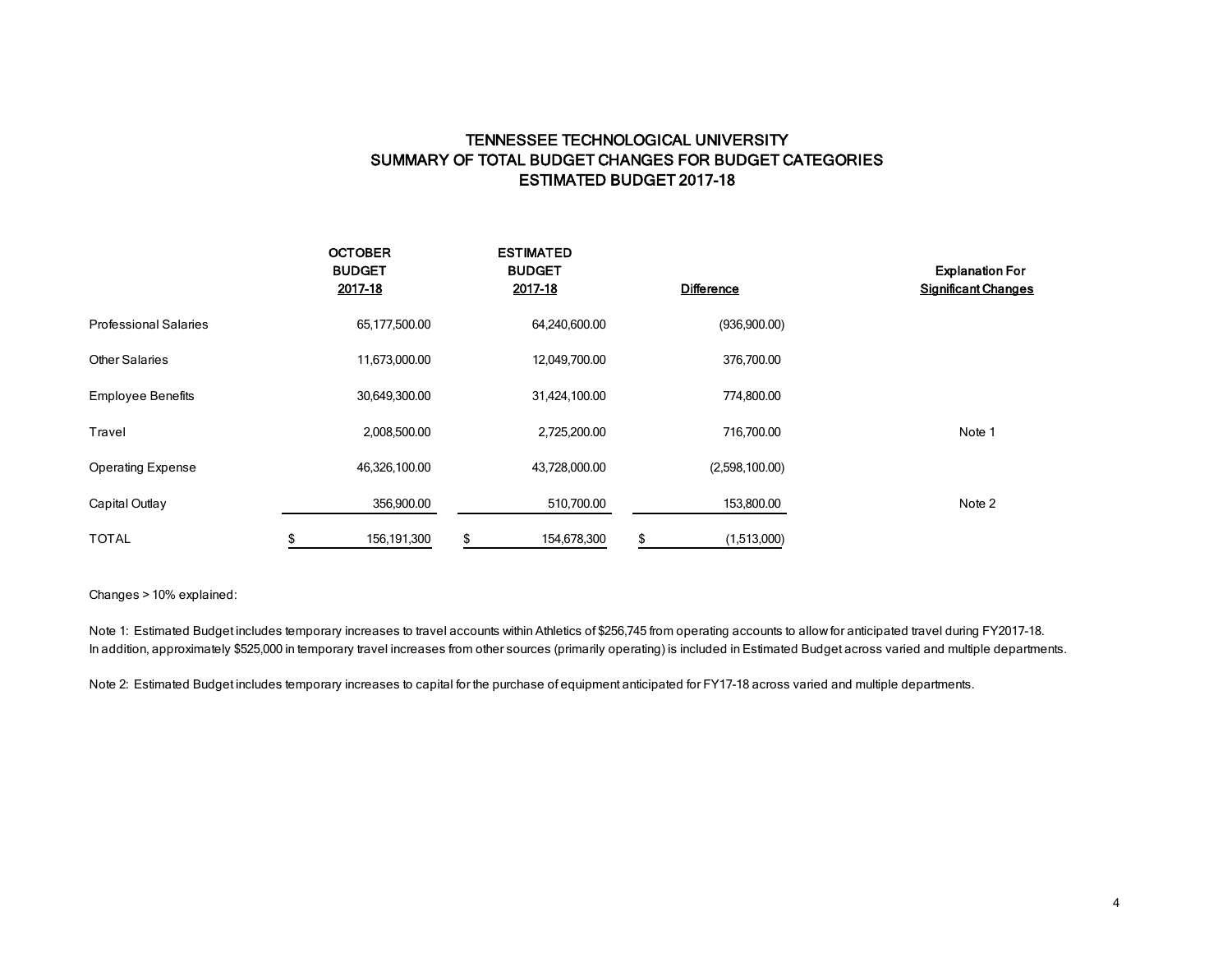## TENNESSEE TECHNOLOGICAL UNIVERSITY SUMMARY OF TOTAL BUDGET CHANGES FOR BUDGET CATEGORIES PROPOSED BUDGET 2018-19

|                              | <b>ESTIMATED</b><br><b>BUDGET</b><br>2017-18 | <b>PROPOSED</b><br><b>BUDGET</b><br>2018-19 | <b>Difference</b> | <b>Explanation For</b><br><b>Significant Changes</b> |
|------------------------------|----------------------------------------------|---------------------------------------------|-------------------|------------------------------------------------------|
| <b>Professional Salaries</b> | 64,240,600.00                                | 67,216,100.00                               | 2,975,500.00      |                                                      |
| Other Salaries               | 12,049,700.00                                | 12,011,300.00                               | (38,400.00)       |                                                      |
| <b>Employee Benefits</b>     | 31,424,100.00                                | 31,704,600.00                               | 280,500.00        |                                                      |
| Travel                       | 2,725,200.00                                 | 1,911,700.00                                | (813,500.00)      | Note 1                                               |
| <b>Operating Expense</b>     | 43,728,000.00                                | 40,764,800.00                               | (2,963,200.00)    |                                                      |
| Capital Outlay               | 510,700.00                                   | 338,500.00                                  | (172,200.00)      | Note 2                                               |
| <b>TOTAL</b>                 | 154,678,300<br>S.                            | \$<br>153,947,000                           | (731, 300)<br>\$  |                                                      |

Changes > 10% explained:

Note 1: Estimated Budget includes FY2017 Travel carryovers in the amount of \$15,500 which are not included in the Proposed Budget. In addition, Estimated Budget also includes approximately \$716,700 in temporary funds which had been transferred by Athletics and various other departments to support travel during FY17-18.

Note 2: Estimated Budget includes approximately \$153,800 in temporary funds which had been transferred by various departments to support equipment purchases during FY17-18.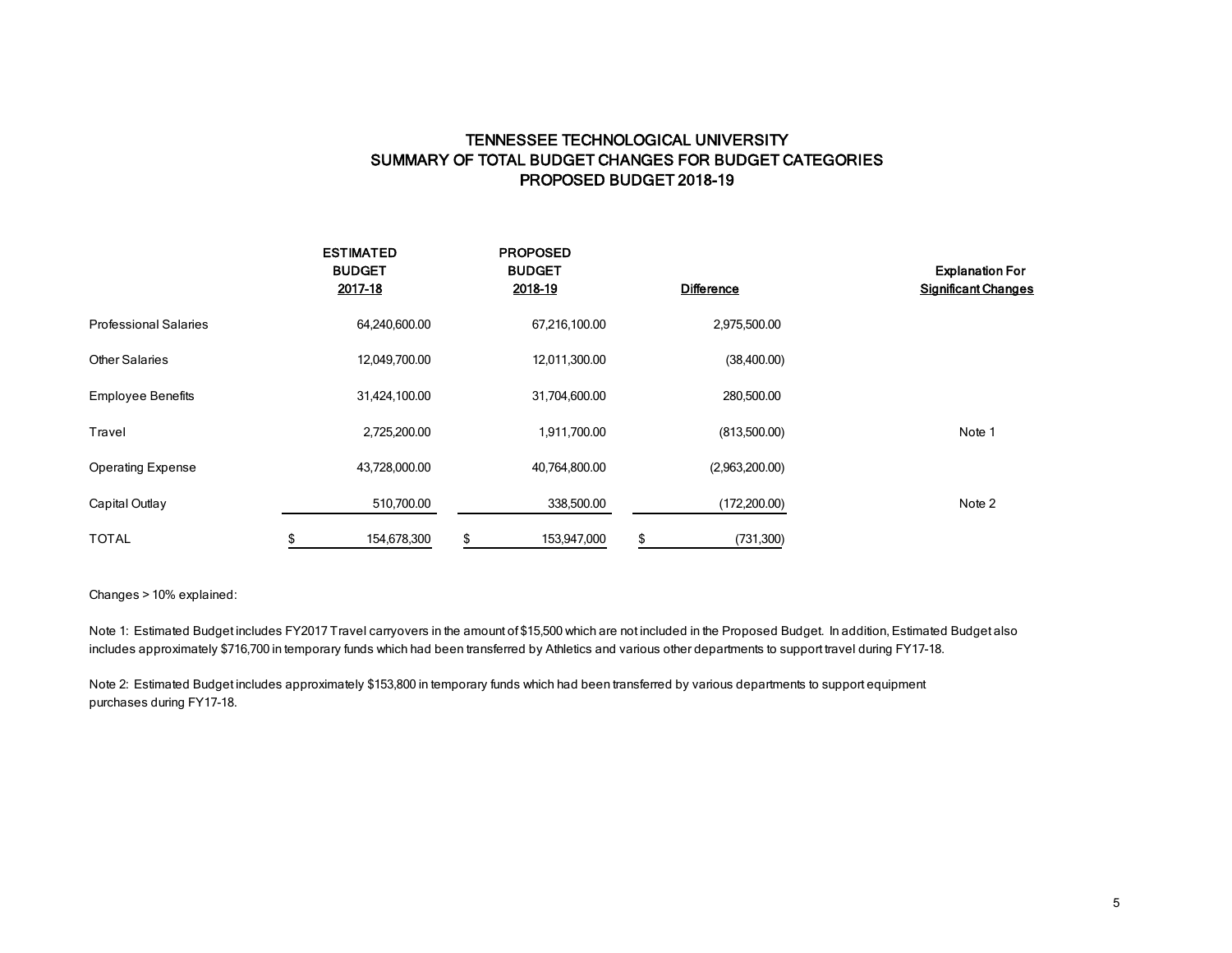## TENNESSEE TECHNOLOGICAL UNIVERSITY ANALYSIS OF BUDGET CHANGES FOR REVENUE ACCOUNTS ESTIMATED BUDGET 2017-18

| ACCOUNT      |                                   | 2017-18               | 2017-18                 |               |                                                                                           |                                       |
|--------------|-----------------------------------|-----------------------|-------------------------|---------------|-------------------------------------------------------------------------------------------|---------------------------------------|
| <b>CODE</b>  | <b>ACCOUNT NAME</b>               | <b>OCTOBER BUDGET</b> | <b>ESTIMATED BUDGET</b> | <b>CHANGE</b> | <b>DESCRIPTION OF CHANGE</b>                                                              | SOURCE OF FUNDS                       |
| 51000-51033  | In-State Tuition                  | 76,004,500            | 75,336,000              |               | (668,500) Decline in TNeCampus graduate level shared                                      | Student fees.                         |
|              |                                   |                       |                         |               | revenue along with slight decline in overall                                              |                                       |
|              |                                   |                       |                         |               | Summer 2017 revenue.                                                                      |                                       |
| 51050-51071  | Out-of-State Tuition              | 8,746,000             | 8,573,500               | (172,500)     |                                                                                           | Student fees.                         |
| 51100        | Debt Service Fee                  | 2,366,000             | 2,358,000               | (8,000)       |                                                                                           | Student fees.                         |
| 51200-51220  | <b>Technology Access Fee</b>      | 2,210,500             | 2,207,500               | (3,000)       |                                                                                           | Student fees.                         |
| 51311        | <b>Facilities Fee</b>             | 948,000               | 946,500                 | (1,500)       |                                                                                           | Student fees.                         |
| 51500        | <b>DMBA Online Fee</b>            | 461,000               | 465,500                 | 4,500         |                                                                                           | Student fees.                         |
| 51502        | Interdisc Studies Online Fee      | 31,500                | 21,000                  |               | (10,500) Over-estimate of enrollment in expanding program.                                | Student fees.                         |
| 51504        | MAcc Online Course Fee            | 35,000                | 25,000                  |               | (10,000) Over-estimate of enrollment in new program.                                      | Student fees.                         |
| 51551        | <b>TNeCampus Online Fee</b>       | 659,500               | 732,000                 |               | 72,500 Increased TTU student enrollment in TNeCampus.                                     | Student fees.                         |
| 51600        | <b>CEU Student Fees</b>           | 58,000                | 48,000                  |               | (10,000) Decline in non-credit course offerings and<br>participation.                     | Non-credit student fees.              |
| 51650        | <b>SACF Engineering</b>           | 2,785,000             | 2,732,000               | (53,000)      |                                                                                           | Student fees.                         |
| 51652        | <b>SACF Business</b>              | 902,300               | 875,900                 | (26, 400)     |                                                                                           | Student fees.                         |
| 51654        | <b>SACF Nursing</b>               | 570,000               | 581,800                 | 11,800        |                                                                                           | Student fees.                         |
| 51658        | <b>SACF Education</b>             | 985,000               | 1,004,500               | 19,500        |                                                                                           | Student fees.                         |
| 51660        | SACF Agric/Human Ecology          | 225,000               | 233,000                 | 8,000         |                                                                                           | Student fees.                         |
| 51662        | <b>SACF Arts &amp; Sciences</b>   | 1,000,000             | 930,000                 | (70,000)      |                                                                                           | Student fees.                         |
| 51700-51710  | <b>Admission Application Fees</b> | 238,000               | 248,000                 | 10,000        |                                                                                           | Prospective student fees.             |
| 51750        | Late Registration Penalty         | 120,000               | 108,000                 |               | (12,000) Spring Semester 2018 registration deadline<br>extended due to inclement weather. | Student fines.                        |
| 51804        | Craft Center Workshop Fee         | 50,000                | 75,000                  |               | 25,000 To correct understated estimate to more closely<br>approximate actual revenue.     | Workshop participant fees.            |
| 51808        | <b>Retumed Check Fines</b>        | 4,000                 | 3,200                   |               | (800) Anticipated decline in dishonored checks.                                           | Dishonored check fines.               |
| 51818-51819  | <b>Library Fines</b>              | 17,000                | 26,600                  |               | 9,600 To correct understated estimate based upon prior<br>year and current year actual.   | Loss & damage charges;<br>late fines. |
| 51823        | Eagle Card Replacement            | 11,500                | 10,000                  |               | (1,500) Reduction in demand for replacement cards.                                        | Replacement ID card charge.           |
| 51832        | <b>Recital Fees</b>               | 4,000                 | 4,400                   | 400           |                                                                                           | Student fees.                         |
| 51842        | <b>Golf Fees</b>                  | 14,000                | 12,000                  |               | (2,000) Fewer Spring 2018 students than anticipated.                                      | Student fees.                         |
| 58000-58253; | <b>Athletics</b>                  | 6,398,890             | 6,400,890               | 2,000         |                                                                                           | Student activity fees; ticket/        |
| 58255-58349  |                                   |                       |                         |               |                                                                                           | concessions sales; OVC/               |
|              |                                   |                       |                         |               |                                                                                           | NCAA revenue; and game                |
|              |                                   |                       |                         |               |                                                                                           | opponent contract revenue.            |
| 58254        | <b>Concessions Commissions</b>    |                       | 2,500                   |               | 2,500 Correct omission of Ag Pavilion budget estimate.                                    | Contract commission.                  |
| 58364-58366; | <b>Farm Operations</b>            | 192,340               | 295,550                 |               | 103,210 Increase in sale of farm products.                                                | Sale of livestock and farm            |
| 58387-58389; |                                   |                       |                         |               |                                                                                           | products, and other farm              |
| 58396-58397; |                                   |                       |                         |               |                                                                                           | services revenue.                     |
| 58426        |                                   |                       |                         |               |                                                                                           |                                       |
| 58374        | Dramatics                         | 2,420                 | 13,515                  |               | 11,095 Increase in number of annual productions.                                          | Ticket sales.                         |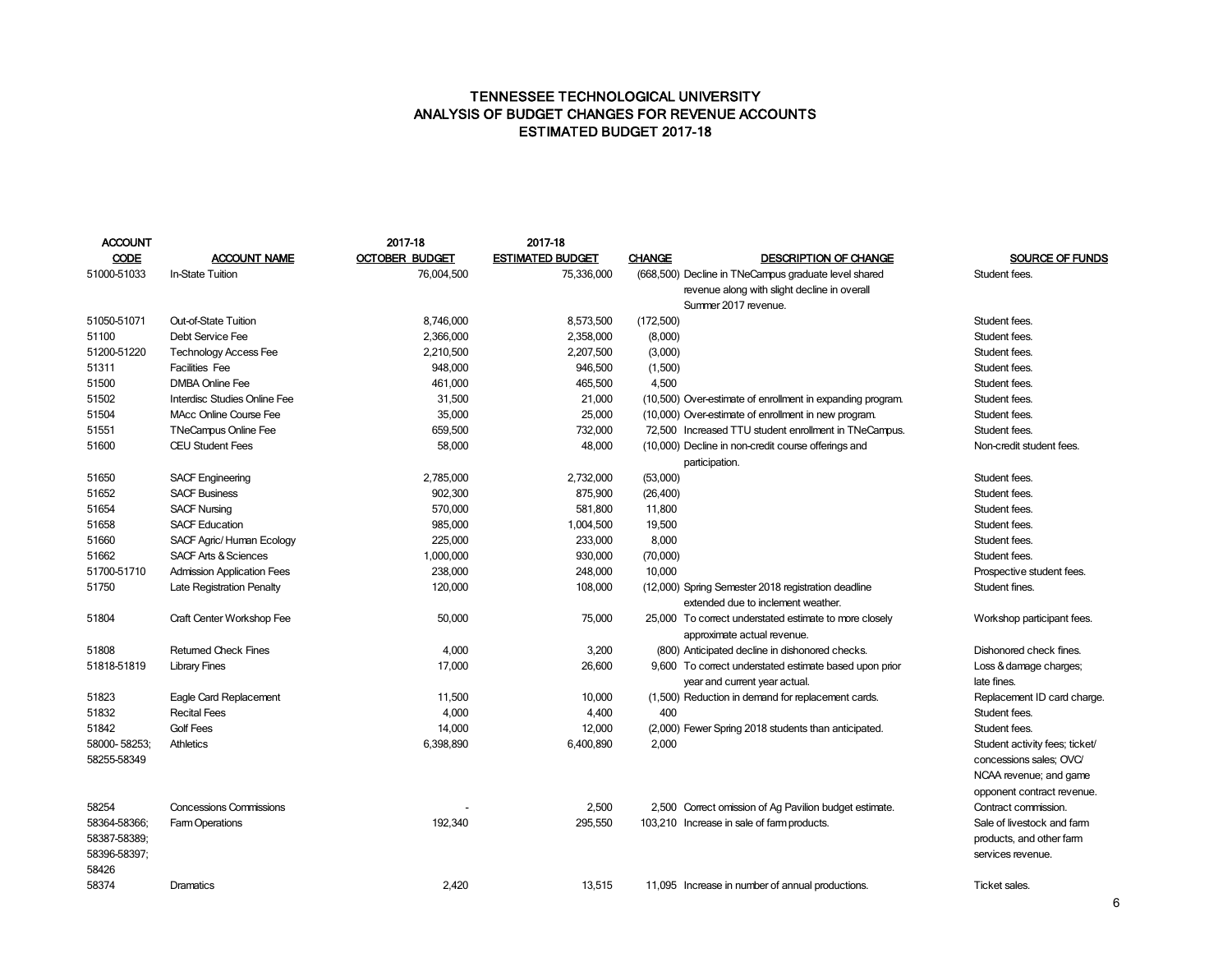| 58379-58380                 | Sales & Services-Educ Depts      | 34,222     | 44,392     | 10,170 Correct omission of budgeted amount for String<br>Project instructional program registration fees<br>from elementary middle, and high school<br>student participants.                         | Participant registration fees.                                                                      |
|-----------------------------|----------------------------------|------------|------------|------------------------------------------------------------------------------------------------------------------------------------------------------------------------------------------------------|-----------------------------------------------------------------------------------------------------|
| 58394                       | Sponsorships                     |            | 12,750     | 12,750 Correct omission of budgeted amount for<br>Cheerleader and Dance Team sponsorships.                                                                                                           | Funding from event sponsors.                                                                        |
| 58412                       | Instructional Equip Rental       | 2,000      | 55,750     | 53,750 Correct omission of budgeted amount for STEM<br>Mobile instructional equipment rental.                                                                                                        | Equipment rental charges.                                                                           |
| 58424                       | edTPA Remediation Scoring        |            | 300        | 300 Correct omission of budget for test scoring fee.                                                                                                                                                 | Student charges.                                                                                    |
| 58505                       | <b>Traffic Fines</b>             | 200,000    | 183,000    | (17,000) Continued decrease in traffic/ parking citations<br>issued due to more effective enforcement efforts<br>by University Police (towing vehicles).                                             | Traffic and parking citations.                                                                      |
| 58860-58862                 | Sales & Svc Other Activities     | 246,710    | 275,075    | 28,365 Establish budget for Choral activities; establish<br>budget for Communications and Marketing;<br>and reflect increase in Deferred Payment Plan<br>service charges and late payment penalties. | Other sales and services.                                                                           |
| 58863-58864                 | <b>Parking Permits</b>           | 1,200,000  | 1,182,000  | (18,000)                                                                                                                                                                                             | Student, faculty, and staff<br>campus parking permit sales.                                         |
| 58868-58869                 | <b>Agricultural Pavilion</b>     | 50,980     | 4,330      | (46,650) Event concessions sales now contracted.                                                                                                                                                     | Concessions sales.                                                                                  |
| 58872                       | <b>Commissions Other Sources</b> | 37,500     | 38,000     | 500                                                                                                                                                                                                  | Contract commission.                                                                                |
| 58874                       | Photo Services Sales             | 32,490     | 26,890     | (5,600) Adjustment of overstated estimate to bring in line<br>with actual revenue.                                                                                                                   | Photography related sales.                                                                          |
| 58878-58880                 | <b>Telephone Services</b>        | 21,000     | 21,040     | 40                                                                                                                                                                                                   | Telephone services.                                                                                 |
| 58881-58882                 | <b>Printing Services</b>         | 72,160     | 137,160    | 65,000 Actual and anticipated further increase in demand<br>for campus printing services.                                                                                                            | Printing services.                                                                                  |
| 58885                       | Clinics                          | 2,475      | 2,705      | 230                                                                                                                                                                                                  | Participant fees.                                                                                   |
| 58886                       | <b>Career Services</b>           | 43,100     | 112,970    | 69,870 Correction of understated budget to bring in line<br>with actual current and prior year revenue.                                                                                              | Career fair employer<br>registration fees.                                                          |
| 58887-58889                 | <b>Health Services</b>           | 90,800     | 92,640     | 1,840                                                                                                                                                                                                | Campus health services<br>charges.                                                                  |
| 59000-59002                 | <b>Bookstore</b>                 | 525,500    | 459,639    | (65,861) To reflect decline in commissions due to decline<br>in sales.                                                                                                                               | Contract commission.                                                                                |
| 59100-59117                 | <b>Dining Services</b>           | 2,896,231  | 2,806,231  | (90,000) To reflect decline in commissions due to decline<br>in sales.                                                                                                                               | Contract commission.                                                                                |
| 59200-59222                 | <b>Residential Life</b>          | 12,356,900 | 13,181,900 | 825,000 Additional domitory rental revenue after renovated<br>units brought back online.                                                                                                             | Dormitory and apartment<br>rental.                                                                  |
| 59401-59403                 | Vending                          | 127,000    | 143,500    | 16,500 Adjust estimate based upon actual sales revenue.                                                                                                                                              | Vending machine sales.                                                                              |
| 59550-59575;<br>59580-59587 | <b>Campus Recreation Center</b>  | 1,143,300  | 1,128,000  | (15,300)                                                                                                                                                                                             | Student Activity Fee, other<br>miscellaneous rentals,<br>swimming and aerobics<br>lesson fees, etc. |
| 59653-59657                 | Mail Services Administration     | 4,750      | 3,720      | (1,030) Contract for sale of mail box doors ended<br>January 31, 2018.                                                                                                                               | Sale of vintage post office<br>box doors.                                                           |
| 59700-59727                 | Appalachian Center for Craft     | 270,000    | 267,975    | (2,025)                                                                                                                                                                                              | Gallery sales; student and<br>staff rentals; contract                                               |

commission.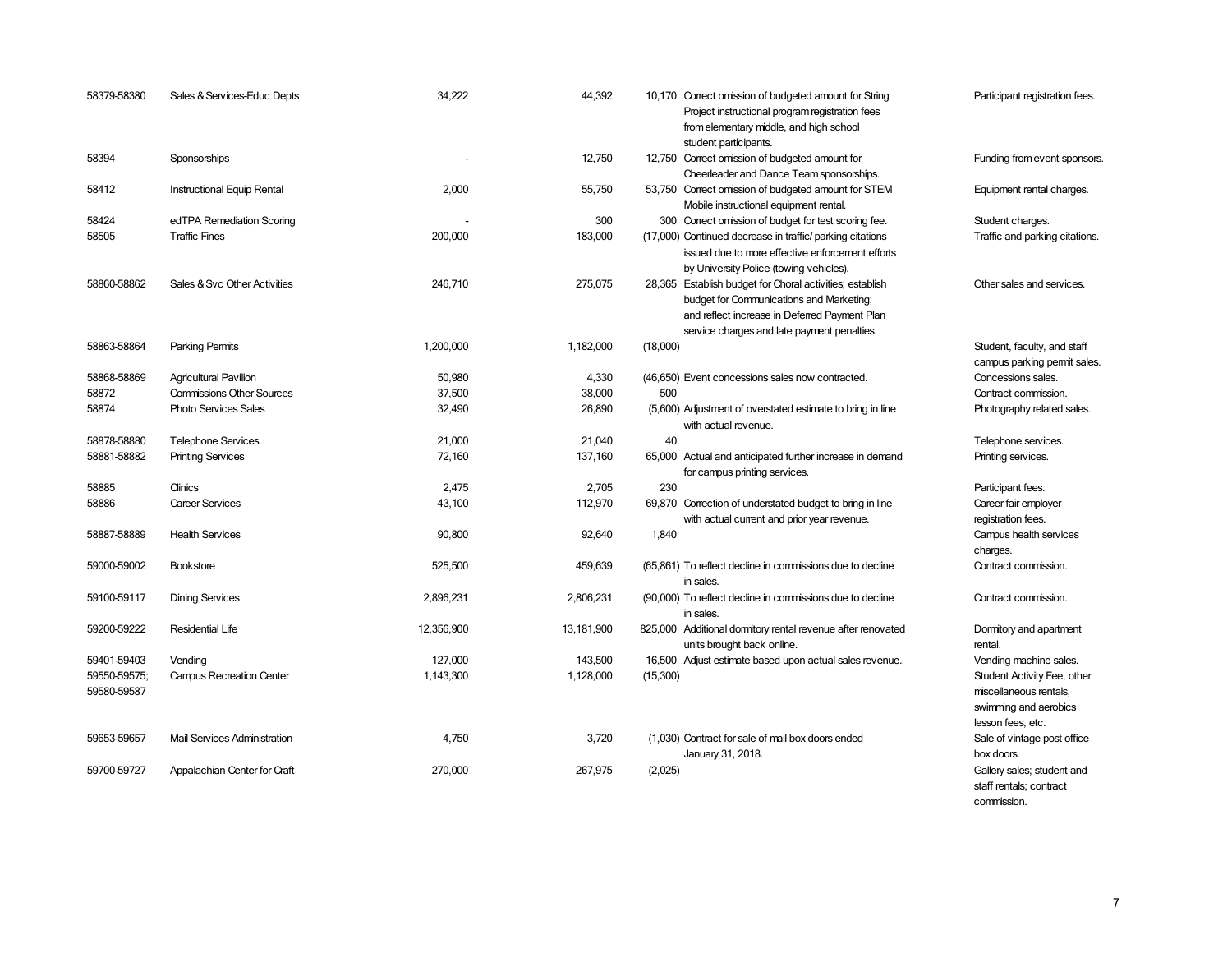## TENNESSEE TECHNOLOGICAL UNIVERSITY ANALYSIS OF BUDGET CHANGES FOR REVENUE ACCOUNTS PROPOSED BUDGET 2018-19

| <b>ACCOUNT</b> |                                    | 2017-18                 | 2018-19                |                                                              |                             |
|----------------|------------------------------------|-------------------------|------------------------|--------------------------------------------------------------|-----------------------------|
| <b>CODE</b>    | <b>ACCOUNT NAME</b>                | <b>ESTIMATED BUDGET</b> | <b>PROPOSED BUDGET</b> | <b>CHANGE</b><br><b>DESCRIPTION OF CHANGE</b>                | SOURCE OF FUNDS             |
| 51000-51033    | In-State Tuition                   | 75,336,000              | 74,906,000             | (430,000) Estimated 2.0% rate increase offset by             | Student fees.               |
|                |                                    |                         |                        | anticipated continuing decline in TNeCampus                  |                             |
|                |                                    |                         |                        | enrollment; continuing decline in new student                |                             |
|                |                                    |                         |                        | enrollment due to Tennessee Promise; and                     |                             |
|                |                                    |                         |                        | more conservative estimate of enrollment                     |                             |
|                |                                    |                         |                        | retention from Fall 2018 to Spring 2019.                     |                             |
| 51050-51071    | Out-of-State Tuition               | 8,573,500               | 8,463,500              | (110,000) Anticipated degree completion by international     | Student fees.               |
|                |                                    |                         |                        | students and more conservative estimate of                   |                             |
|                |                                    |                         |                        | enrollment retention from Fall 2018 to                       |                             |
|                |                                    |                         |                        | <b>Spring 2019.</b>                                          |                             |
| 51100          | Debt Service Fee                   | 2,358,000               | 2,308,000              | (50,000)                                                     | Student fees.               |
| 51160          | <b>Mental Health Wellness</b>      | 0                       | 58,000                 | 58,000 New mandatory student fee.                            | Student fees.               |
| 51200-51220    | <b>Technology Access Fee</b>       | 2,207,500               | 2,162,500              | (45,000)                                                     | Student fees.               |
| 51311          | <b>Facilities Fee</b>              | 946,500                 | 927,000                | (19,500)                                                     | Student fees.               |
| 51500          | <b>DMBA Online Fee</b>             | 465,500                 | 509,500                | 44,000 Second year of 3-year phased in rate increase.        | Student fees.               |
| 51504          | <b>MAcc Online Fee</b>             | 25,000                  | 27,500                 | 2,500 Anticipated increase in new program enrollment.        | Student fees.               |
| 51650          | <b>SACF Engineering</b>            | 2,732,000               | 2,707,000              | (25,000)                                                     | Student fees.               |
| 51652          | <b>SACF Business</b>               | 875,900                 | 1,006,000              | 130,100 Second year of 3-year phased in rate increase.       | Student fees.               |
| 51654          | <b>SACF Nursing</b>                | 581,800                 | 576,300                | (5,500)                                                      | Student fees.               |
| 51658          | <b>SACF Education</b>              | 1,004,500               | 994,500                | (10,000)                                                     | Student fees.               |
| 51660          | SACF Ag/Human Ecology              | 233,000                 | 230,500                | (2,500)                                                      | Student fees.               |
| 51662          | <b>SACF Arts &amp; Sciences</b>    | 930,000                 | 922,000                | (8,000)                                                      | Student fees.               |
| 51804          | <b>Craft Center Workshops</b>      | 75,000                  | 50,000                 | (25,000) Conservative estimate of workshop<br>participation. | Participant fees.           |
| 52000          | <b>State Approp for Operations</b> | 47,030,200              | 50,365,800             | 3,335,600 Complete College Act outcome-based funding;        | State appropriations.       |
|                |                                    |                         |                        | partial funding of a 2.5% salary increase pool;              |                             |
|                |                                    |                         |                        | NSF Cybersecurity center funding; and funding                |                             |
|                |                                    |                         |                        | for group health insurance rate increase.                    |                             |
| 58000-58349    | <b>Athletics</b>                   | 6,403,390               | 6,303,890              | (99,500) Guarantee contracts not yet completed;              | Ticket sales; game contract |
|                |                                    |                         |                        | decrease in student activity fee consistent                  | guarantees, NCAA/OVC,       |
|                |                                    |                         |                        | with anticipated enrollment decline.                         | and student activity fees.  |
| 58364-58366;   | Farm Operations                    | 295,550                 | 194,560                | (100,990) Conservative estimate of livestock and             | Livestock sales; farm       |
| 58387-58389;   |                                    |                         |                        | farm product sales.                                          | product sales; other farm   |
| 58396-58397;   |                                    |                         |                        |                                                              | services.                   |
| 58408: 58426   |                                    |                         |                        |                                                              |                             |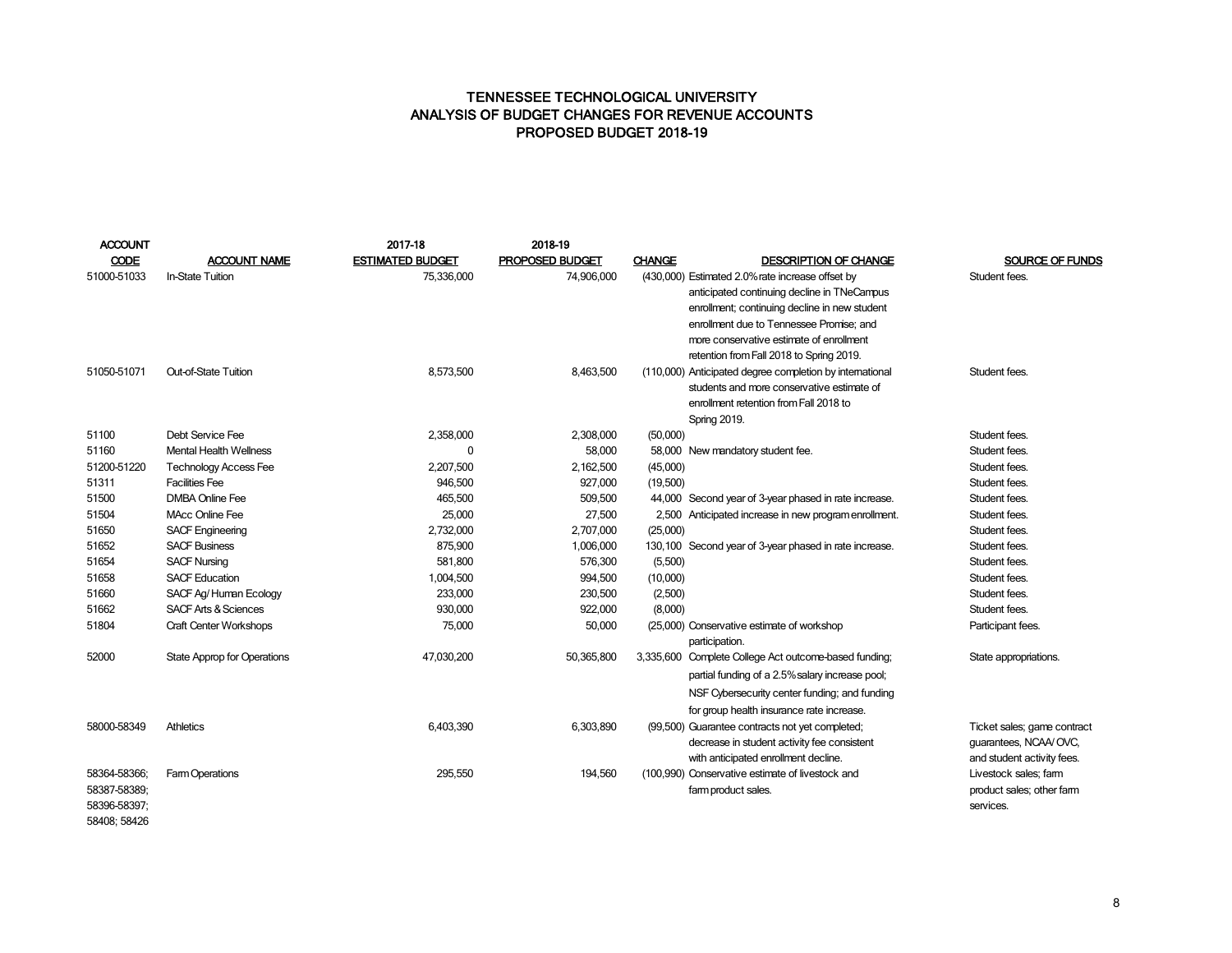| 58374        | Dramatics                           | 13,515    | 2,420     | (11,095) Conservative estimate of the number of<br>annual productions and resulting ticket<br>sales. | Production ticket sales.                                     |
|--------------|-------------------------------------|-----------|-----------|------------------------------------------------------------------------------------------------------|--------------------------------------------------------------|
| 58379-58380  | Sales & Svc-Educ Depts              | 44,392    | 19,555    | (24,837) Conservative estimate of departmental<br>services and of laboratory manuals<br>commission.  | Departmental sales/services.                                 |
| 58394        | Sponsorships                        | 12,750    | 0         | (12,750) Conservative estimate of Varsity<br>Cheerleader and Dance Team event<br>sponsorships.       | Special event sponsors.                                      |
| 58412        | Instructional Equip Rental          | 55,750    | 2,000     | (53,750) Conservative estimate of STEM Mobile<br>instructional equipment rental.                     | Equipment rental charges.                                    |
| 58424        | edTPA Remediation Scoring           | 300       | 0         | (300) Anticipated decrease in demand for<br>remedial test scoring by faculty.                        | Student charges.                                             |
| 58860-58862  | Sales & Services - Other            | 275.075   | 256,710   | (18, 365)                                                                                            | Other sales and services.                                    |
| 58863-58864  | <b>Parking Permits</b>              | 1,182,000 | 1,150,000 | (32,000) Rate increase offset by an anticipated                                                      | Student, faculty, and staff                                  |
|              |                                     |           |           | decline in student purchases following                                                               | campus parking permit sales.                                 |
|              |                                     |           |           | closure of an inner campus lot due to<br>construction.                                               |                                                              |
| 58867        | <b>Facilities Rental</b>            | 132,009   | 134,009   | 2.000                                                                                                | Facility rental.                                             |
| 58868-58869  | <b>Agricultural Pavilion</b>        | 4,330     | 50,980    | 46,650 Restoration of estimated concessions sales.                                                   | Concessions sales.                                           |
| 58872        | <b>Commissions Other Sources</b>    | 38,000    | 37,500    | (500)                                                                                                | ESL contract commission.                                     |
| 58874        | <b>Photo Services Sales</b>         | 26,890    | 32,490    | 5,600 Anticipated increase in demand for<br>photography services.                                    | Photography related sales.                                   |
| 58878-58880  | <b>Telephone Services</b>           | 21,040    | 21,000    | (40)                                                                                                 | Telephone services.                                          |
| 58881-58882  | <b>Printing Services</b>            | 137,160   | 72,160    | (65,000) Conservative estimate of demand for<br>campus printing services.                            | Printing services.                                           |
| 58885        | Clinics                             | 2,705     | 2,475     | (230)                                                                                                | Cheerleader and Dance<br>Team clinic participant fees.       |
| 58886        | Career Services                     | 112,970   | 44,700    | (68,270) Return to conservative estimate of                                                          | Participating employer                                       |
|              |                                     |           |           | employers participating in various career<br>fairs.                                                  | display registration fees.                                   |
| 58887-58889  | <b>Health Services</b>              | 65,640    | 63,800    | (1, 840)                                                                                             | Student and staff charges                                    |
|              |                                     |           |           |                                                                                                      | for campus health services.                                  |
| 59550-59575; | <b>Campus Recreation Center</b>     | 1,128,000 | 1,126,300 | (1,700)                                                                                              | Auxiliary revenue: Student                                   |
| 59580-59587  |                                     |           |           |                                                                                                      | activity fees; memberships;                                  |
|              |                                     |           |           |                                                                                                      | guest fees; rentals; sales.                                  |
| 59653-59657  | <b>Mail Services Administration</b> | 3,720     | 4,750     | 1,030 Anticipated increase in demand for                                                             | Campus postal services.                                      |
|              |                                     |           |           | campus postal services and sales.                                                                    |                                                              |
| 59700-59727  | Appalachian Center for Craft        | 267,975   | 270,000   | 2,025                                                                                                | Auxiliary revenue: Workshop<br>registrations; gallery sales; |

student and staff rentals.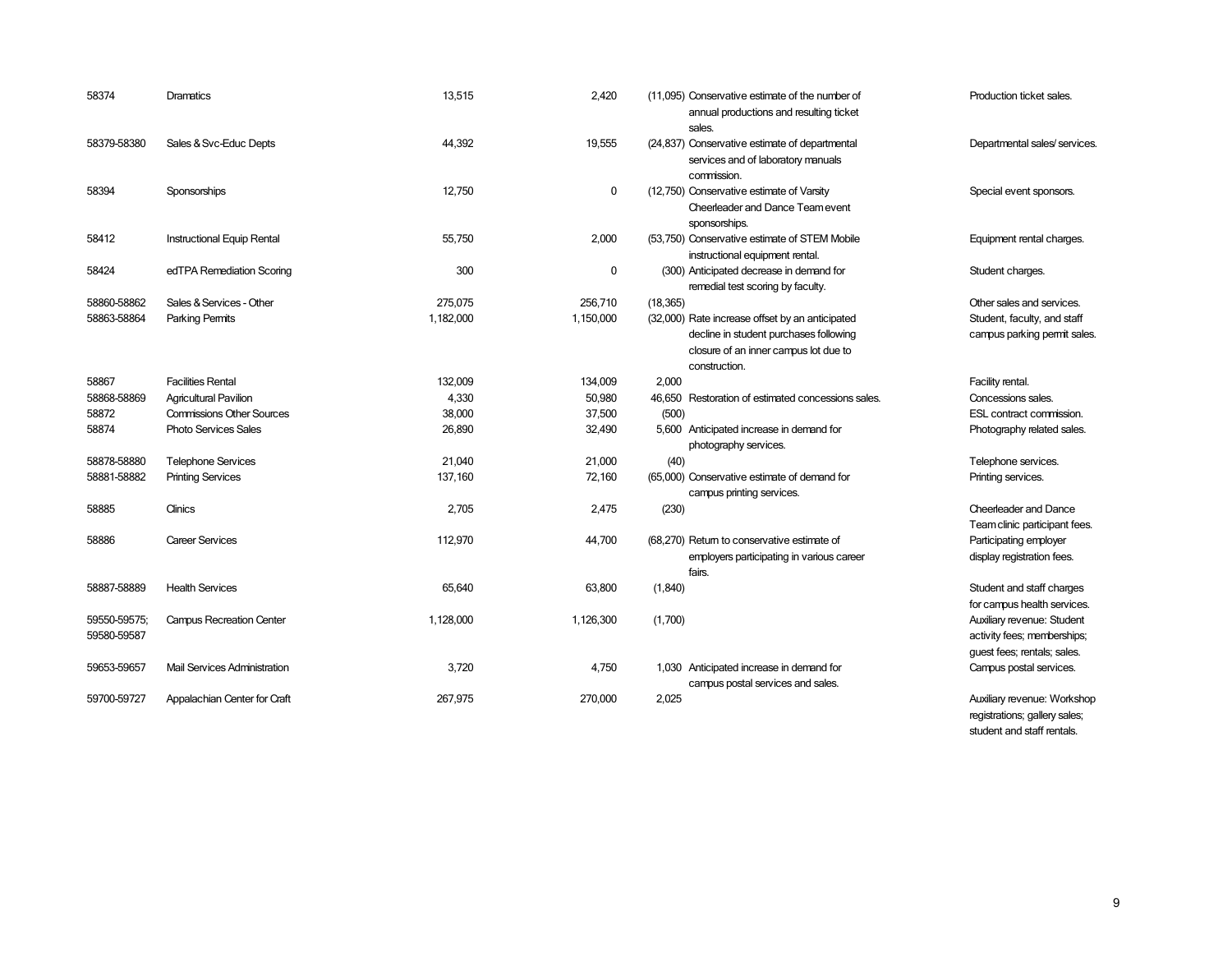# STATE UNIVERSITY AND COMMUNITY COLLEGE SYSTEM OF TENNESSEE JULY BUDGET 2018-19

Unrestricted Recurring and Nonrecurring Revenues and Expenses - Excluding Auxiliaries and Transfers And Plant Funds

| <b>Unrestricted</b> |                          |                |  |  |  |
|---------------------|--------------------------|----------------|--|--|--|
| Recurring           | Nonrecurring             | Total          |  |  |  |
|                     |                          |                |  |  |  |
| 158,734,200.00      |                          | 158,734,200.00 |  |  |  |
| 153,947,000.00      |                          | 153,947,000.00 |  |  |  |
| 4,787,200.00        | $\overline{\phantom{0}}$ | 4,787,200.00   |  |  |  |
|                     |                          |                |  |  |  |

Note 1: Total column should tie to Summary Form 1.

Note 2: If recurring expenses exceed recurring revenues, please include a brief justification and a description of the institution's plan to return to a balanced budget. The plan should include the steps to be taken and the estimated timeframe.

Note 3: If nonrecurring expenses exceed nonrecurring revenues, please include a brief justification.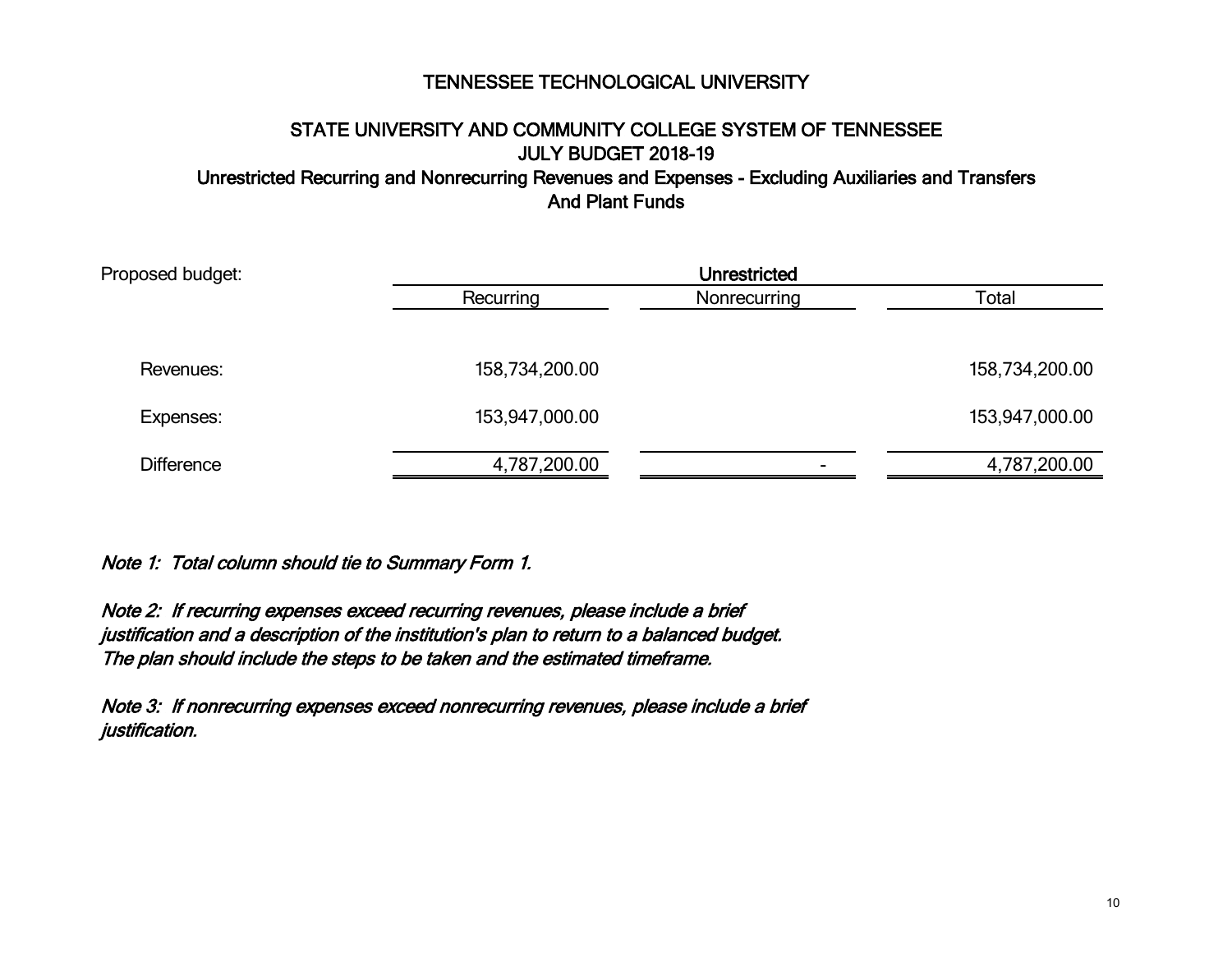## THE STATE UNIVERSITY AND COMMUNITY COLLEGE SYSTEM OF TENNESSEE

## JULY PROPOSED BUDGET

## REPORT OF ANTICIPATED SAVINGS FOR REBUDGET

## Proposed budget:

|                         | <b>Natural Classification</b> |  |                 |  |                   |             |  |        |         |              |                |
|-------------------------|-------------------------------|--|-----------------|--|-------------------|-------------|--|--------|---------|--------------|----------------|
|                         |                               |  |                 |  | Other             |             |  |        | Capital |              |                |
| <b>Functional Area</b>  | <b>Salaries</b>               |  | <b>Benefits</b> |  | Operating         | Scholarship |  | Outlay |         | <b>Total</b> |                |
| Instruction             | Æ                             |  |                 |  | \$ (1,076,383.00) | ъ.          |  |        |         | S            | (1,076,383.00) |
| Research                |                               |  |                 |  |                   |             |  |        |         |              |                |
| <b>Public Service</b>   |                               |  |                 |  |                   |             |  |        |         |              |                |
| Academic Support        |                               |  |                 |  |                   |             |  |        |         |              |                |
| <b>Student Services</b> |                               |  |                 |  | (621,069.00)      |             |  |        |         |              | (621,069.00)   |
| Institutional Support   |                               |  |                 |  |                   |             |  |        |         |              |                |
| M&O                     |                               |  |                 |  |                   |             |  |        |         |              |                |
| Auxiliary               |                               |  |                 |  |                   |             |  |        |         |              |                |
| <b>Total</b>            |                               |  |                 |  | \$ (1,697,452.00) |             |  |        |         |              | (1,697,452.00) |

Note: Enter as negatives only those amounts that have been budgeted as negative expenses to allow rebudgeting for expenditure elsewhere - such as salary savings. Do not include routine reallocation of expenses to other departments or functions, such as the reallocation of computer center expenses.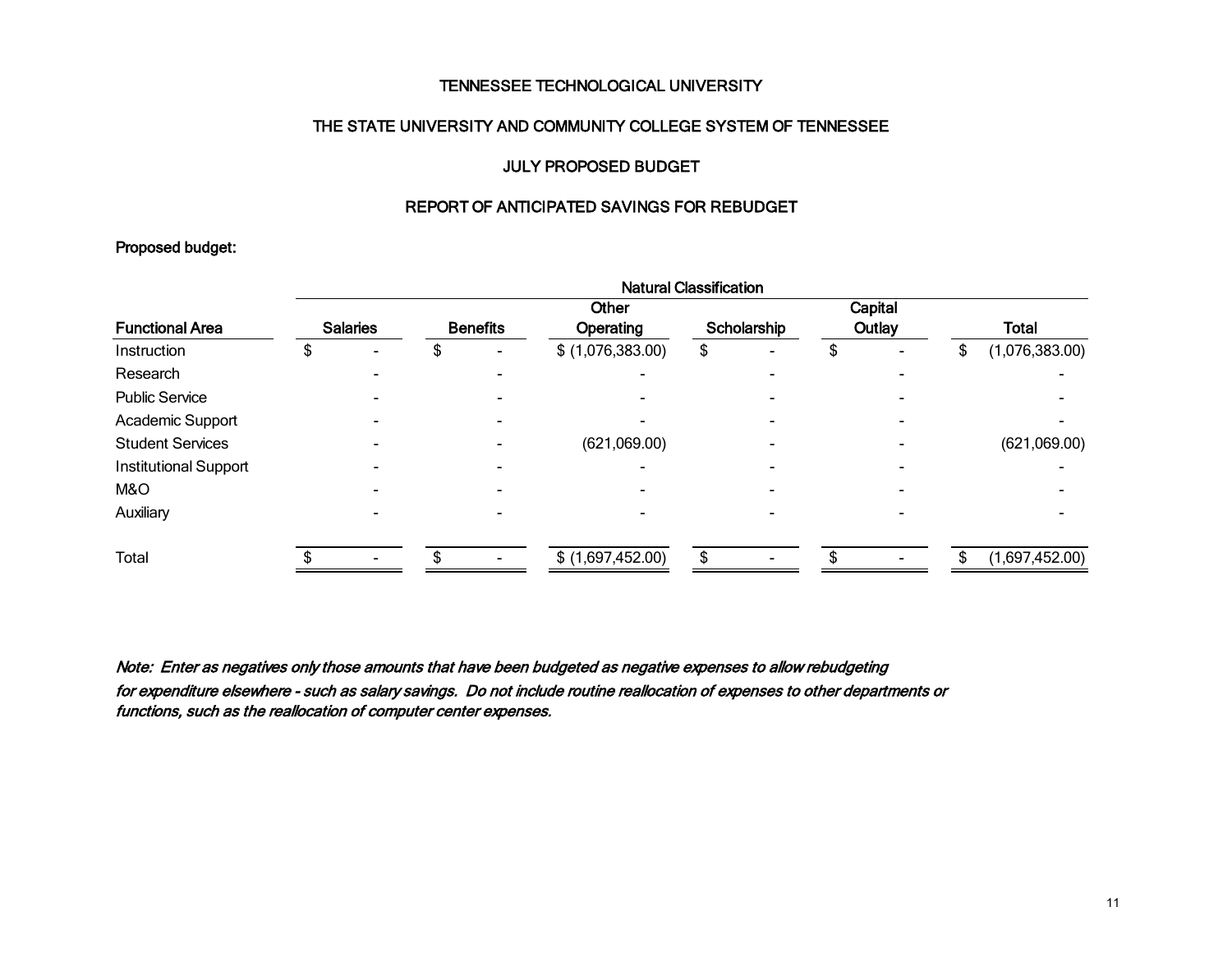## THE STATE UNIVERSITY AND COMMUNITY COLLEGE SYSTEM OF TENNESSEE

#### JULY BUDGET 2018-19

#### FINANCING OF INTERCOLLEGIATE ATHLETICS: REVENUE

| Restricted<br>Total<br>Restricted<br>Total<br>Unrestricted<br>Unrestricted<br>Unrestricted<br>Restricted<br>4,837,000.00<br>4,837,000.00<br><b>Student Athletic Fee</b><br>4,555,956.74<br>4,555,956.74<br>4,740,000.00<br>5,365,233.00<br>5,365,233.00<br>5,386,759.00<br>5,386,759.00<br><b>General Fund Support</b><br>5,323,445.00<br>281,090.00<br><b>Ticket sales</b><br>295,970.00<br>295,970.00<br>281,090.00<br>281,890.00<br>827,109.92<br>827,109.92<br>701,450.00<br>701,450.00<br>595,000.00<br>Game guarantees | <b>Total</b><br>4,740,000.00<br>5,323,445.00 |
|------------------------------------------------------------------------------------------------------------------------------------------------------------------------------------------------------------------------------------------------------------------------------------------------------------------------------------------------------------------------------------------------------------------------------------------------------------------------------------------------------------------------------|----------------------------------------------|
|                                                                                                                                                                                                                                                                                                                                                                                                                                                                                                                              |                                              |
|                                                                                                                                                                                                                                                                                                                                                                                                                                                                                                                              |                                              |
|                                                                                                                                                                                                                                                                                                                                                                                                                                                                                                                              |                                              |
|                                                                                                                                                                                                                                                                                                                                                                                                                                                                                                                              | 281,890.00                                   |
|                                                                                                                                                                                                                                                                                                                                                                                                                                                                                                                              | 595,000.00                                   |
| 96,167.00<br>96,167.00<br>128,000.00<br>128,000.00<br>128,000.00<br>5<br>Conference Income                                                                                                                                                                                                                                                                                                                                                                                                                                   | 128,000.00                                   |
| 6<br>Conference tournament                                                                                                                                                                                                                                                                                                                                                                                                                                                                                                   |                                              |
| 144,150.00<br>856,640.02<br>316,380.00<br>302,870.00<br>619,250.00<br>400,000.00<br>302,870.00<br>712,490.02<br>NCAA proceeds                                                                                                                                                                                                                                                                                                                                                                                                | 702,870.00                                   |
| 8<br>Program ad sales                                                                                                                                                                                                                                                                                                                                                                                                                                                                                                        |                                              |
| 33,984.96<br>50,000.00<br>9<br>33,984.96<br>55,390.00<br>55,390.00<br>Concessions                                                                                                                                                                                                                                                                                                                                                                                                                                            | 50,000.00                                    |
| 10 TV Income and Radio                                                                                                                                                                                                                                                                                                                                                                                                                                                                                                       |                                              |
| 430,236.32<br>430,236.32<br>88,530.00<br>88,530.00<br>88,530.00<br>11 Gifts                                                                                                                                                                                                                                                                                                                                                                                                                                                  | 88,530.00                                    |
| 12 Interest income                                                                                                                                                                                                                                                                                                                                                                                                                                                                                                           |                                              |
| 13 Athletic marketing/advertising                                                                                                                                                                                                                                                                                                                                                                                                                                                                                            |                                              |
| 14 Parking permits                                                                                                                                                                                                                                                                                                                                                                                                                                                                                                           |                                              |
| 33,298.68<br>33,298.68<br>30,000.00<br>32,440.00<br>32,440.00<br>15 Licensing fees                                                                                                                                                                                                                                                                                                                                                                                                                                           | 30,000.00                                    |
| 16 Other<br>5,078.47<br>5,078.47                                                                                                                                                                                                                                                                                                                                                                                                                                                                                             |                                              |
| 13,140.00<br>55,000.00<br>70,036.28<br>13,140.00<br>70,036.28<br>17 Student Therapy Center                                                                                                                                                                                                                                                                                                                                                                                                                                   | 55,000.00                                    |
| 1,637.41<br>1,637.41<br>2,000.00<br>2,000.00<br>2,000.00<br>18 Bookstore Commission                                                                                                                                                                                                                                                                                                                                                                                                                                          | 2,000.00                                     |
| 4,850.00<br>4,850.00<br>19 Salvage Income                                                                                                                                                                                                                                                                                                                                                                                                                                                                                    |                                              |
| 12,000.00<br>17,178.50<br>17,178.50<br>12,000.00<br>20 Soft Drink Exclusivity Fee                                                                                                                                                                                                                                                                                                                                                                                                                                            |                                              |
| 22,000.00<br>22,000.00<br>22,000.00<br>22,000.00<br>22,000.00<br>21 Dining Services Guarantee                                                                                                                                                                                                                                                                                                                                                                                                                                | 22,000.00                                    |
| <b>TOTAL REVENUE</b><br>574,386.32<br>391,400.00<br>12,179,049.00<br>12,040,990.98<br>12,615,377.30<br>1,787,649.00<br>11,627,335.00<br>391,400.00                                                                                                                                                                                                                                                                                                                                                                           | 12,018,735.00                                |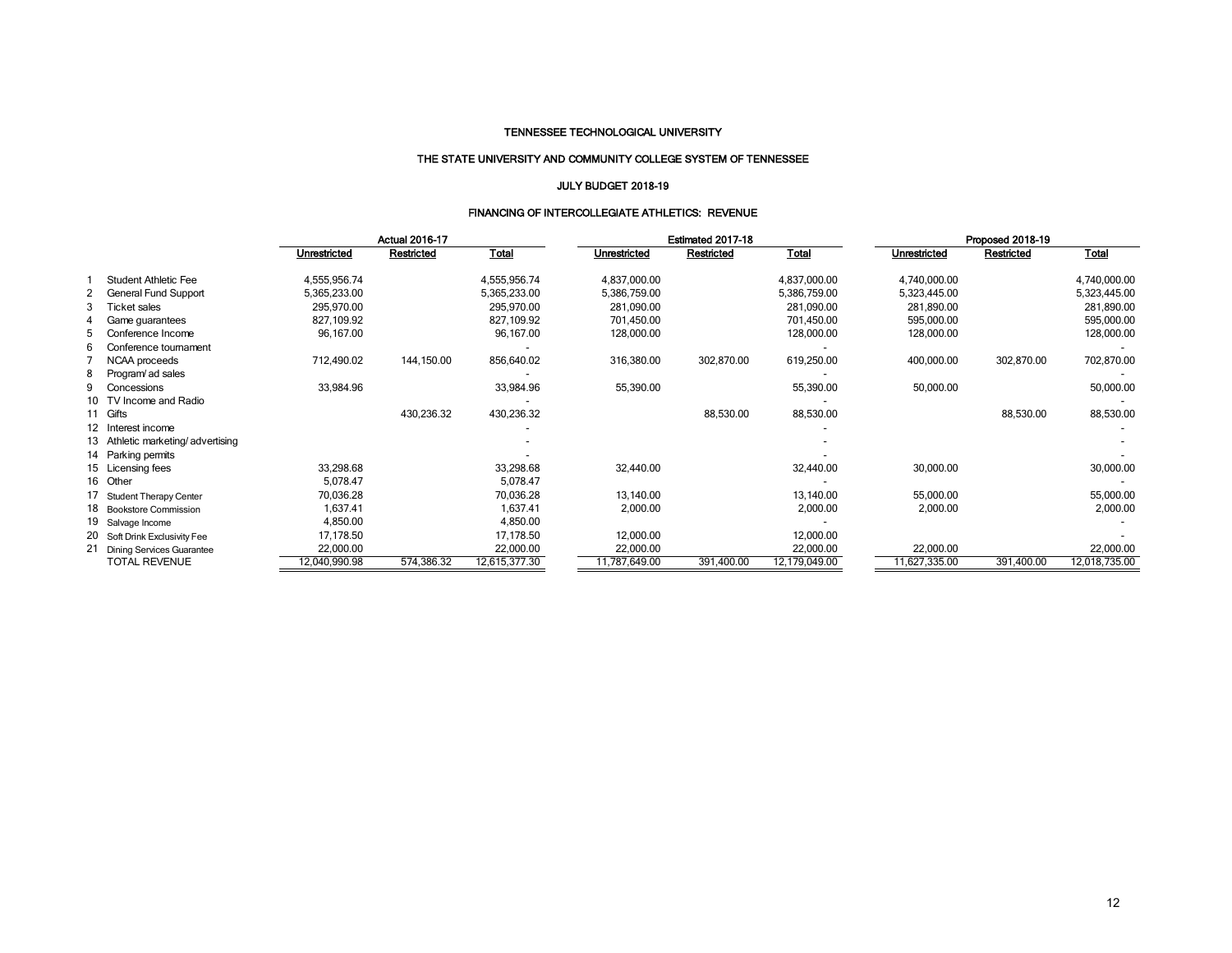#### THE STATE UNIVERSITY AND COMMUNITY COLLEGE SYSTEM OF TENNESSEE

#### JULY BUDGET 2018-19

#### FINANCING OF INTERCOLLEGIATE ATHLETICS: EXPENDITURES

|                                    |                     | <b>Actual 2016-17</b> |               |               | Estimated 2017-18 |               |                     | Proposed 2018-19 |               |  |  |
|------------------------------------|---------------------|-----------------------|---------------|---------------|-------------------|---------------|---------------------|------------------|---------------|--|--|
|                                    | <b>Unrestricted</b> | Restricted            | <b>Total</b>  | Unrestricted  | Restricted        | <b>Total</b>  | <b>Unrestricted</b> | Restricted       | <u>Total</u>  |  |  |
| Salaries - administrative          | 1,286,190.42        | 8,333.32              | 1,294,523.74  | 1,377,766.00  | 33,420.00         | 1,411,186.00  | 1,312,259.00        | 33,420.00        | 1,345,679.00  |  |  |
| 2 Salaries - coaches               | 1,701,292.97        | 64,254.54             | 1,765,547.51  | 2,004,472.00  |                   | 2,004,472.00  | 1,865,792.00        |                  | 1,865,792.00  |  |  |
| 3 Salaries - support staff         | 283,435.68          | 49,297.09             | 332,732.77    | 236,194.00    | 42,700.00         | 278,894.00    | 198,731.00          | 42,700.00        | 241,431.00    |  |  |
| 4 Employee benefits                | .228.694.94         | 31,880.84             | 1,260,575.78  | 1,140,968.00  | 21,200.00         | 1.162.168.00  | 1,106,148.00        | 21,200.00        | 1,127,348.00  |  |  |
| 5 Team travel                      | 803,417.42          | 51,827.02             | 855,244.44    | 877,866.00    | 16,870.00         | 894,736.00    | 619,621.00          | 16,870.00        | 636,491.00    |  |  |
| 6 Other Travel                     | 24,689.20           | 49,631.02             | 74,320.22     | 34,470.00     | 9,030.00          | 43,500.00     | 24,930.00           | 9,030.00         | 33,960.00     |  |  |
| 7 Scholarships                     | 4,853,256.83        | 158,459.84            | 5,011,716.67  | 5,022,815.00  | 129,820.00        | 5,152,635.00  | 5,547,245.00        | 129,820.00       | 5,677,065.00  |  |  |
| 8 Post-season expense              | 172,379.04          |                       | 172,379.04    | 100,810.00    |                   | 100,810.00    | 100,810.00          |                  | 100,810.00    |  |  |
| 9 Other operating                  | 1,648,222.31        | 160,702.65            | 1,808,924.96  | 974,488.00    | 138,360.00        | 1,112,848.00  | 851,799.00          | 138,360.00       | 990,159.00    |  |  |
| 10 Capital outlay                  | 6,319.00            |                       | 6,319.00      | 17,800.00     |                   | 17,800.00     |                     |                  |               |  |  |
| <b>Total Expense</b>               | 12,007,897.81       | 574,386.32            | 12,582,284.13 | 11,787,649.00 | 391,400.00        | 12,179,049.00 | 11,627,335.00       | 391,400.00       | 12,018,735.00 |  |  |
| 11 Encumbrances                    |                     |                       |               |               |                   |               |                     |                  |               |  |  |
| 12<br>Prior year (negative amount) |                     |                       |               |               |                   |               |                     |                  |               |  |  |
| 13<br>Current year                 |                     |                       |               |               |                   |               |                     |                  |               |  |  |
| 14 Transfers                       | 33,093.17           |                       | 33,093.17     |               |                   |               |                     |                  |               |  |  |
| Total expenditures, encumbrances   |                     |                       |               |               |                   |               |                     |                  |               |  |  |
| & transfers                        | 12,040,990.98       | 574,386.32            | 12,615,377.30 | 11,787,649.00 | 391,400.00        | 12,179,049.00 | 11,627,335.00       | 391,400.00       | 12,018,735.00 |  |  |
|                                    |                     |                       |               |               |                   |               |                     |                  |               |  |  |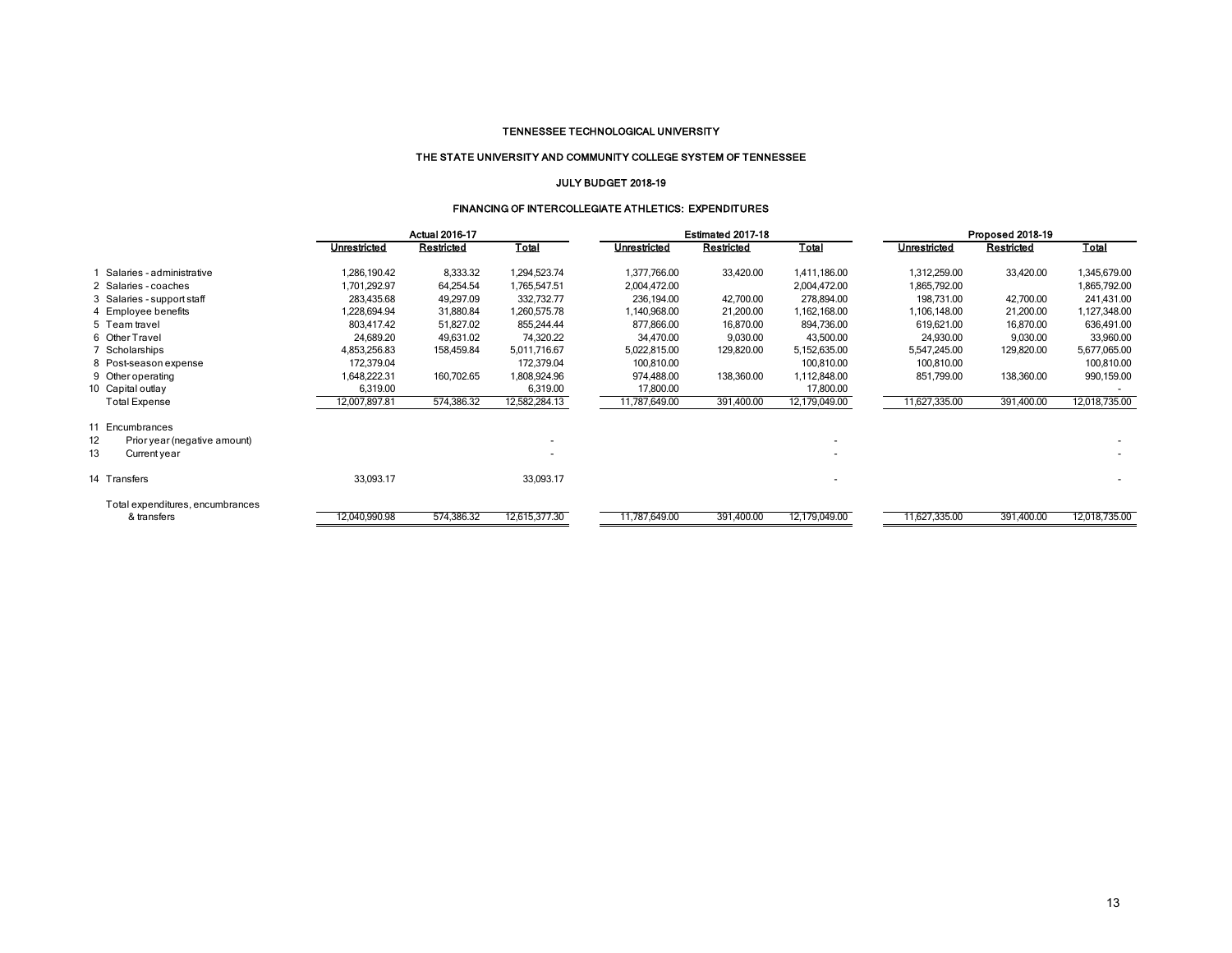#### THE STATE UNIVERSITY AND COMMUNITY COLLEGE SYSTEM OF TENNESSEE

#### JULY BUDGET 2018-19

#### AUXILIARY ENTERPRISE SUMMARY SCHEDULE

|                          |        |               | <b>Actual 2016-17</b> |                          |               | <b>Revised 2017-18</b>   |                          |               | Estimated 2017-18        |                          |               | Proposed 2018-19 |                          |
|--------------------------|--------|---------------|-----------------------|--------------------------|---------------|--------------------------|--------------------------|---------------|--------------------------|--------------------------|---------------|------------------|--------------------------|
|                          |        |               | Expenditure &         |                          |               | <b>Expenditure &amp;</b> |                          |               | <b>Expenditure &amp;</b> |                          |               | Expenditure &    |                          |
|                          |        | Revenue       | <u>Transfers</u>      | <b>Difference</b>        | Revenue       | <u>Transfers</u>         | <b>Difference</b>        | Revenue       | <b>Transfers</b>         | <b>Difference</b>        | Revenue       | <b>Transfers</b> | <b>Difference</b>        |
| Residential Life         |        | 12,442,352.01 | 12,442,352.01         | $\overline{\phantom{a}}$ | 12,356,900.00 | 12,356,900.00            | $\overline{\phantom{a}}$ | 13,181,900.00 | 13,181,900.00            | ٠                        | 13,181,900.00 | 13,181,900.00    |                          |
| <b>Dining Services</b>   |        | 2,068,205.45  | 2,068,205.45          | $\overline{\phantom{a}}$ | 2,896,231.00  | 3,183,062.00             | (286, 831.00)            | 2,806,231.00  | 3,059,698.00             | (253, 467.00)            | 2,806,231.00  | 2,806,231.00     |                          |
| Bookstore                | 310010 | 528,087.66    | 528,087.66            |                          | 525,500.00    | 525,500.00               |                          | 459,639.00    | 459,639.00               | $\overline{\phantom{a}}$ | 459,639.00    | 459,639.00       |                          |
| Post Office              | 370010 | 15,030.08     | 15,030.08             |                          | 4,750.00      | 4,750.00                 |                          | 3,720.00      | 3,720.00                 | ٠                        | 4,750.00      | 4,750.00         |                          |
| Vending                  | 320110 | 152,909.49    | 152,909.49            |                          | 127,000.00    | 127,000.00               |                          | 143,500.00    | 143,500.00               |                          | 143,500.00    | 143,500.00       |                          |
| <b>Fitness Center</b>    | 350010 | 1,480,849.37  | 1,480,849.37          |                          | 493,300.00    | 1,493,300.00             | ٠                        | 1,478,000.00  | 1,478,000.00             | ٠                        | 1,476,300.00  | 1,476,300.00     | $\overline{\phantom{a}}$ |
| Craft Center:<br>Gallery | 390031 | 121,333.88    | 142,157.83            | (20, 823.95)             | 137,700.00    | 152,442.00               | (14,742.00)              | 141,900.00    | 144,002.00               | (2,102.00)               | 137,700.00    | 153,122.00       | (15, 422.00)             |
| Housing                  | 390032 | 107,565.25    | 86,741.30             | 20,823.95                | 132,300.00    | 117,558.00               | 14,742.00                | 124,875.00    | 122,773.00               | 2,102.00                 | 132,300.00    | 116,878.00       | 15,422.00                |
| Food Serv 390033         |        | 975.00        | 975.00                | . .                      |               |                          |                          | 1,200.00      | 1,200.00                 | $\overline{\phantom{a}}$ |               |                  |                          |
|                          |        | 16,917,308.19 | 16,917,308.19         | 0.00                     | 17,673,681.00 | 17,960,512.00            | (286, 831.00)            | 18,340,965.00 | 18,594,432.00            | (253, 467.00)            | 18,342,320.00 | 18,342,320.00    | $\sim$                   |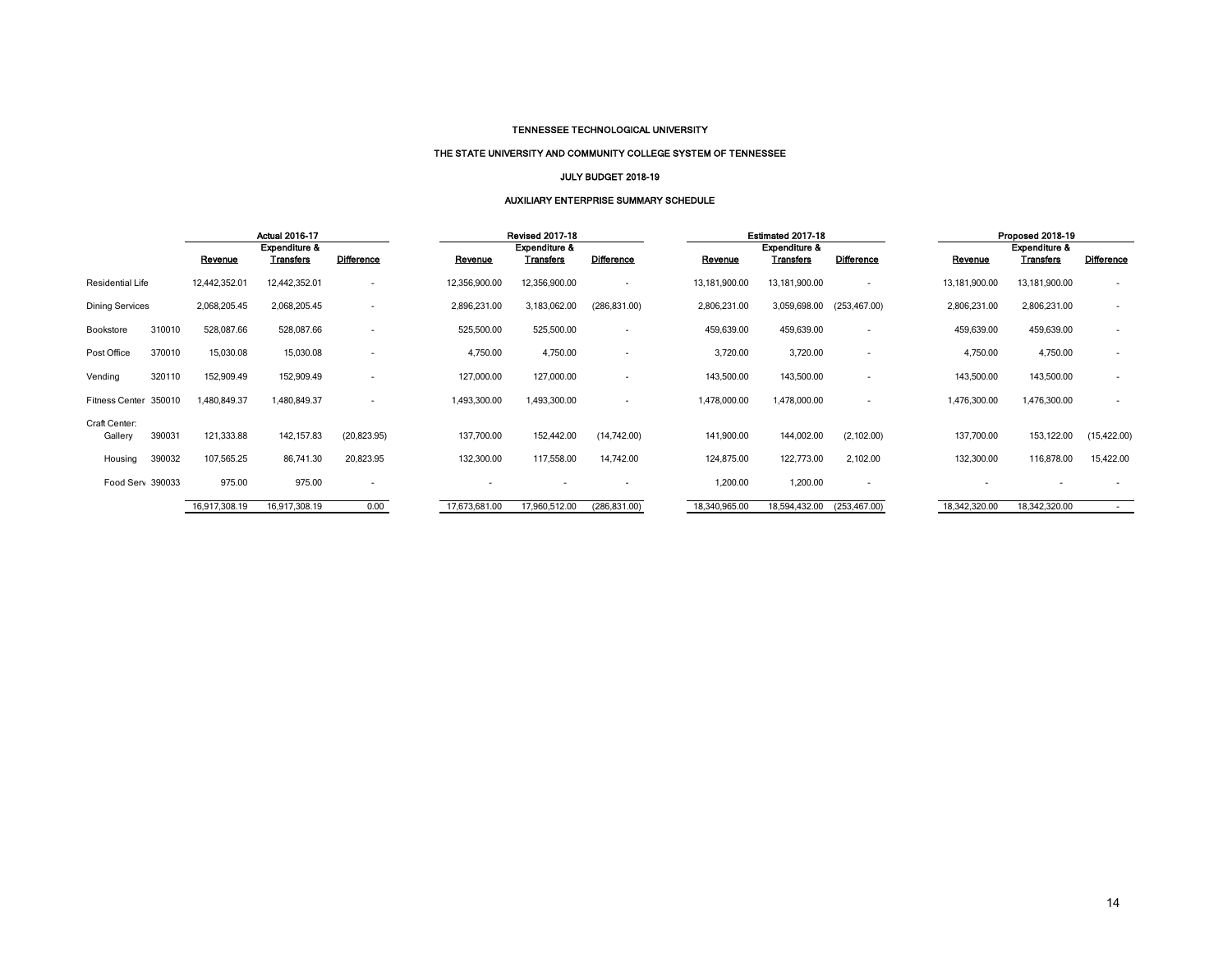## THE STATE UNIVERSITY AND COMMUNITY COLLEGE SYSTEM OF TENNESSEE

## JULY BUDGET 2018-19

## CONTRACTED FOOD SERVICES

|                              | <b>Actual 2016-17</b> |          | <b>Revised 2017-18</b> |                          | Estimated 2017-18 |          | Proposed 2018-19 |          |  |
|------------------------------|-----------------------|----------|------------------------|--------------------------|-------------------|----------|------------------|----------|--|
|                              | <b>Amount</b>         | <u>%</u> | <b>Amount</b>          | $\overline{\mathcal{X}}$ | <b>Amount</b>     | <u>%</u> | <b>Amount</b>    | <u>%</u> |  |
| <b>REVENUES:</b>             |                       |          |                        |                          |                   |          |                  |          |  |
| Commissions                  | 2,068,205.45          | 100.00%  | 2,896,231.00           | 100.00%                  | 2,806,231.00      | 100.00%  | 2,806,231.00     | 100.00%  |  |
| Service Charges              |                       | 0.00%    |                        | 0.00%                    |                   | 0.00%    |                  | 0.00%    |  |
| <b>Total Revenues</b>        | 2,068,205.45          |          | 2,896,231.00           |                          | 2,806,231.00      |          | 2,806,231.00     |          |  |
| <b>EXPENDITURES:</b>         |                       |          |                        |                          |                   |          |                  |          |  |
| Administrative salaries      |                       | 0.00%    |                        | 0.00%                    |                   | $0.00\%$ |                  | 0.00%    |  |
| Clerical/Support salaries    | 417.48                | 0.30%    | 14,420.00              | 8.36%                    | 14,420.00         | 8.25%    | 14,804.00        | 8.12%    |  |
| Employee benefits            | 8,125.00              | 5.88%    | 25,045.00              | 14.52%                   | 25,045.00         | 14.33%   | 25,135.00        | 13.79%   |  |
| Travel                       | 572.96                | 0.41%    |                        | 0.00%                    |                   | $0.00\%$ |                  | 0.00%    |  |
| Operating                    | 129,038.74            | 93.40%   | 132,977.00             | 77.11%                   | 135,277.00        | 77.42%   | 142,337.00       | 78.09%   |  |
| Capital Outlay               |                       | 0.00%    |                        | 0.00%                    |                   | 0.00%    |                  | 0.00%    |  |
| <b>Total Expenditures</b>    | 138,154.18            |          | 172,442.00             |                          | 174,742.00        |          | 182,276.00       |          |  |
| Net Operating Results Before |                       |          |                        |                          |                   |          |                  |          |  |
| <b>Transfers</b>             | 1,930,051.27          |          | 2,723,789.00           |                          | 2,631,489.00      |          | 2,623,955.00     |          |  |
| TRANSFERS:                   |                       |          |                        |                          |                   |          |                  |          |  |
| Renewal and Replacement      | 1,930,051.27          |          | 3,010,620.00           |                          | 2,884,956.00      |          | 2,623,955.00     |          |  |
| Retirement of Indebtedness   |                       |          |                        |                          |                   |          |                  |          |  |
| Unexpended Plant             |                       |          |                        |                          |                   |          |                  |          |  |
| <b>Net Operating Results</b> |                       |          | (286, 831.00)          |                          | (253, 467.00)     |          |                  |          |  |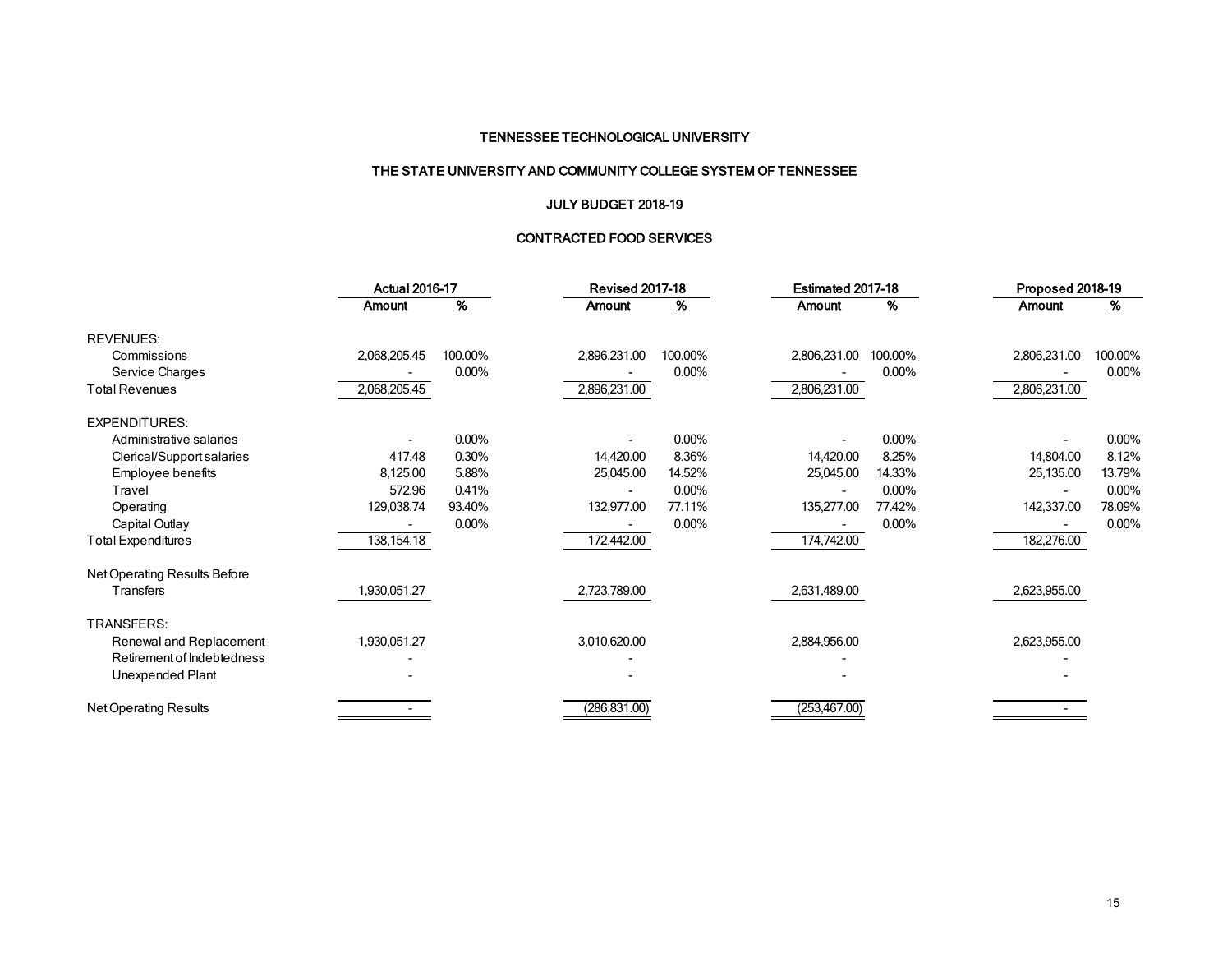## THE STATE UNIVERSITY AND COMMUNITY COLLEGE SYSTEM OF TENNESSEE

## JULY BUDGET 2018-19

## TOTAL FOOD SERVICES

|                              | <b>Actual 2016-17</b> |               | <b>Revised 2017-18</b> |                 | Estimated 2017-18 |          | Proposed 2018-19 |          |  |
|------------------------------|-----------------------|---------------|------------------------|-----------------|-------------------|----------|------------------|----------|--|
|                              | <b>Amount</b>         | $\frac{9}{6}$ | <b>Amount</b>          | $\frac{\%}{\%}$ | <b>Amount</b>     | <u>%</u> | <b>Amount</b>    | <u>%</u> |  |
| <b>REVENUES</b>              |                       |               |                        |                 |                   |          |                  |          |  |
| Commissions                  | 2,068,205.45          | 100.00%       | 2,896,231.00           | 100.00%         | 2,806,231.00      | 100.00%  | 2,806,231.00     | 100.00%  |  |
| <b>Taxable Sales</b>         |                       | 0.00%         |                        | $0.00\%$        |                   | 0.00%    |                  | 0.00%    |  |
| Other                        |                       | $0.00\%$      |                        | 0.00%           |                   | 0.00%    |                  | 0.00%    |  |
| <b>Total Revenue</b>         | 2,068,205.45          |               | 2,896,231.00           |                 | 2,806,231.00      |          | 2,806,231.00     |          |  |
| <b>EXPENDITURES</b>          |                       |               |                        |                 |                   |          |                  |          |  |
| Administrative salaries      |                       | 0.00%         |                        | 0.00%           |                   | 0.00%    |                  | $0.00\%$ |  |
| Clerical/Support salaries    | 417.48                | 0.30%         | 14,420.00              | 8.36%           | 14,420.00         | 8.25%    | 14,804.00        | 8.12%    |  |
| Employee benefits            | 8,125.00              | 5.88%         | 25,045.00              | 14.52%          | 25,045.00         | 14.33%   | 25,135.00        | 13.79%   |  |
| Travel                       | 572.96                | 0.41%         | $\sim$                 | 0.00%           |                   | 0.00%    |                  | 0.00%    |  |
| Operating                    | 129,038.74            | 93.40%        | 132,977.00             | 77.11%          | 135,277.00        | 77.42%   | 142,337.00       | 78.09%   |  |
| Capital Outlay               |                       | 0.00%         |                        | 0.00%           |                   | 0.00%    |                  | 0.00%    |  |
| <b>Total Expenditures</b>    | 138, 154. 18          |               | 172,442.00             |                 | 174,742.00        |          | 182,276.00       |          |  |
| Net Operating Results Before |                       |               |                        |                 |                   |          |                  |          |  |
| Transfers                    | 1,930,051.27          |               | 2,723,789.00           |                 | 2,631,489.00      |          | 2,623,955.00     |          |  |
| TRANSFERS:                   |                       |               |                        |                 |                   |          |                  |          |  |
| Renewal and Replacement      | 1,930,051.27          |               | 3,010,620.00           |                 | 2,884,956.00      |          | 2,623,955.00     |          |  |
| Retirement of Indebtedness   |                       |               |                        |                 |                   |          |                  |          |  |
| Unexpended Plant             |                       |               |                        |                 |                   |          |                  |          |  |
| Net Operating Results        |                       |               | (286, 831.00)          |                 | (253, 467.00)     |          |                  |          |  |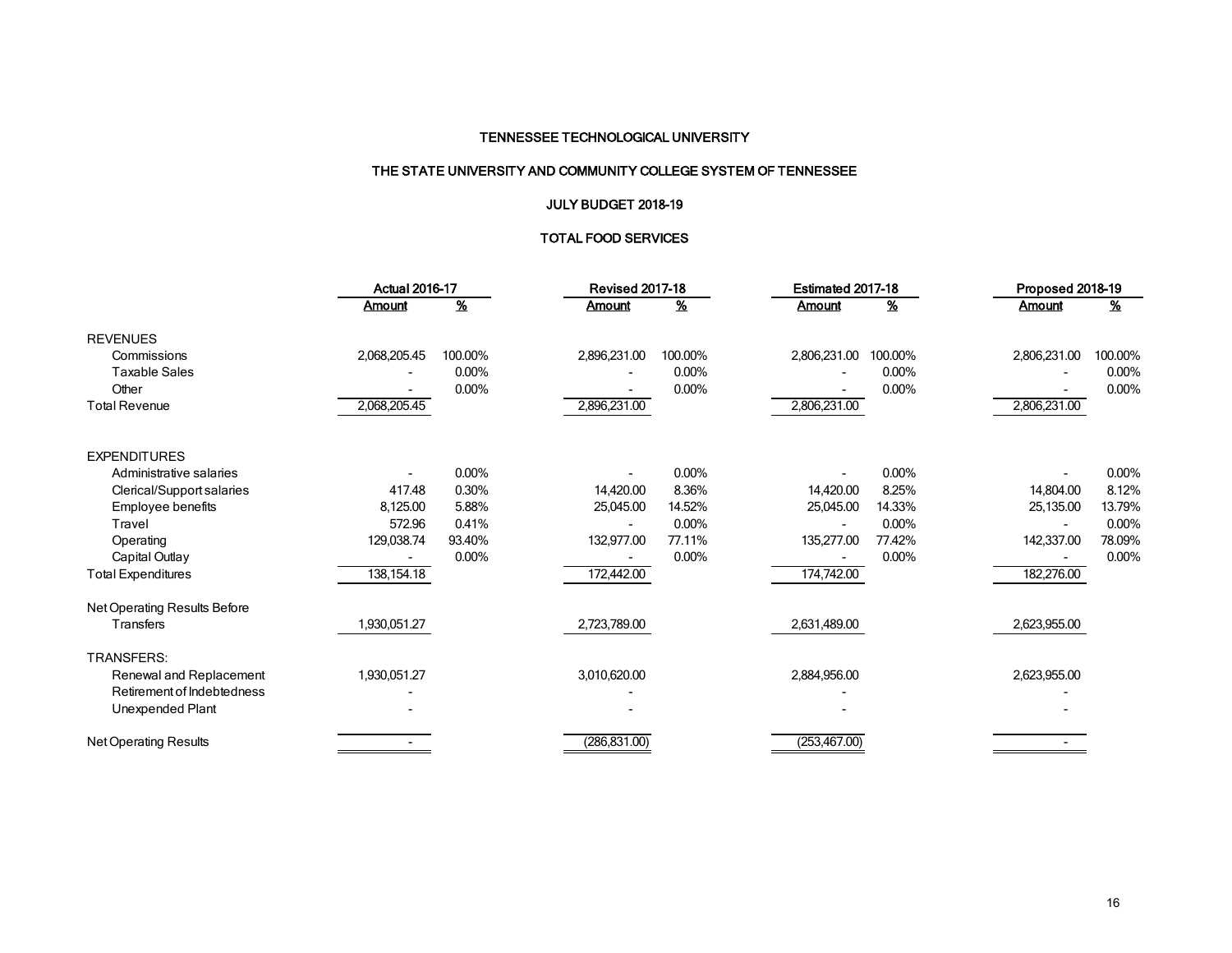## THE STATE UNIVERSITY AND COMMUNITY COLLEGE SYSTEM OF TENNESSEE

## JULY BUDGET 2018-19

## CONTRACTED BOOKSTORE

|                              | <b>Actual 2016-17</b> |               | <b>Revised 2017-18</b> |                          | Estimated 2017-18 |          | Proposed 2018-19 |               |  |
|------------------------------|-----------------------|---------------|------------------------|--------------------------|-------------------|----------|------------------|---------------|--|
|                              | <b>Amount</b>         | $\frac{9}{6}$ | Amount                 | $\overline{\mathcal{X}}$ | <b>Amount</b>     | <u>%</u> | <b>Amount</b>    | $\frac{9}{6}$ |  |
| <b>REVENUES:</b>             |                       |               |                        |                          |                   |          |                  |               |  |
| Commissions                  | 528,087.66            | 100.00%       | 525,500.00             | 100.00%                  | 459,639.00        | 100.00%  | 459,639.00       | 100.00%       |  |
| Reimbursements               |                       | 0.00%         |                        | 0.00%                    |                   | $0.00\%$ |                  | 0.00%         |  |
| <b>Total Revenues</b>        | 528,087.66            |               | 525,500.00             |                          | 459,639.00        |          | 459,639.00       |               |  |
| <b>EXPENDITURES:</b>         |                       |               |                        |                          |                   |          |                  |               |  |
| Administrative salaries      |                       | 0.00%         | ۰                      | 0.00%                    |                   | 0.00%    |                  | 0.00%         |  |
| Clerical/Support salaries    |                       | 0.00%         |                        | 0.00%                    |                   | $0.00\%$ |                  | 0.00%         |  |
| Employee benefits            |                       | 0.00%         |                        | 0.00%                    |                   | $0.00\%$ |                  | 0.00%         |  |
| Travel                       |                       | 0.00%         |                        | 0.00%                    |                   | $0.00\%$ |                  | 0.00%         |  |
| Operating                    | 37,731.84             | 100.00%       | 44,606.00              | 100.00%                  | 44,606.00         | 100.00%  | 46,936.00        | 100.00%       |  |
| Capital Outlay               |                       | 0.00%         |                        | 0.00%                    |                   | $0.00\%$ |                  | 0.00%         |  |
| <b>Total Expenditures</b>    | 37,731.84             |               | 44,606.00              |                          | 44,606.00         |          | 46,936.00        |               |  |
| Net Operating Results Before |                       |               |                        |                          |                   |          |                  |               |  |
| <b>Transfers</b>             | 490,355.82            |               | 480,894.00             |                          | 415,033.00        |          | 412,703.00       |               |  |
| TRANSFERS:                   |                       |               |                        |                          |                   |          |                  |               |  |
| Renewal and Replacement      | 490,355.82            |               | 480,894.00             |                          | 415,033.00        |          | 412,703.00       |               |  |
| Retirement of Indebtedness   |                       |               |                        |                          |                   |          |                  |               |  |
| Unexpended Plant             |                       |               |                        |                          |                   |          |                  |               |  |
| <b>Net Operating Results</b> | 0.00                  |               |                        |                          |                   |          |                  |               |  |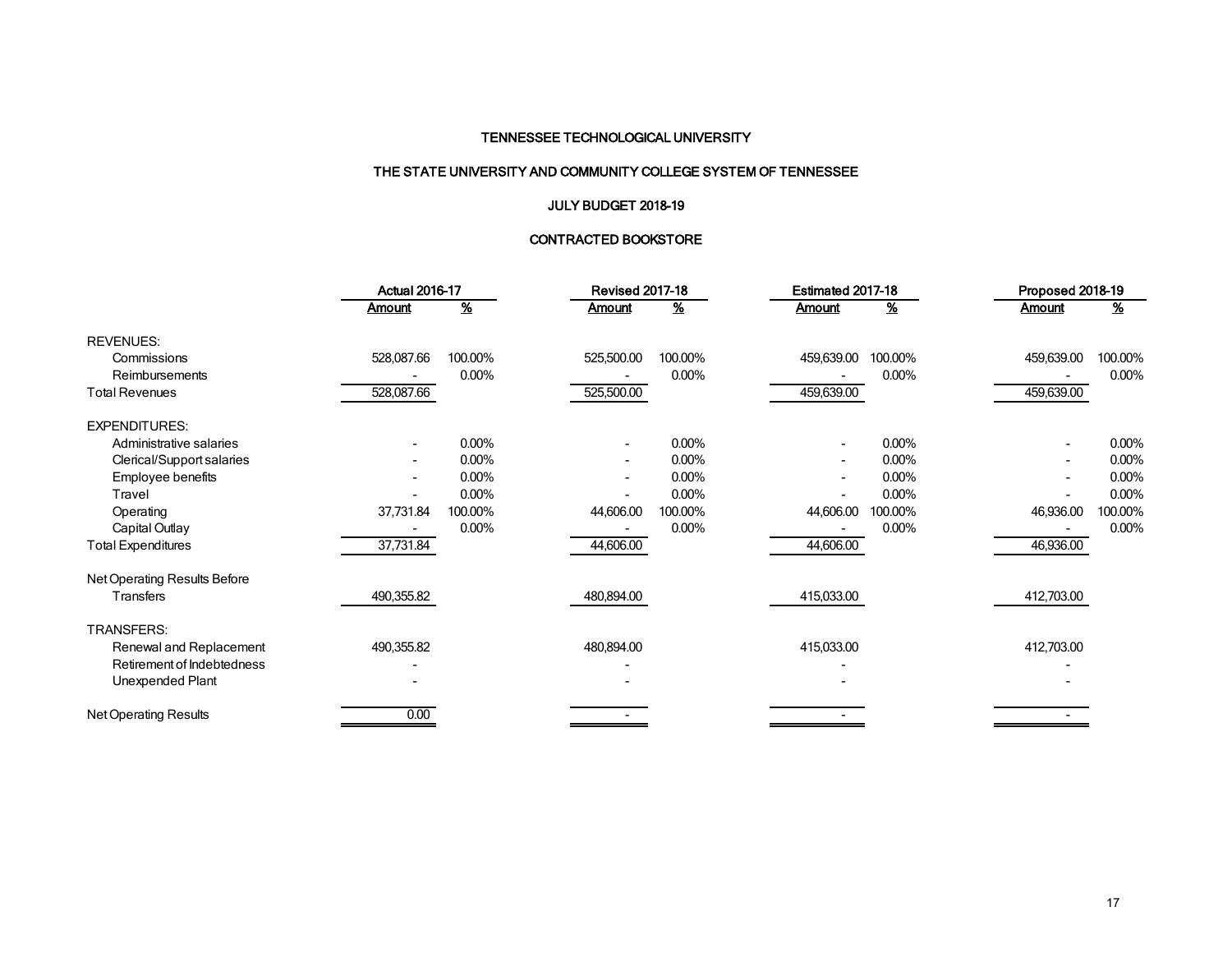#### JULY BUDGET 2018-19

#### HOUSING INFORMATION

| А. | Number of spaces projected for 2018-19                                                                                                                                                                                                                                                                                                                                                                                                                                                                                                                                                                                                                                                                                                                                                                 |                                          | 2,245                                                                                                             |
|----|--------------------------------------------------------------------------------------------------------------------------------------------------------------------------------------------------------------------------------------------------------------------------------------------------------------------------------------------------------------------------------------------------------------------------------------------------------------------------------------------------------------------------------------------------------------------------------------------------------------------------------------------------------------------------------------------------------------------------------------------------------------------------------------------------------|------------------------------------------|-------------------------------------------------------------------------------------------------------------------|
| В. | Dormitory                                                                                                                                                                                                                                                                                                                                                                                                                                                                                                                                                                                                                                                                                                                                                                                              |                                          |                                                                                                                   |
|    | Room Rate Per Term Based On:<br>1 Double Occupancy<br>2 Single Occupancy<br>3 Telephone Charge<br>4 Air Conditioning Charge<br>5 Maximum Rate<br>Residence Halls - Double as Single Occupancy<br>Renovated Residence Halls - Double Occupancy<br>Renovated Residence Halls - Traditional Single Occupancy<br>Renovated Residence Halls - Double as Single Occupancy<br>Renovated Residence Halls - Super Single<br>Renovated Engineering Residence Halls - Double Occupancy<br>Renovated Engineering Residence Halls - Traditional Single Occupancy<br>Renovated Engineering Residence Halls - Double as Single Occupancy<br>New Residence Halls - Double Occupancy<br>New Residence Halls - Single Occupancy<br>New Residence Halls - Double as Single Occupancy<br>6 Other Charge (describe)<br>None | \$\$\$\$<br>\$\$\$\$\$\$\$\$\$\$\$<br>\$ | 2,530<br>2,600<br>3,245<br>2,822<br>2,915<br>3,565<br>3,255<br>2,922<br>3,015<br>3,665<br>3,990<br>4,430<br>4,940 |
| C  | Apartments<br>Room Rate Per Term Based On:<br>1 Efficiency<br>2 One bedroom - renovated (Phase I)<br>One bedroom - renovated (Phase II & III)<br>3 Two bedroom - renovated (Phase I)<br>Two bedroom - renovated (Phase II & III)<br>4 Two bedroom/ two bath (Phase I)<br>5 Telephone Charge<br>6 Air Conditioning Charge<br>7 Other Charge (describe)                                                                                                                                                                                                                                                                                                                                                                                                                                                  | \$<br>\$\$\$\$\$\$<br>\$                 | 4,115<br>3,970<br>4,480<br>4,770<br>5,480                                                                         |
| D  | Occupancy Utilization                                                                                                                                                                                                                                                                                                                                                                                                                                                                                                                                                                                                                                                                                                                                                                                  |                                          |                                                                                                                   |

| Term:       | Capacity | Occupancy | <b>Utilization</b> |
|-------------|----------|-----------|--------------------|
| Fall 2016   | 2.247    | 2.188     | 97.37%             |
| Spring 2017 | 2.247    | 2.014     | 89.63%             |
| Fall 2017   | 2.245    | 2.227     | 99.20%             |
| Spring 2018 | 2.245    | 2.022     | 90.07%             |

Note: Capacity = Total Apts avail plus halls using triples Note: Occupancy = Total Apts occupied plus hall residents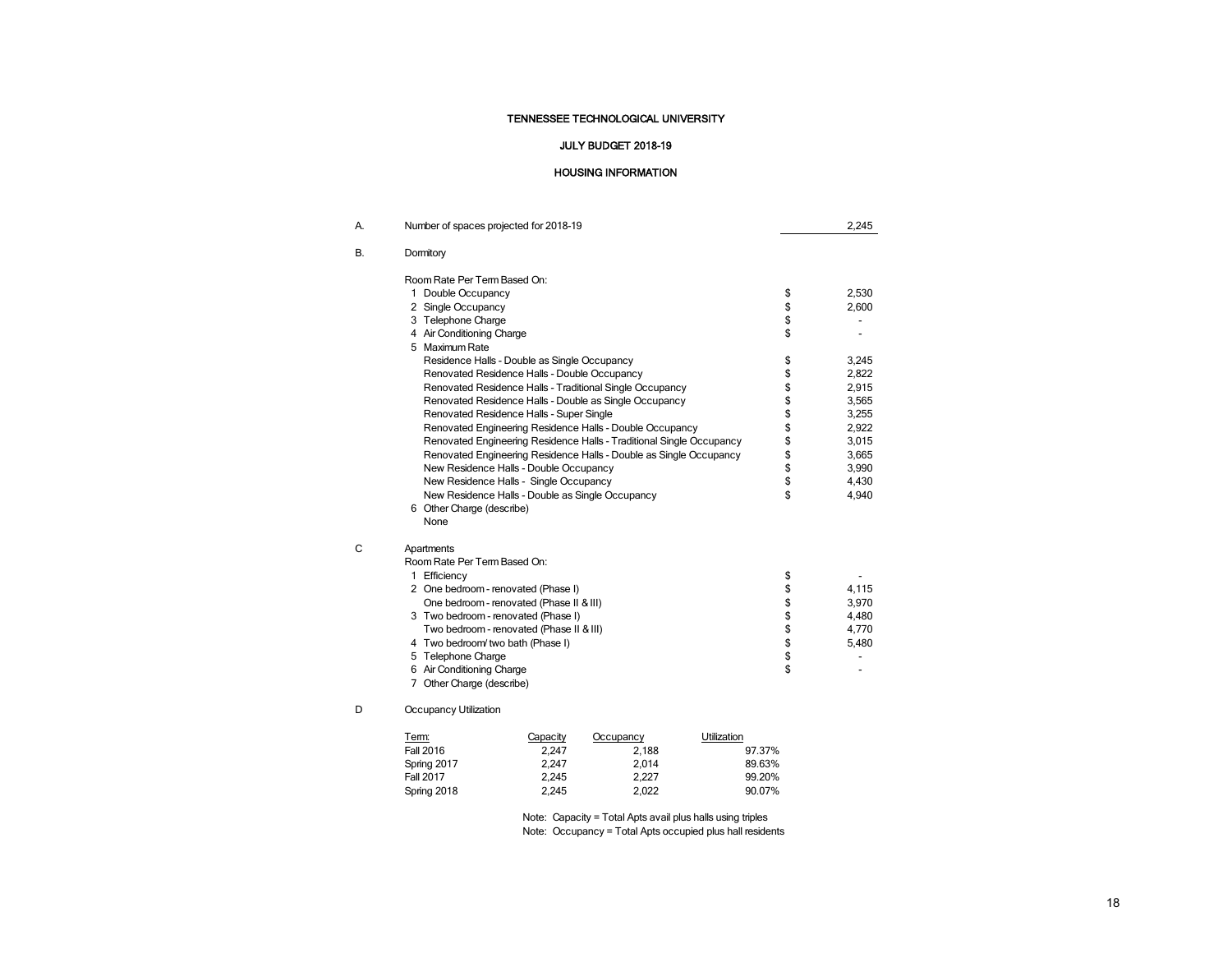## THE STATE UNIVERSITY AND COMMUNITY COLLEGE SYSTEM OF TENNESSEE

## JULY BUDGET 2018-19

## TOTAL HOUSING

|                              | <b>Actual 2016-17</b> |          | <b>Revised 2017-18</b> |          | Estimated 2017-18 |        | Proposed 2018-19 |          |  |
|------------------------------|-----------------------|----------|------------------------|----------|-------------------|--------|------------------|----------|--|
|                              | Amount                | <u>%</u> | Amount                 | <u>%</u> | Amount            | %      | Amount           | %        |  |
| <b>REVENUES:</b>             |                       |          |                        |          |                   |        |                  |          |  |
| <b>Rental Revenue</b>        | 12,150,310.30         | 97.65%   | 12,041,900.00          | 97.45%   | 12,866,900.00     | 97.61% | 12,866,900.00    | 97.61%   |  |
| Other Revenue                | 292,041.71            | 2.35%    | 315,000.00             | 2.55%    | 315,000.00        | 2.39%  | 315,000.00       | 2.39%    |  |
| <b>Total Revenues</b>        | 12,442,352.01         |          | 12,356,900.00          |          | 13,181,900.00     |        | 13,181,900.00    |          |  |
| <b>EXPENDITURES:</b>         |                       |          |                        |          |                   |        |                  |          |  |
| Administrative salaries      | 506,892.25            | 10.06%   | 538,573.00             | 9.98%    | 545,243.00        | 9.99%  | 548,655.00       | 9.90%    |  |
| Clerical/Support salaries    | 1,155,294.85          | 22.93%   | 1,116,115.00           | 20.69%   | 1,128,005.00      | 20.66% | 1,130,976.00     | 20.40%   |  |
| Employee benefits            | 473,630.25            | 9.40%    | 522.099.00             | 9.68%    | 522,099.00        | 9.56%  | 532,249.00       | 9.60%    |  |
| Travel                       | 6,468.18              | 0.13%    | 14,000.00              | 0.26%    | 14,000.00         | 0.26%  | 14,000.00        | 0.25%    |  |
| Operating                    | 2,896,236.48          | 57.48%   | 3,204,347.00           | 59.39%   | 3,250,067.00      | 59.53% | 3,316,857.00     | 59.84%   |  |
| Equipment                    |                       | 0.00%    |                        | 0.00%    |                   | 0.00%  |                  | $0.00\%$ |  |
| <b>Total Expenditures</b>    | 5,038,522.01          |          | 5,395,134.00           |          | 5,459,414.00      |        | 5,542,737.00     |          |  |
| Net Operating Results Before |                       |          |                        |          |                   |        |                  |          |  |
| <b>Transfers</b>             | 7,403,830.00          |          | 6,961,766.00           |          | 7,722,486.00      |        | 7,639,163.00     |          |  |
| TRANSFERS:                   |                       |          |                        |          |                   |        |                  |          |  |
| Renewal and Replacement      | 3,422,579.08          |          | 1,903,846.00           |          | 2,570,216.00      |        | 2,486,893.00     |          |  |
| Retirement of Indebtedness   | 3,981,250.92          |          | 5,057,920.00           |          | 5,152,270.00      |        | 5,152,270.00     |          |  |
| Unexpended Plant             |                       |          |                        |          |                   |        |                  |          |  |
| <b>Net Operating Results</b> | 0.00                  |          |                        |          |                   |        |                  |          |  |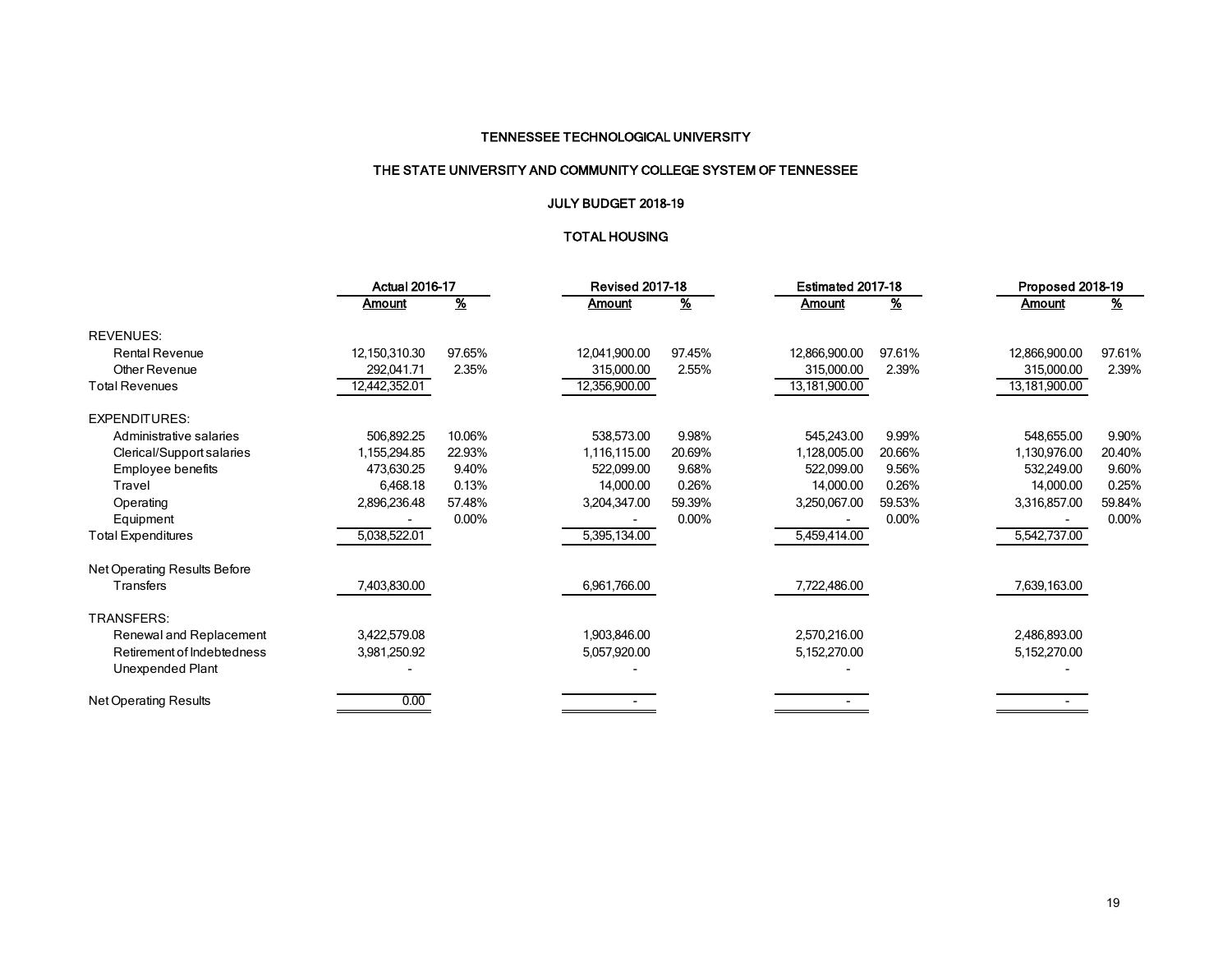#### JULY BUDGET 2018-19

#### SUMMARY BY UNIT - R & R AND CONTINGENCY ALLOCATION COMPUTATIONS

#### ESTIMATED BUDGET 2017-2018

|                                                          | Actual<br><b>Fund Balance</b><br>7/1/17 | Revenues      | Cost of<br><b>Goods Sold</b> | <b>Gross Margin</b> | Other<br><b>Expenditures</b> | <b>Transfers</b> | Profit/(Loss)  | Estimated<br><b>Ending Fund Bal</b><br>6/30/18 |
|----------------------------------------------------------|-----------------------------------------|---------------|------------------------------|---------------------|------------------------------|------------------|----------------|------------------------------------------------|
| <b>Auxiliary Enterprises:</b><br><b>Residential Life</b> | (159, 965.29)                           | 13,181,900.00 |                              | 13,181,900.00       | 10,611,684.00                | 2,570,216.00     | $\blacksquare$ | (159, 965.29)                                  |
| <b>Dining Services</b>                                   | 883,956.17                              | 2,806,231.00  |                              | 2,806,231.00        | 174,742.00                   | 2,884,956.00     | (253, 467.00)  | 630,489.17                                     |
| Bookstore                                                | 94,396.33                               | 459,639.00    |                              | 459,639.00          | 44,606.00                    | 415,033.00       |                | 94,396.33                                      |
| Post Office                                              | (63, 510.73)                            | 3,720.00      |                              | 3,720.00            | 650.00                       | 3,070.00         |                | (63, 510.73)                                   |
| Vending                                                  | 37,889.67                               | 143,500.00    |                              | 143,500.00          | 50,043.00                    | 93,457.00        |                | 37,889.67                                      |
| <b>Fitness Center</b>                                    | (89,316.42)                             | 1,478,000.00  |                              | 1,478,000.00        | 1,365,268.00                 | 112,732.00       |                | (89,316.42)                                    |
| Craft Center:<br>Gallery                                 | 8,527.88                                | 141,900.00    |                              | 141,900.00          | 144,002.00                   |                  | (2,102.00)     | 6,425.88                                       |
| Housing                                                  | 137,596.21                              | 124,875.00    |                              | 124,875.00          | 76,535.00                    | 46,238.00        | 2,102.00       | 139,698.21                                     |
| Food Service                                             | (8,447.24)                              | 1,200.00      |                              | 1,200.00            | 1,200.00                     |                  |                | (8,447.24)                                     |
| Total                                                    | 841,126.58                              | 18,340,965.00 | $\blacksquare$               | 18,340,965.00       | 12,468,730.00                | 6,125,702.00     | (253, 467.00)  | 587,659.58                                     |
|                                                          |                                         |               |                              |                     |                              |                  |                |                                                |

#### Contingency Allocation:

| 5% of Revenue | 917.048.25 |
|---------------|------------|
| Per Budget    | 917.048.00 |
| Difference*   | 0.25       |

#### R & R Transfer:

| 5% of Gross Margin | 917.048.25     |                                                                    |
|--------------------|----------------|--------------------------------------------------------------------|
| Per Budget         | 6.125.702.00   |                                                                    |
| Difference*        | (5.208.653.75) | Additional transfers to R & R for projects and emergency reserves. |

Note: The 5% contingency allocation is optional for contracted-out auxiliaries.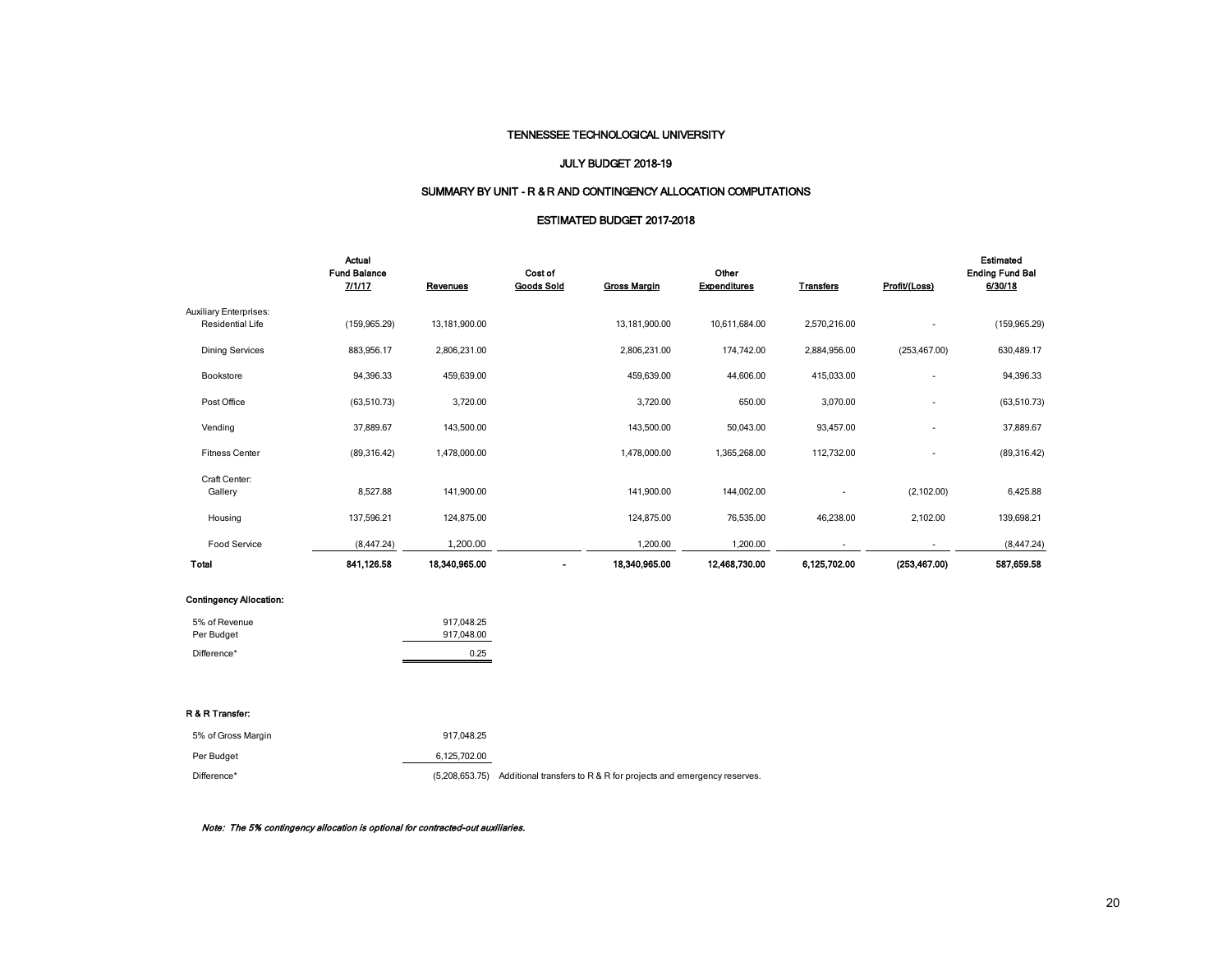#### JULY BUDGET 2018-19

## SUMMARY BY UNIT - R & R AND CONTINGENCY ALLOCATION COMPUTATIONS

#### PROPOSED BUDGET 2018-2019

|                                                          | Actual<br><b>Fund Balance</b><br>7/1/18 | Revenues       | Cost of<br><b>Goods Sold</b> | <b>Gross Margin</b> | Other<br><b>Expenditures</b> | <b>Transfers</b> | Profit/(Loss)            | Estimated<br><b>Ending Fund Bal</b><br>6/30/19 |
|----------------------------------------------------------|-----------------------------------------|----------------|------------------------------|---------------------|------------------------------|------------------|--------------------------|------------------------------------------------|
| <b>Auxiliary Enterprises:</b><br><b>Residential Life</b> | (159, 965.29)                           | 13,181,900.00  |                              | 13,181,900.00       | 10,695,007.00                | 2,486,893.00     | ٠                        | (159, 965.29)                                  |
| <b>Dining Services</b>                                   | 883,956.17                              | 2,806,231.00   |                              | 2,806,231.00        | 182,276.00                   | 2,623,955.00     | ٠                        | 883,956.17                                     |
| Bookstore                                                | 94,396.33                               | 459,639.00     |                              | 459,639.00          | 46,936.00                    | 412,703.00       | ٠                        | 94,396.33                                      |
| Post Office                                              | (63, 510.73)                            | 4,750.00       |                              | 4,750.00            | 650.00                       | 4,100.00         | ٠                        | (63, 510.73)                                   |
| Vending                                                  | 37,889.67                               | 143,500.00     |                              | 143,500.00          | 52,550.00                    | 90,950.00        | ٠                        | 37,889.67                                      |
| <b>Fitness Center</b>                                    | (89,316.42)                             | 1,476,300.00   |                              | 1,476,300.00        | 1,380,216.00                 | 96,084.00        | ٠                        | (89,316.42)                                    |
| Craft Center:<br>Gallery                                 | 8,527.88                                | 137,700.00     |                              | 137,700.00          | 153,122.00                   | ٠                | (15, 422.00)             | (6,894.12)                                     |
| Housing                                                  | 137,596.21                              | 132,300.00     |                              | 132,300.00          | 76,565.00                    | 40,313.00        | 15,422.00                | 153,018.21                                     |
| <b>Food Service</b>                                      | (8,447.24)                              | $\blacksquare$ |                              | ۰                   | ٠                            | ۰                | $\overline{\phantom{a}}$ | (8,447.24)                                     |
| Total                                                    | 841,126.58                              | 18,342,320.00  |                              | 18,342,320.00       | 12,587,322.00                | 5,754,998.00     |                          | 841,126.58                                     |

#### Contingency Allocation:

| 5% of Revenue | 917.116.00 |
|---------------|------------|
| Per Budget    | 917.116.00 |
| Difference*   |            |

#### R & R Transfer:

| 5% of Gross Margin | 917.116.00   |                                                                                   |
|--------------------|--------------|-----------------------------------------------------------------------------------|
| Per Budget         | 5.754.998.00 |                                                                                   |
| Difference*        |              | (4,837,882.00) Additional transfers to R & R for projects and emergency reserves. |

Note: The 5% contingency allocation is optional for contracted-out auxiliaries.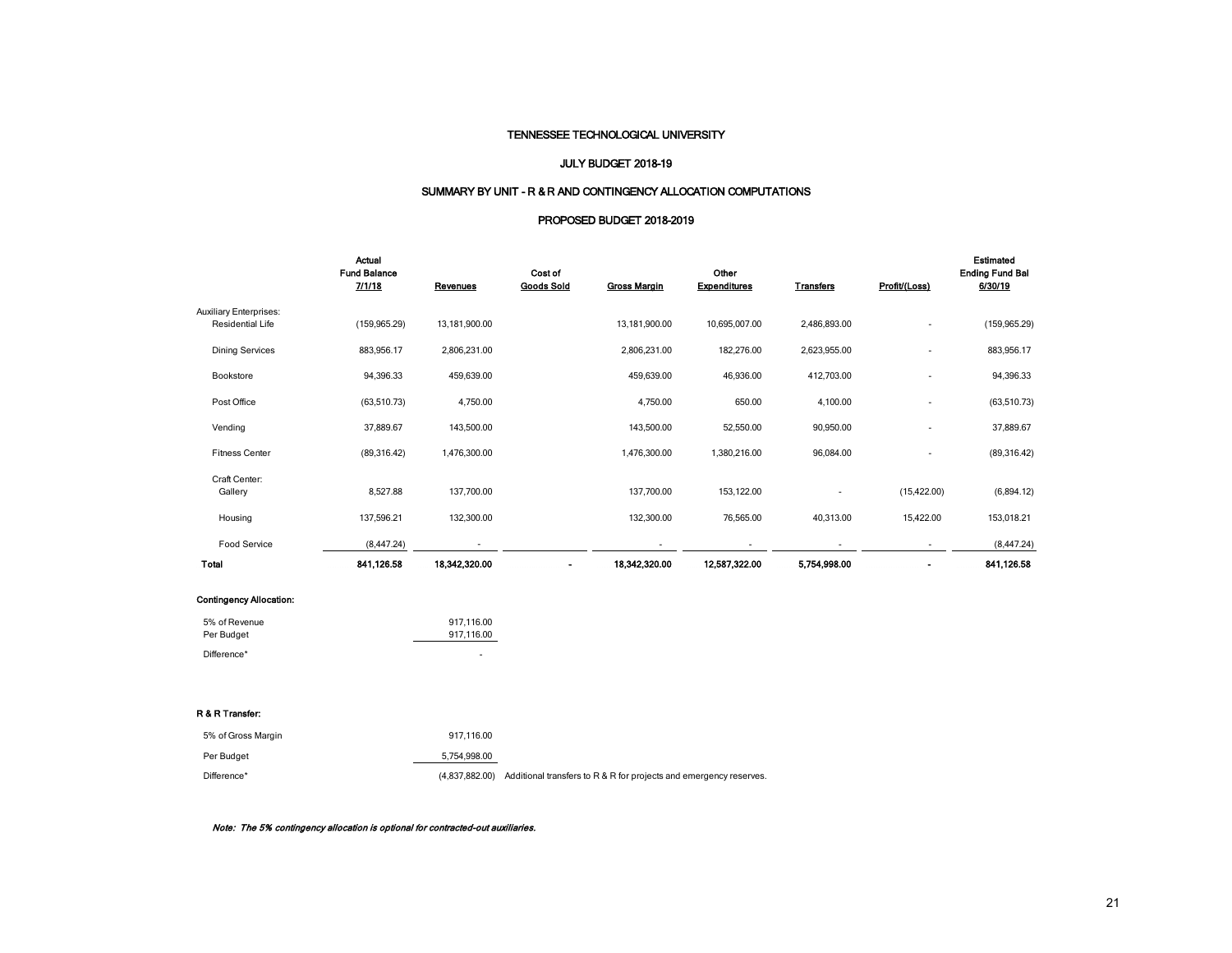## THE STATE UNIVERSITY AND COMMUNITY COLLEGE SYSTEM OF TENNESSEE

## July Budget 2018-19

# POSITIONS TRANSFERRED FROM RESTRICTED ACCOUNTS TO UNRESTRICTED ACCOUNTS

|       | <b>Old Account</b> |                  |          |  |       | New Account |                  |          |  |  |  |
|-------|--------------------|------------------|----------|--|-------|-------------|------------------|----------|--|--|--|
|       | Account            |                  | Position |  |       | Account     |                  | Position |  |  |  |
| Title | Code               | Program/Org Code | No.      |  | Title | Code        | Program/Org Code | No.      |  |  |  |
| None  |                    |                  |          |  |       |             |                  |          |  |  |  |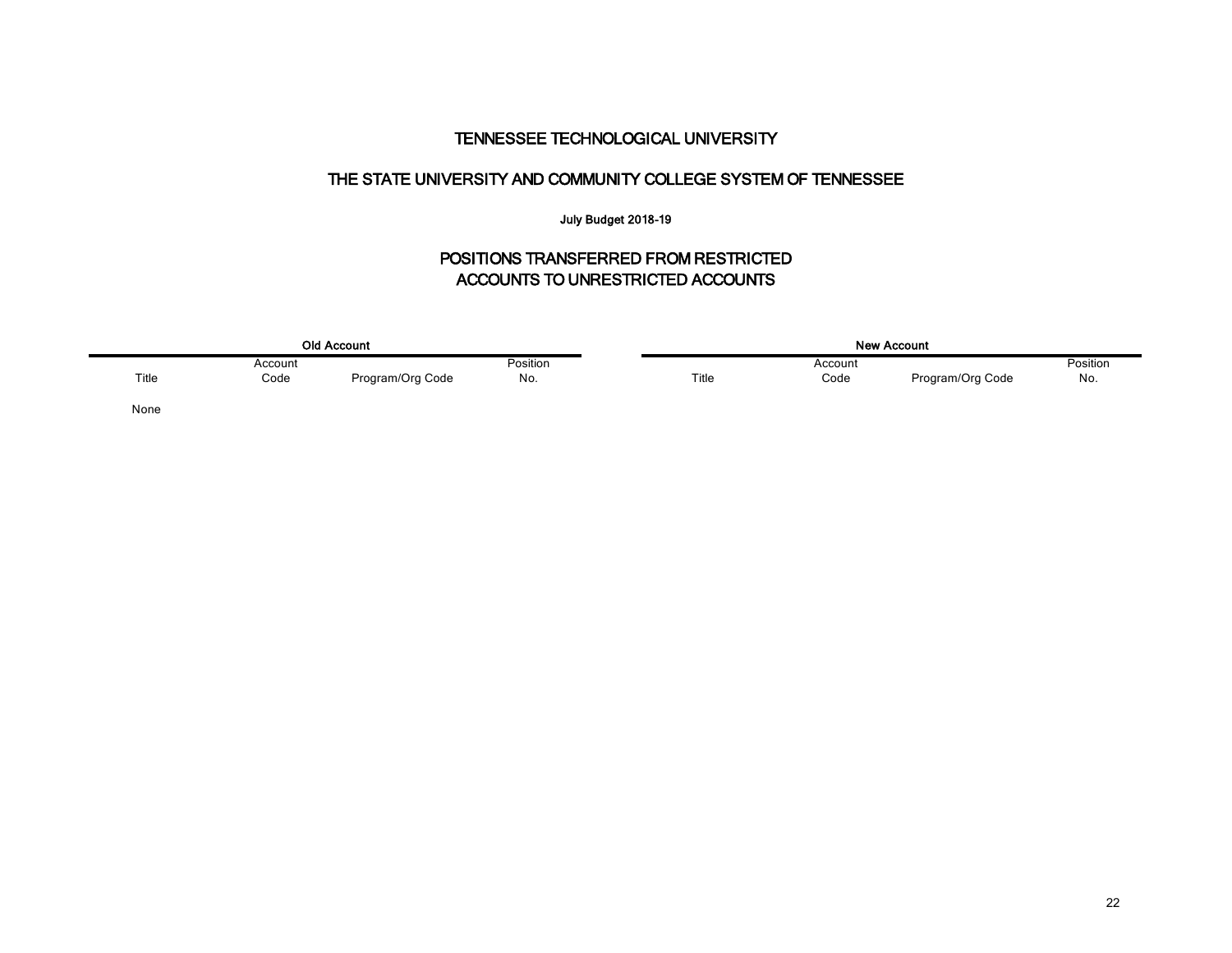#### TBR PERSONNEL BUDGET POSITION COUNT UNRESTRICTED E & G REGULAR FULL-TIME POSITIONS AUXILIARIES EXCLUDED

|                 | 7/1/17 | 10/31/17 | 7/1/18 | <b>DIFFERENCE</b><br>(+/-) 10/17 TO 7/18 | <b>DIFFERENCE</b><br>(+/-) 7/17 TO 7/18 |
|-----------------|--------|----------|--------|------------------------------------------|-----------------------------------------|
| <b>FACULTY</b>  | 448    | 453      | 462    | 9                                        | 14                                      |
| <b>ADM</b>      | 36     | 37       | 36     | -1                                       | $\Omega$                                |
| MAINT/TECH/SUPP | 314    | 307      | 307    | 0                                        | $-7$                                    |
| PROF SUPPORT    | 323    | 328      | 327    | -1                                       | 4                                       |
| <b>TOTAL</b>    | 1121   | 1125     | 1132   |                                          | 11                                      |
|                 |        |          |        |                                          |                                         |

NEW POSITIONS

| NEW FUSH IUNG                                         |                                        |                                 |              |                           |               |            |                                   |
|-------------------------------------------------------|----------------------------------------|---------------------------------|--------------|---------------------------|---------------|------------|-----------------------------------|
|                                                       | POSITION TITLE                         | DEPARTMENT                      | <b>FUND</b>  | <b>FUNCTIONAL</b><br>AREA | SALARY        |            | <b>JUSTIFICATION</b>              |
| <b>FACULTY</b>                                        | Assistant Professor Curriculum & Instr |                                 | Unrestricted | Instruction               | 75000         |            | Enrollment growth                 |
|                                                       | Assoc Professor                        | Elec & Comp Eng                 | Unrestricted | Instruction               | 100000        |            | Enrollment growth                 |
|                                                       | Assistant Professor Computer Science   |                                 | Unrestricted | Instruction               | 71000         |            | Enrollment growth                 |
|                                                       | Lecturer                               | Computer Science                | Unrestricted | Instruction               | 50000         |            | Enrollment growth                 |
|                                                       | Lecturer                               | Decision Sci & Mgt Unrestricted |              | Instruction               | 50000         |            | Enrollment growth                 |
|                                                       | Assistant Professor SACF Engineering   |                                 | Unrestricted | Instruction               | 76013         |            | Moved from Center                 |
|                                                       | Assoc Professor                        | <b>SACF Engineering</b>         | Unrestricted | Instruction               | 89077         |            | Moved from Center                 |
|                                                       | Professor                              | <b>SACF Engineering</b>         | Unrestricted | Instruction               | 105919        |            | Moved from Center                 |
|                                                       | Professor                              | <b>SACF Engineering</b>         | Unrestricted | Instruction               | 112962        |            | Moved from Center                 |
| <b>ADM</b>                                            |                                        |                                 |              |                           |               |            |                                   |
| MAINT/TFCH/SUPP                                       | Admin Assoc 2                          | Music.                          | Unrestricted | Instruction               | 21000         |            | Office Support                    |
|                                                       | Student Sup Assoc                      | <b>Disability Services</b>      | Unrestricted | <b>Student Services</b>   | 28000         |            | Office Support                    |
|                                                       | Financial Assoc 2                      | <b>Business Office</b>          | Unrestricted | Instit Support            | 26175         |            | Office Support                    |
|                                                       | Financial Assoc 2                      | Cybersecurity Ed                | Unrestricted | Research                  | 35000         |            | Office Support                    |
|                                                       | Protective Services University Police  |                                 | Unrestricted | Physical Plant            | 35000         |            | Police Support                    |
| PROF SUPPORT                                          | Cybersecurity Tech                     | Cybersecurity Ed                | Unrestricted | Research                  | 35000         |            | Cybersecurity Ed Ctr Tech Support |
|                                                       | Coordinator                            | Dean of Students                | Unrestricted | <b>Student Services</b>   | 42000         |            | Greek Life Support                |
| <b>DELETED POSITIONS</b>                              |                                        |                                 |              |                           |               |            |                                   |
|                                                       |                                        |                                 |              | <b>FUNCTIONAL</b>         |               |            |                                   |
|                                                       | POSITION TITLE                         | DEPARTMENT                      | <b>FUND</b>  | AREA                      | <b>SALARY</b> |            | <b>JUSTIFICATION</b>              |
| <b>FACULTY</b>                                        |                                        |                                 |              |                           |               |            |                                   |
| <b>ADM</b>                                            |                                        |                                 |              |                           |               |            |                                   |
| MAINT/TECH/SUPP                                       | Facilities Assoc 4                     | Oakley Sustainab                | Unrestricted | Academic Sup              | 24770         |            | Reorganization                    |
|                                                       | Fianancial Assoc                       | Women's Basket                  | Unrestricted | <b>Student Services</b>   | 26529         |            | <b>Consolidated Duties</b>        |
|                                                       | Facilities Assoc 1                     | <b>Building Controls</b>        | Unrestricted | <b>Physical Plant</b>     | 37129         |            | <b>Consolidated Duties</b>        |
| PROF SUPPORT                                          | Assistant VP                           | <b>Student Success</b>          | Unrestricted | <b>Student Services</b>   | 90900         |            | <b>Consolidated Duties</b>        |
|                                                       | Coordinator                            | <b>Enrollment Mgmt</b>          | Unrestricted | <b>Student Services</b>   | 37490         |            | <b>Consolidated Duties</b>        |
|                                                       | Manager                                | TN eCampus Mkt                  | Unrestricted | Public Service            | 47479         |            | Loss of Contract                  |
|                                                       | Research Spec                          | TN eCampus Mkt                  | Unrestricted | Public Service            | 55563         |            | Loss of Contract                  |
|                                                       | Director                               | TN eCampus Mkt                  | Unrestricted | Public Service            | 74215         |            | Loss of Contract                  |
|                                                       | Director                               | Strategic Res Initi             | Unrestricted | Research                  | 81915         |            | Reorganization                    |
| RECONCILIATION OF POSITION CHANGES FROM 10/17 TO 7/18 |                                        |                                 |              |                           |               |            |                                   |
|                                                       |                                        |                                 |              |                           |               | Maint/Tech |                                   |
|                                                       |                                        |                                 |              | Faculty                   | Admin         | Support    | Prof Support                      |
| New Positions Listed Above                            |                                        |                                 |              | 9                         |               | 5          | 2                                 |
| Deleted Positions Listed Above                        |                                        |                                 |              |                           |               | $-3$       | $-6$                              |
| Transfer Position from Restricted to Unrestricted     |                                        |                                 |              |                           |               |            |                                   |
| Transfer between object codes                         |                                        |                                 |              |                           | $-1$          | $-2$       | 3                                 |
| <b>TOTAL</b>                                          |                                        |                                 |              | 9                         | $-1$          | 0          | $-1$                              |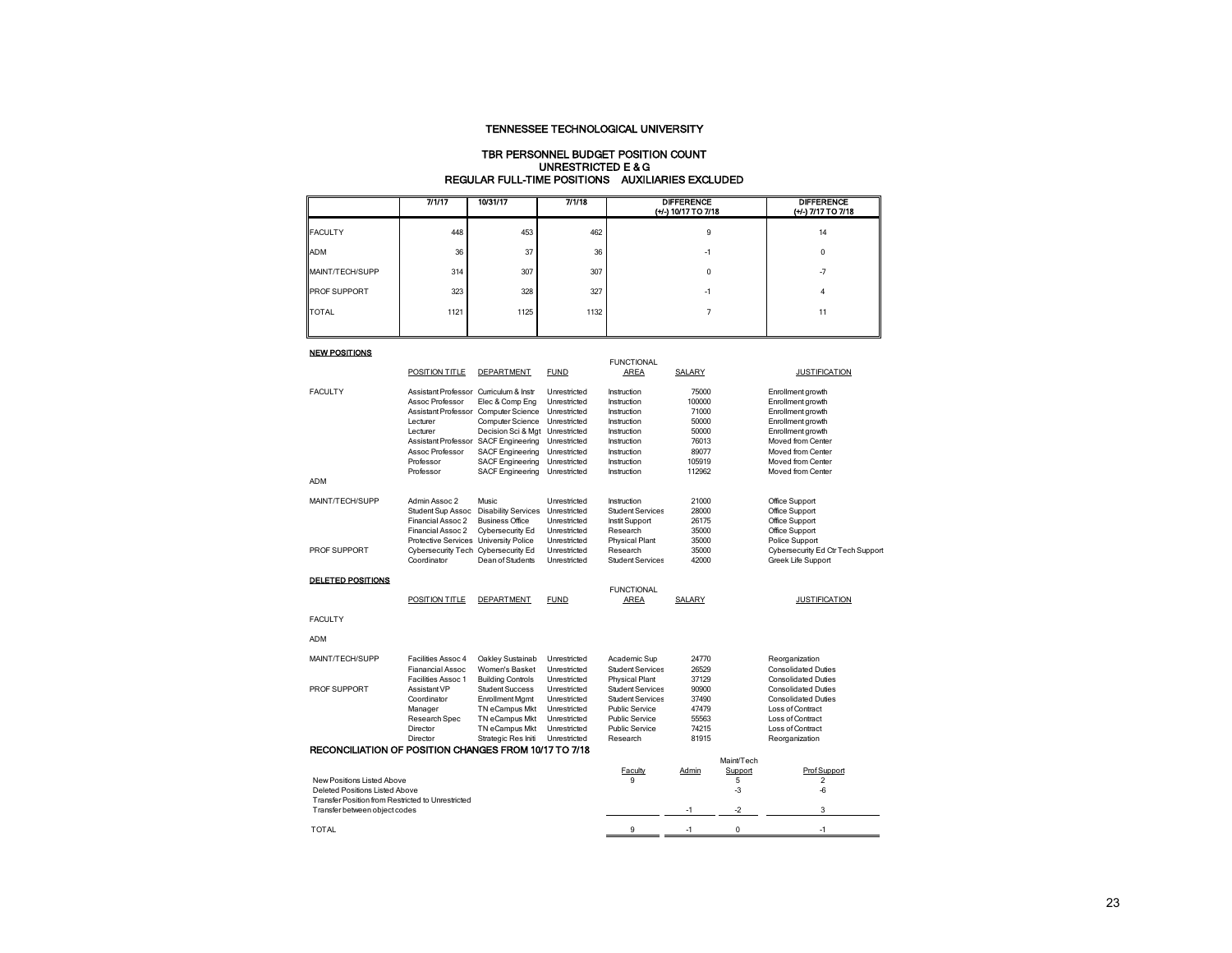## THE STATE UNIVERSITY AND COMMUNITY COLLEGE SYSTEM OF TENNESSEE July Budget 2018-19

## BENEFITS SCHEDULE

|                    |                           |         |           | 2018-19 | <b>Annual Rental</b> |      | <b>Payment of</b> |              |        |
|--------------------|---------------------------|---------|-----------|---------|----------------------|------|-------------------|--------------|--------|
|                    |                           | 2018-19 |           | Expense | Value of             | Car  | <b>Club Dues</b>  | Other        |        |
| Name               | Title                     | Salarv  | Longevity | Account | House                | Y/N  | Y/N               | Compensation | Total  |
| Oldham, Philip     | President                 | 339082  | 1100      |         | 7200                 | N    |                   |              | 347382 |
| Alexander, Douglas | <b>Head Coach</b>         | 165000  | 600       |         |                      | Y(a) | N                 |              | 165600 |
| Wilson, Mark       | <b>Athletics Director</b> | 168000  | 1400      |         |                      | Y(a) | N                 |              | 169400 |
| Braswell, Kevin    | Vice President            | 211000  | 400       |         |                      | N    | Ν                 | 8400(b)      | 219800 |
| Glenn, Sophie      | Artist in Residence       | 1636    |           |         | 4650                 | N    | Ν                 | 21622(c)     | 27908  |
| Herzog, Corin      | Artist in Residence       | 1636    |           |         | 4650                 | N    | N                 | 21622(c)     | 27908  |
| Johnson, Lydia     | Artist in Residence       | 1636    |           |         | 4650                 | N    | N                 | 21622(c)     | 27908  |
| Jones, Robert      | Artist in Residence       | 1620    |           |         | 4650                 | N    | N                 | 21622(c)     | 27892  |
| Lan, Michelle      | Artist in Residence       | 1620    |           |         | 4650                 | N    | N                 | 21622(c)     | 27892  |
| Watson, Jonathan   | Artist in Residence       | 1636    |           |         | 4650                 | N    | N                 | 21622(c)     | 27908  |

(a) Vehicle provided directly by auto dealer (b) Car allowance (c) Value of the studio space provided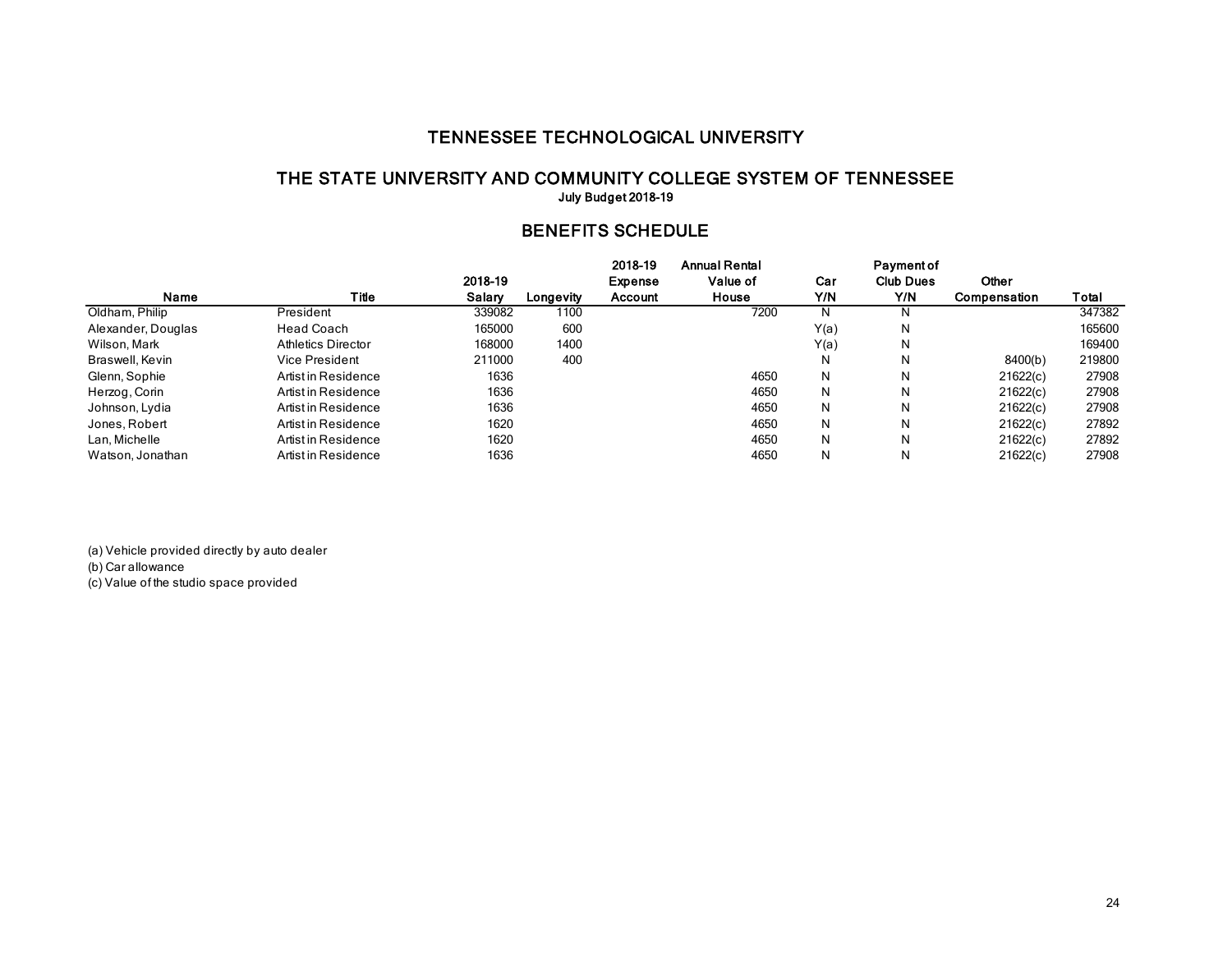#### TENNESSEE TECHNOLOGICAL UNIVERSITY ANALYSIS OF NON-CREDIT INSTRUCTION JULY BUDGET 2018-19

#### I. ANALYSIS OF NON-CREDIT INSTRUCTION FEES

| А. |                 | <b>Instructional Costs</b>                         |           |  |  |  |  |  |
|----|-----------------|----------------------------------------------------|-----------|--|--|--|--|--|
|    | ъ.              | <b>Total Instructional Salaries</b>                | 6,000.00  |  |  |  |  |  |
|    | 2.              | <b>Total Contracted Service</b>                    |           |  |  |  |  |  |
|    |                 | <b>Total Instructional Costs</b>                   | 6,000.00  |  |  |  |  |  |
| В. |                 | 125% of Instructional Costs                        | 7,500.00  |  |  |  |  |  |
| C. |                 | Non-credit Instruction Fee Revenue                 | 51,600.00 |  |  |  |  |  |
|    | in Section II.) | (should agree with Total Revenue presented         |           |  |  |  |  |  |
| D. |                 | Revenue Over/ (Under)* 125% of Instructional Costs | 44.100.00 |  |  |  |  |  |

\*Explanation should be provided if Revenue is less that 125% of Instructional Costs.

#### II. SCHEDULE OF NON-CREDIT INSTRUCTION REVENUES AND EXPENDITURES

|                                                                                                                                               | <b>CEU ED</b><br>Non-credit<br>100<br>181000 | CEU ED<br>Non-credit<br>200<br>181002 | Account<br>Title<br>Program<br>Org Code | Account<br>Title<br>Program<br>Org Code | Account<br>Title<br>Program<br>Org Code | Account<br>Title<br>Program<br>Org Code | Account<br>Title<br>Program<br>Org Code | Account<br>Title<br>Program <sup>/</sup><br>Org Code | Account<br>Title<br>Program<br>Org Code | Total                                             |
|-----------------------------------------------------------------------------------------------------------------------------------------------|----------------------------------------------|---------------------------------------|-----------------------------------------|-----------------------------------------|-----------------------------------------|-----------------------------------------|-----------------------------------------|------------------------------------------------------|-----------------------------------------|---------------------------------------------------|
| A. Revenues                                                                                                                                   |                                              |                                       |                                         |                                         |                                         |                                         |                                         |                                                      |                                         |                                                   |
| Non-credit Instruction Fees                                                                                                                   | 51,600.00                                    |                                       |                                         |                                         |                                         |                                         |                                         |                                                      |                                         | 51,600.00                                         |
| <b>B.</b> Expenditures<br>Salaries-Professional<br>Salaries-Instructional<br>Salaries-Other<br><b>Contractual Services</b><br><b>Benefits</b> |                                              | 6,000.00<br>12,521.00                 |                                         |                                         |                                         |                                         |                                         |                                                      |                                         | $\overline{\phantom{a}}$<br>6,000.00<br>12,521.00 |
| Equipment<br>Travel<br><b>Operating Expenses</b>                                                                                              |                                              | 200.00<br>29,747.00                   |                                         |                                         |                                         |                                         |                                         |                                                      |                                         | $\overline{\phantom{a}}$<br>200.00<br>29,747.00   |
| <b>Total Expenditures</b>                                                                                                                     | ٠                                            | 48,468.00                             | $\overline{\phantom{a}}$                |                                         |                                         | $\overline{\phantom{a}}$                |                                         |                                                      | ٠                                       | 48,468.00                                         |

NOTE: This schedule should include Revenues and Expenditures for all accounts associated with non-credit courses and activities. All administrative and instructional accounts should be included.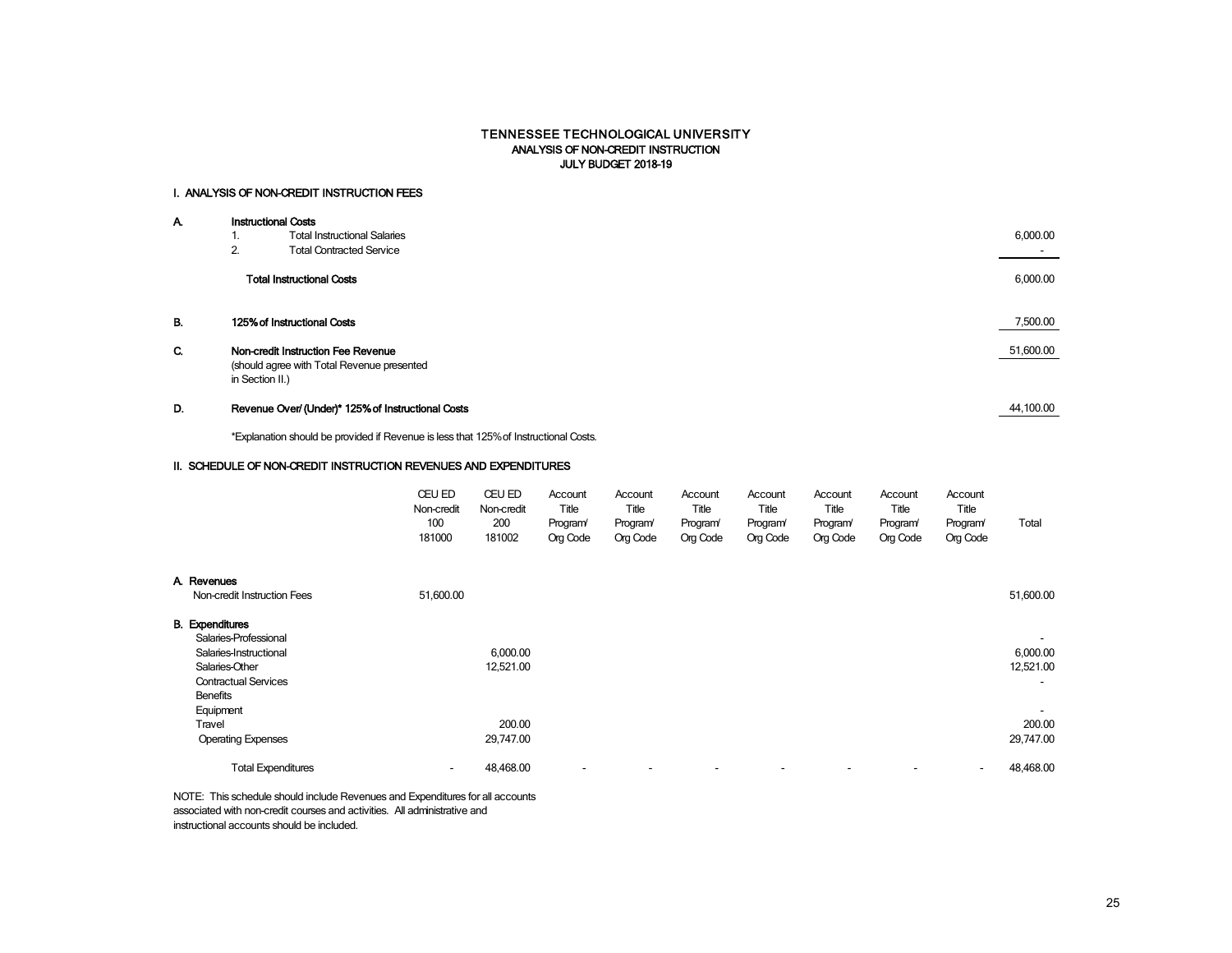### CENTERS OF EXCELLENCE/EMPHASIS TENNESSEE TECHNOLOGICAL UNIVERSITY ESTIMATED BUDGET 2017-18

|                           | <b>State</b>  |              | Other      |                   |
|---------------------------|---------------|--------------|------------|-------------------|
| <b>Restricted Revenue</b> | Appropriation | Carryforward | (Describe) | Total             |
| Manufacturing             | 1,505,500.00  | 120.225.15   |            | 1,625,725.15      |
| <b>Water Resources</b>    | 1,169,100.00  | 447,721.74   |            | ۰<br>1,616,821.74 |
| <b>Electric Power</b>     | 916,600.00    | 636,574.11   |            | ۰<br>1,553,174.11 |
|                           |               |              |            | ۰                 |
|                           |               |              |            | ۰                 |
| Total                     | 3,591,200.00  | 1,204,521.00 |            | 4,795,721.00      |
|                           |               |              |            |                   |

| <b>Restricted Expenditures</b> | <b>Amount of Expenditures</b> |           |                 |               |                |            |                                          |  |
|--------------------------------|-------------------------------|-----------|-----------------|---------------|----------------|------------|------------------------------------------|--|
|                                | <b>Salaries</b>               | Longevity | <b>Benefits</b> | <b>Travel</b> | Operating Exp. | Equipment  | Total                                    |  |
| Manufacturing                  | 948.614.00                    | 16,900.00 | 374,548.00      | 11,871.00     | 50,957.00      | 47,835.00  | 1,450,725.00                             |  |
| <b>Water Resources</b>         | 558,634.00                    | 8,000.00  | 201,556.00      | 34,299.00     | 398,269.00     | 312,648.00 | 1,513,406.00<br>$\overline{\phantom{a}}$ |  |
| <b>Electric Power</b>          | 570.882.59                    | 9,960.00  | 249,496.28      | 25,000.00     | 63.561.45      | 43.825.40  | 962,725.72                               |  |
|                                |                               |           |                 |               |                |            |                                          |  |
| Total                          | 2,078,130.59                  | 34,860.00 | 825,600.28      | 71,170.00     | 512,787.45     | 404,308.40 | 3,926,856.72                             |  |
|                                |                               |           |                 |               |                |            |                                          |  |

|                        |           | Unrestricted E & G |                   | Outside Source             |      |                     |                                        |
|------------------------|-----------|--------------------|-------------------|----------------------------|------|---------------------|----------------------------------------|
| <b>Matching Funds</b>  | Expense   |                    | Amount            | Name                       |      | Amount              | Total                                  |
|                        | Function* | Program/Org Code   |                   |                            |      |                     |                                        |
| Manufacturing          | Research  | 250/139029         | 11.910.00         | Grants/Contracts           | $**$ | 1.496.054.00<br>*** | 1,507,964.00                           |
| Manufacturing          | Research  | 250/139011         | 1.740.00<br>Gifts |                            |      |                     | 1.740.00                               |
| <b>Water Resources</b> | Research  | 250/139249         | 1.680.00          | Grants/Contracts           |      | 1.657.413.00        | 1,659,093.00                           |
| <b>Water Resources</b> | Research  | 250/139411         | 10.000.00         | <b>Analytical Services</b> |      | 100.000.00          | 110.000.00                             |
| <b>Electric Power</b>  | Research  | 250/139229         | 5.770.00          | Grants/Contracts           | $**$ | 975,357.00          | $\overline{\phantom{a}}$<br>981.127.00 |
| <b>Electric Power</b>  |           |                    |                   | Gifts                      |      | 300.00              | 300.00                                 |
|                        |           |                    |                   |                            |      |                     | $\overline{\phantom{a}}$               |
| Total                  |           |                    | 31.100.00         |                            |      | 4.229.124.00        | 4.260.224.00                           |

\* Instruction, Research, Academic Support, Student Services, Public Services, Institutional Support, Maintenance and Operation of Plant, or Scholarships/ Fellowships.

\*\* Does not include Indirect (F&A) Costs.

\*\*\* Note: Does not include carryover matching of \$60,113.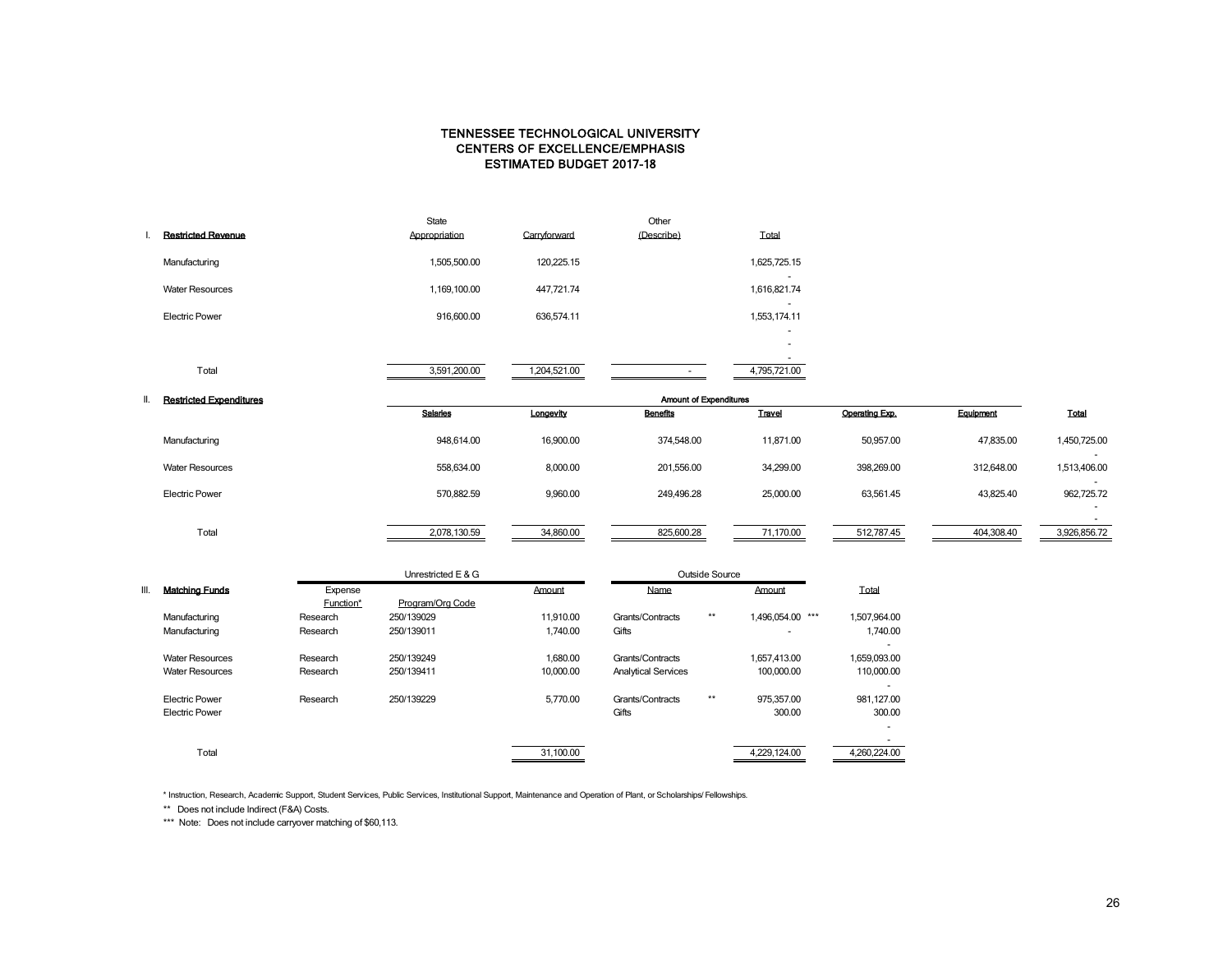## CENTERS OF EXCELLENCE/EMPHASIS TENNESSEE TECHNOLOGICAL UNIVERSITY PROPOSED BUDGET 2018-19

|                           | State         |              | Other      |                                          |
|---------------------------|---------------|--------------|------------|------------------------------------------|
| <b>Restricted Revenue</b> | Appropriation | Carryforward | (Describe) | Total                                    |
| Manufacturing             | 1,541,400.00  | 175,000.15   |            | 1,716,400.15<br>$\overline{\phantom{a}}$ |
| <b>Water Resources</b>    | 1,194,800.00  | 103,416.74   |            | 1,298,216.74                             |
| Electric Power            | 944,500.00    | 590,448.39   |            | 1,534,948.39                             |
|                           |               |              |            | ۰                                        |
|                           |               |              |            |                                          |
| Total                     | 3,680,700.00  | 868,865.28   |            | 4,549,565.28                             |

| <b>Restricted Expenditures</b> |              | <b>Amount of Expenditures</b><br><b>Salaries</b><br>Equipment<br><b>Benefits</b><br>Travel<br>Operating Exp.<br>Longevity<br>30.000.00<br>19.626.00<br>1.102.874.00<br>13.900.00<br>375,000.00<br>175,000.00<br>30,000.00<br>648.022.00<br>7.900.00<br>212.616.00<br>151.262.00<br>145.000.00<br>8,150.00<br>53,327.11<br>20,000.00<br>431,133.59<br>125.926.80<br>896.410.89 |              |            |            |            |                                          |  |  |  |  |
|--------------------------------|--------------|-------------------------------------------------------------------------------------------------------------------------------------------------------------------------------------------------------------------------------------------------------------------------------------------------------------------------------------------------------------------------------|--------------|------------|------------|------------|------------------------------------------|--|--|--|--|
|                                |              |                                                                                                                                                                                                                                                                                                                                                                               |              |            |            |            | Total                                    |  |  |  |  |
| Manufacturing                  |              |                                                                                                                                                                                                                                                                                                                                                                               |              |            |            |            | 1,716,400.00                             |  |  |  |  |
| Water Resources                |              |                                                                                                                                                                                                                                                                                                                                                                               |              |            |            |            | $\overline{\phantom{0}}$<br>1,194,800.00 |  |  |  |  |
| Electric Power                 |              |                                                                                                                                                                                                                                                                                                                                                                               |              |            |            |            | 1,534,948.39                             |  |  |  |  |
| Total                          | 2,647,306.89 | 29,950.00                                                                                                                                                                                                                                                                                                                                                                     | 1.018.749.59 | 113.327.11 | 296.814.80 | 340,000.00 | 4.446.148.39                             |  |  |  |  |

|      |                        |                      | Unrestricted E & G |           | Outside Source                 |       |              |                                                                    |
|------|------------------------|----------------------|--------------------|-----------|--------------------------------|-------|--------------|--------------------------------------------------------------------|
| III. | <b>Matching Funds</b>  | Expense<br>Function* | Program/Org Code   | Amount    | Name                           |       | Amount       | Total                                                              |
|      | Manufacturing          | Research             | 250/139029         | 3.477.00  | Grants/Contracts               | $***$ | 2.250.000.00 | 2,253,477.00                                                       |
|      | <b>Water Resources</b> | Research             | 250/139429         | 1.680.00  | Grants/Contracts<br>Analytical |       | 1.000.000.00 | 1.001.680.00                                                       |
|      | <b>Water Resources</b> | Research             | 250/139411         | 10.000.00 | Services                       |       | 100.000.00   | 110,000.00                                                         |
|      | <b>Electric Power</b>  |                      |                    |           | Grants/Contracts               | **    | 472.250.00   | $\overline{\phantom{0}}$<br>472,250.00<br>$\overline{\phantom{0}}$ |
|      | Total                  |                      |                    | 15.157.00 |                                |       | 3.822.250.00 | 3.837.407.00                                                       |

\* Instruction, Research, Academic Support, Student Services, Public Services, Institutional Support, Maintenance and Operation of Plant, or Scholarships/Fellowships. \*\*Does not include Indirect Costs.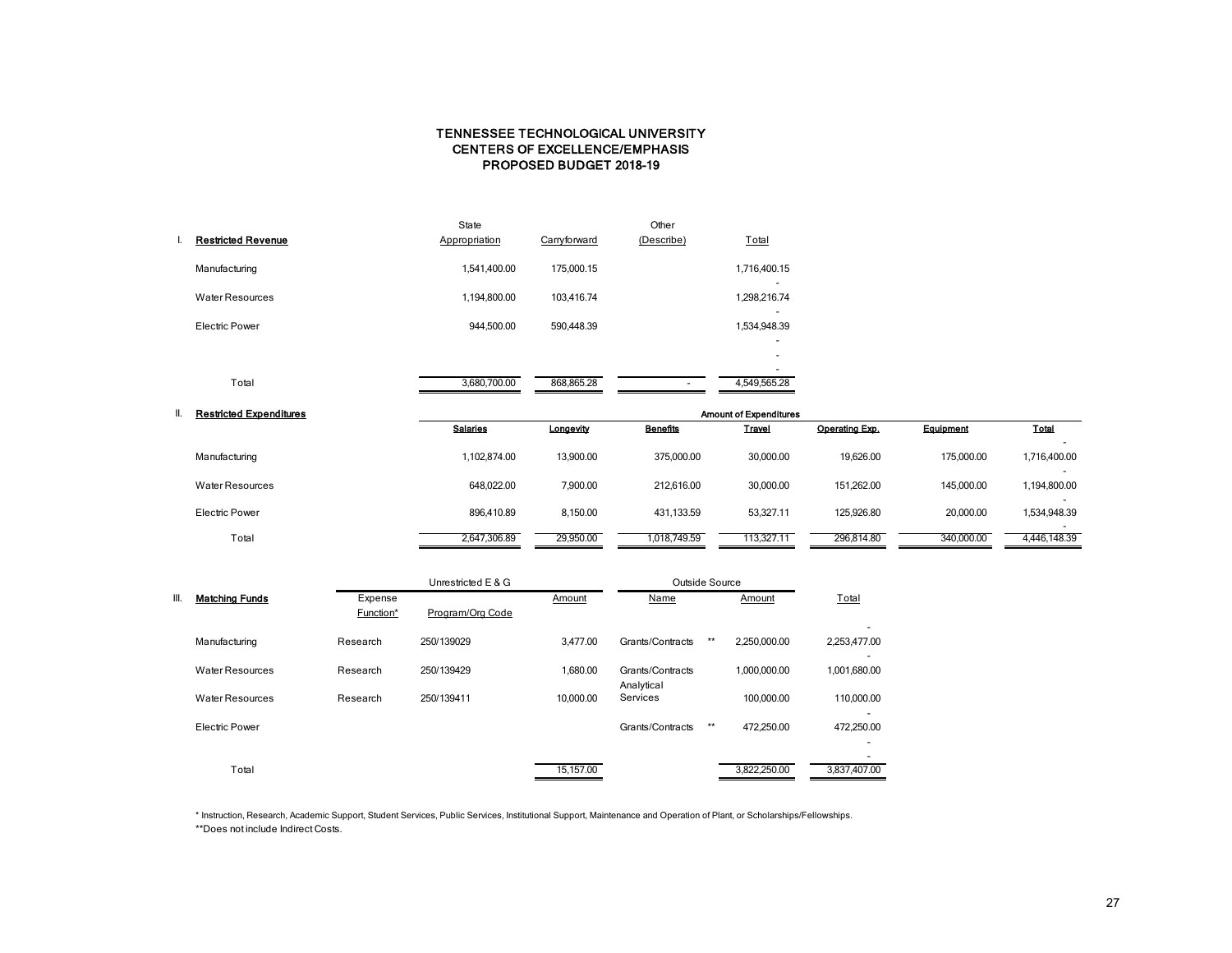# TENNESSEE TECHNOLOGICAL UNIVERSITY BASIC MAINTENANCE AND OPERATION EXPENDITURE CALCULATION JULY BUDGET 2018-19

|       |                                            | <b>ESTIMATED</b> | <b>PROPOSED</b> |
|-------|--------------------------------------------|------------------|-----------------|
|       | Total M&O Expenditures                     | 13,809,500.00    | 13,995,800.00   |
| Less: | E & G Utilitie: (enter as negative amount) | (4,504,250.00)   | (4,883,270.00)  |
|       | Staff Benefits (enter as negative amount)  | (2,341,516.00)   | (2,379,836.00)  |
|       | Longevity<br>(enter as negative amount)    | (88, 100.00)     | (100,000.00)    |
| Plus: | <b>Extraordinary Maintenance Transfer</b>  | 90,000.00        | 90,000.00       |
|       | Net Basic M & O Expenditures               | 6,965,634.00     | 6,722,694.00    |
|       | Basic M & O Funded Amount                  | 4,099,700.00     | 4,389,200.00    |
|       | Actual % of Funded Amount                  | 170%             | 153%            |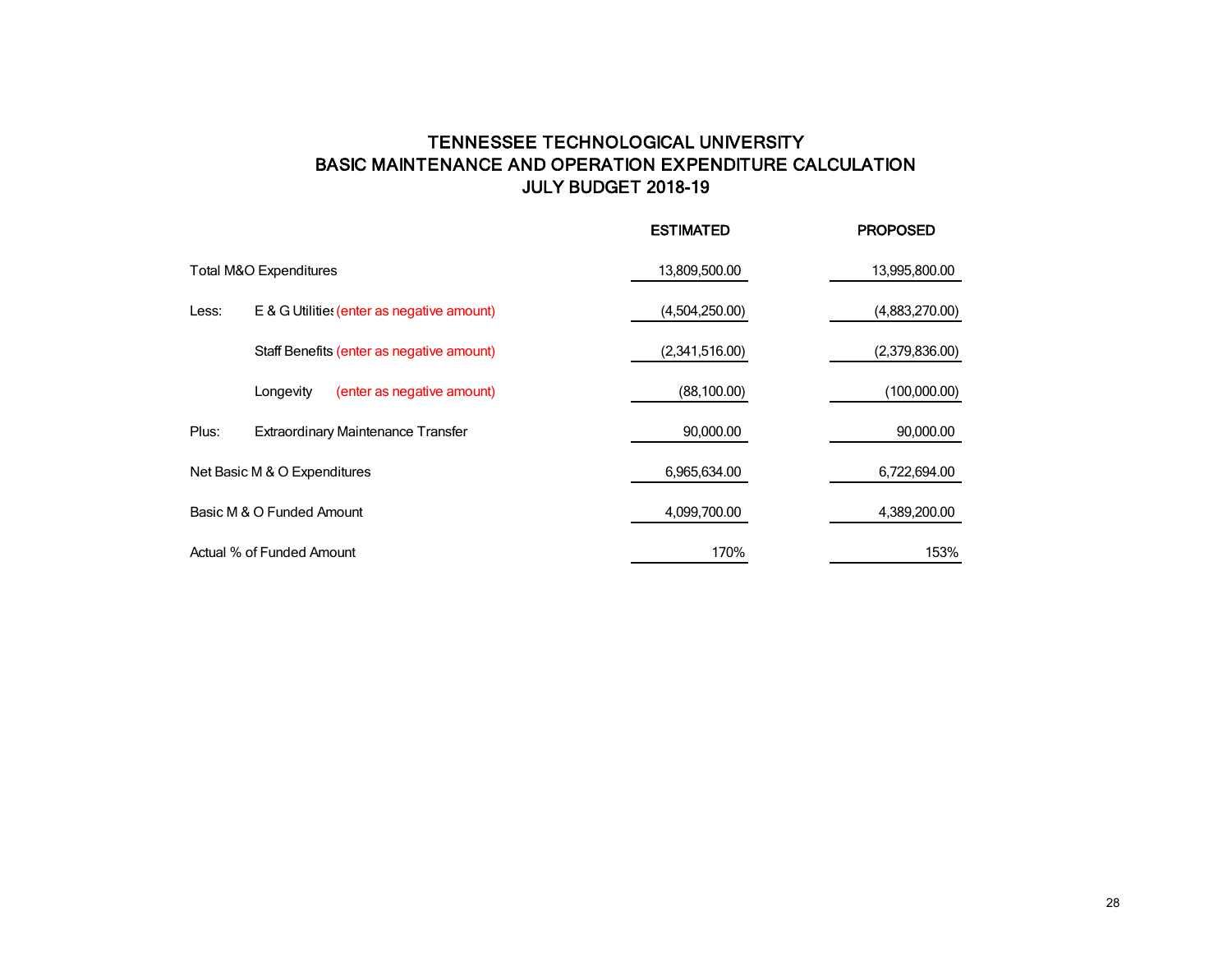## TSSBA Debt Service Coverage TENNESSEE TECHNOLOGICAL UNIVERSITY Proposed Budget 2018-19

|                       |                | FY 2015-16   |                | FY 2016-17   | <b>Estimated Budget</b> | <b>Proposed Budget</b> |                |  |
|-----------------------|----------------|--------------|----------------|--------------|-------------------------|------------------------|----------------|--|
| Debt Service Amount   | \$             | 3,851,231.11 | S              | 4,288,651.58 | \$<br>11,654,053.00     |                        | 11,654,053.00  |  |
| Unrestricted Revenues | 167,933,791.95 |              | 169,920,560.98 |              | \$<br>174,670,684.00    |                        | 177,076,522.00 |  |
| Debt Service Coverage |                | 43.60522315  |                | 39.62097592  | 14.98797749             |                        | 15.19441537    |  |

1) The prior fiscal years' unrestricted revenue amounts may be obtained from Schedule 2 - Schedule of Current Fund Revenues of the financial statements - total of unrestricted column only. Amount will include auxiliary revenues.

- 2) The prior fiscal years' debt service amounts may be obtained from the Schedule of Changes in Fund Balances Retirement of Indebtedness Fund. The amount will equal the total of the principal and interest columns for TSSBA projects only.
- 3) The budget amounts should agree to amounts on Summary Form VI (unrestricted revenues) and Analysis Form 12.C - Retirement of Indebtedness Funds, adjusted to include any disclosed project the institution intends to bring to TSSBA for financing within the budgeted fiscal year. Adjustments will include both any revenues (fees) related to the project as well as projected annual financing charges disclosed on the project pro forma financing statement and must agree to those disclosed on Analysis Form 12a.
- 4) The Debt Service Coverage must be at least 2.0 to meet the required required metric.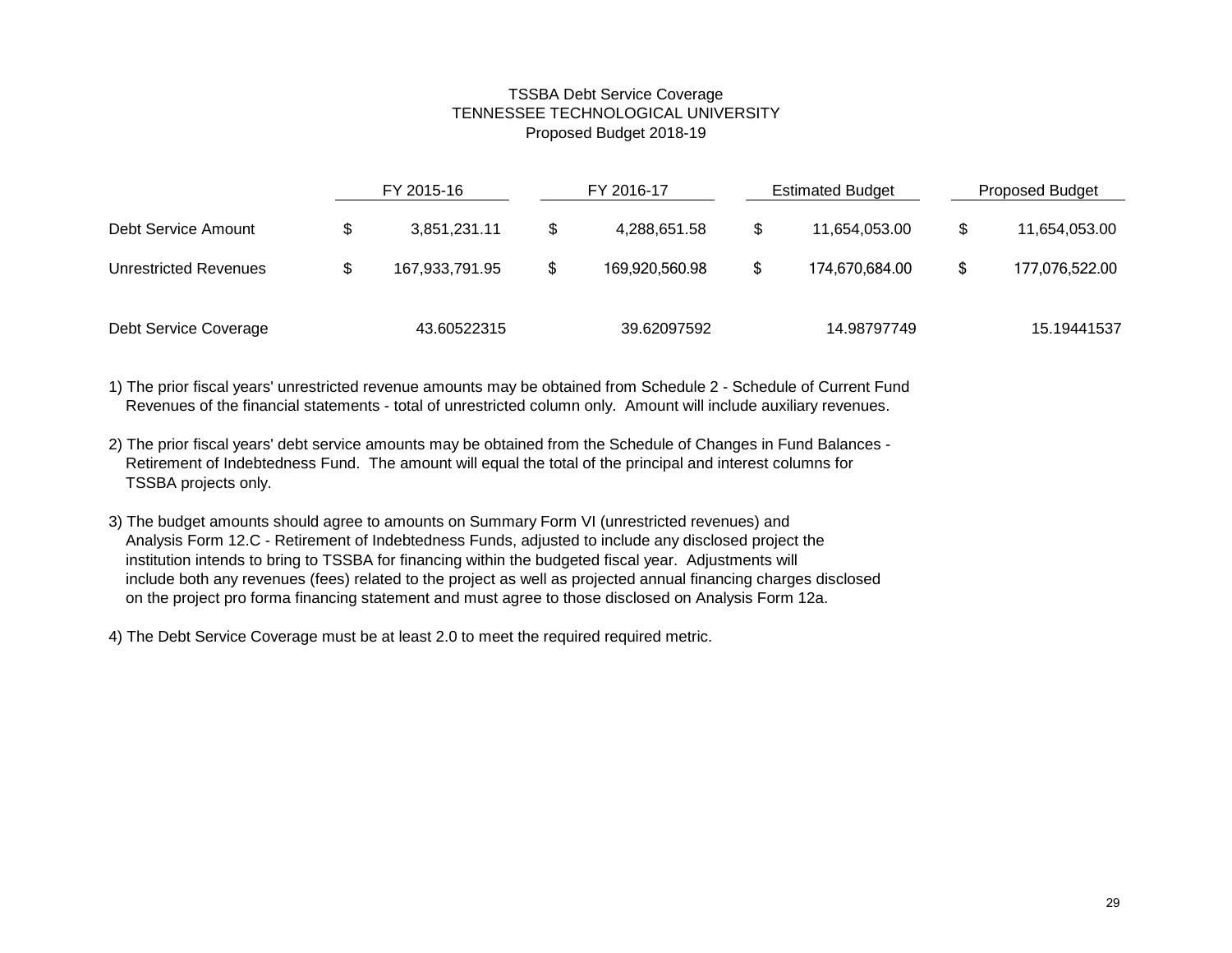## TSSBA Debt Service Coverage - Disclosed Projects Adjustment TENNESSEE TECHNOLOGICAL UNIVERSITY Proposed Budget 2018-19

| <b>Project Name</b>                    | <b>Total Project</b><br><b>Budget</b> | Amt. Financed<br>by TSSBA | Est. Annual<br>Debt Service | Est. Annual<br><b>Related Fee Rev</b> |     |
|----------------------------------------|---------------------------------------|---------------------------|-----------------------------|---------------------------------------|-----|
| <b>Estimated Budget:</b>               |                                       |                           |                             |                                       |     |
| <b>Laboratory Science</b>              | 91,899,506                            | 6,000,000                 | 796,866                     | 939,400                               | (1) |
| <b>Recreation &amp; Fitness Center</b> | 51,598,754                            | 31,900,000                | 2,940,390                   | 2,030,490                             | (1) |
| Parking & Transportation P2            | 14,250,000                            | 13,250,000                | 1,222,565                   | 1,285,000                             | (1) |
| Residential Hall Upgrades MM           | 6,480,000                             | 6,430,000                 | 800,895                     | 1,200,000                             | (1) |
| <b>Residential Hall Upgrades BE</b>    | 6,930,000                             | 6,430,000                 | 853,974                     | 1,200,000                             | (1) |
|                                        | Totals in Curr Est Form 12            |                           | 6,614,690                   | Rev in Estimated already              |     |
| Proposed Budget:                       |                                       |                           |                             |                                       |     |
| <b>Laboratory Science</b>              | 91,899,506                            | 6,000,000                 | 796,866                     | 939,400                               | (1) |
| <b>Recreation &amp; Fitness Center</b> | 51,598,754                            | 31,900,000                | 2,940,390                   | 2,030,490                             | (1) |
| Parking & Transportation P2            | 14,250,000                            | 13,250,000                | 1,222,565                   | 1,285,000                             | (1) |
| <b>Residential Hall Upgrades MM</b>    | 6,480,000                             | 6,430,000                 | 800,895                     | 1,200,000                             | (1) |
| <b>Residential Hall Upgrades BE</b>    | 6,930,000                             | 6,430,000                 | 853,974                     | 1,200,000                             | (1) |
|                                        | Totals in Proposed Form 12            |                           | 6,614,690                   | Rev in Proposed already               |     |

(1) The fee revenue is already in the unrestricted revenue on Form 12.

Note: Please list all disclosed projects which are intended to be brought forth during the Estimated budget fiscal year or the Proposed budget fiscal year. All columns must be completed for all projects. The annual debt service and the and the annual related fee revenue must be included on Analysis Form 12.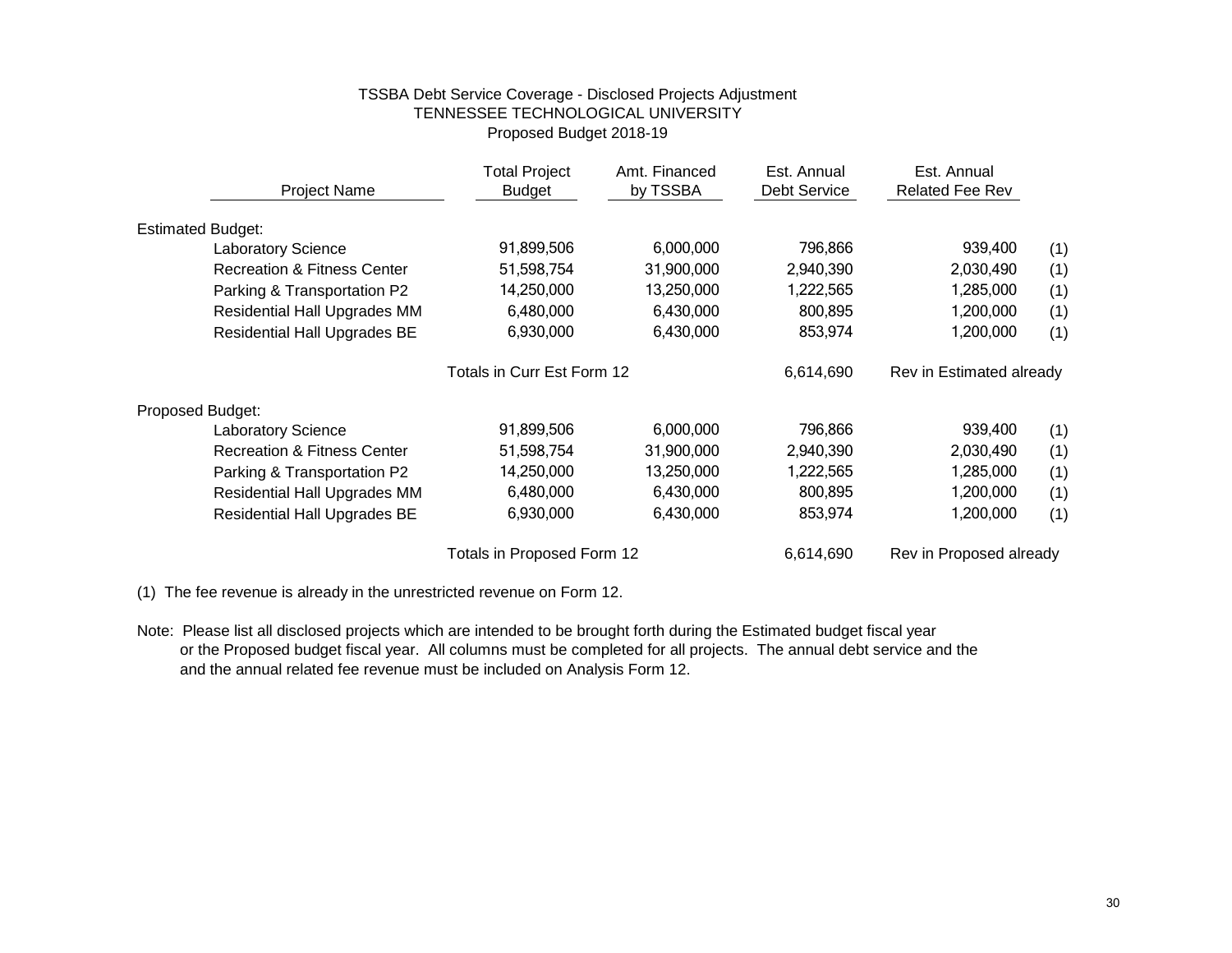## TENNESSEE TECHNOLOGICAL UNIVERSITY ANALYSIS OF CHANGES IN UNEXPENDED PLANT FUNDS ESTIMATED BUDGET 2017-18

|                                       |                           |                               | CHANGES TO UNEXPENDED FUND BALANCES |                                         |                            |                                    |                          |                         |                          |                           |
|---------------------------------------|---------------------------|-------------------------------|-------------------------------------|-----------------------------------------|----------------------------|------------------------------------|--------------------------|-------------------------|--------------------------|---------------------------|
|                                       | UNEXPENDED                |                               |                                     | FUND BALANCE ADDITIONS                  |                            |                                    |                          | FUND BALANCE DEDUCTIONS | PROJECT                  |                           |
|                                       | <b>BALANCE</b><br>6-30-17 | STATE<br><b>APPROPRIATION</b> | <b>TSSBA</b>                        | <b>CURRENT FUND</b><br><b>TRANSFERS</b> | *OTHER<br><b>TRANSFERS</b> | <b>INVESTMENT</b><br><b>INCOME</b> | *OTHER                   | <b>EXPENDITURES</b>     | *OTHER                   | <b>BALANCE</b><br>6-30-18 |
| <b>LAND PURCHASES</b>                 |                           |                               |                                     |                                         |                            |                                    |                          |                         |                          |                           |
| Local Funds:                          |                           |                               |                                     |                                         |                            |                                    |                          |                         |                          |                           |
| West Campus Property Purchase         | 2,452,042                 |                               |                                     |                                         |                            |                                    |                          | 2,237,429               |                          | 214,613                   |
| Regions Building and Land             | 1,445,156                 |                               |                                     |                                         |                            |                                    |                          | 141,738                 |                          | 1,303,418                 |
| <b>Total Land</b>                     | 3,897,198                 | $\overline{\phantom{a}}$      | $\overline{a}$                      | $\overline{a}$                          |                            |                                    | $\overline{\phantom{a}}$ | 2,379,167               | $\sim$                   | 1,518,031                 |
| <b>NEW CONSTRUCTION</b>               |                           |                               |                                     |                                         |                            |                                    |                          |                         |                          |                           |
| Local Funds:                          |                           |                               |                                     |                                         |                            |                                    |                          |                         |                          |                           |
| 111113 Science Complex                | 10,288,762                |                               |                                     |                                         | 1,259,964 (a)              |                                    | 1,682,477                | 2,389,180               |                          | 10,842,023                |
| 111314 Fitness Center                 | 18,328,861                |                               |                                     |                                         | 1,349,978 (b)              |                                    | $\blacksquare$           | 9,724,380               | $\overline{\phantom{a}}$ | 9,954,459                 |
| 111214 Intramural Sports FH           | 19,490                    |                               |                                     |                                         |                            |                                    | $\overline{a}$           |                         | $\overline{\phantom{a}}$ | 19,490                    |
| <b>State Appropriations:</b>          |                           |                               |                                     |                                         |                            |                                    |                          |                         |                          |                           |
| 111113 Science Complex                | $\overline{\phantom{a}}$  | 15,267,860                    |                                     |                                         |                            |                                    |                          | 15,267,860              |                          |                           |
| 110117 Poultry Science Center         |                           | 2,070,000                     |                                     |                                         |                            |                                    |                          | 2,070,000               |                          |                           |
| TSSBA:                                |                           |                               |                                     |                                         |                            |                                    |                          |                         |                          |                           |
| 111314 Fitness Center                 |                           | $\overline{\phantom{a}}$      | 15.950.000                          |                                         |                            |                                    |                          | 15,950,000              |                          |                           |
| 111113 Science Complex                |                           | $\overline{a}$                | 1,285,720                           |                                         |                            |                                    |                          | 1,285,720               |                          |                           |
| <b>Total New Construction</b>         | 28,637,113                | 17,337,860                    | 17,235,720                          | $\overline{\phantom{a}}$                | 2,609,942                  | $\overline{\phantom{a}}$           | 1,682,477                | 46,687,140              | $\sim$                   | 20,815,972                |
| <b>MAJOR RENOVATIONS</b>              |                           |                               |                                     |                                         |                            |                                    |                          |                         |                          |                           |
| Local Funds:                          |                           |                               |                                     |                                         |                            |                                    |                          |                         |                          |                           |
| 110310 Several Building Upgrades      | 220,756                   |                               |                                     |                                         |                            |                                    |                          | 220,756                 |                          |                           |
| 110412 Parking & Transportation       | 159.148                   |                               |                                     |                                         |                            |                                    |                          | 159,148                 |                          |                           |
| 110413 Steam Plant Conversion         | 817,566                   |                               |                                     |                                         |                            |                                    |                          |                         |                          | 817,566                   |
| 110113 Warf Ellington RH Renovation   | 211,694                   |                               |                                     |                                         |                            |                                    |                          |                         | 211,694 (c)              |                           |
| 111413 Jobe Murphy RH Renovation      | 162,885                   |                               |                                     |                                         |                            |                                    |                          |                         |                          | 162,885                   |
| 111513 TV Phase 3                     | 1,397,591                 |                               |                                     |                                         |                            |                                    |                          |                         |                          | 1,397,591                 |
| 111414 Roaden Center Renovation       | 5,649,946                 |                               |                                     |                                         | 288,000 (d)                |                                    |                          | 5,610,571               |                          | 327,375                   |
| 111014 Eblen Center / Fitness Boiler  | 885,387                   |                               |                                     | $\overline{\phantom{a}}$                |                            |                                    |                          |                         | $\overline{\phantom{a}}$ | 885,387                   |
| 110315 Res Hall Roof Replacement      | 133,362                   |                               |                                     |                                         |                            |                                    |                          |                         |                          | 133,362                   |
| 110715 Roof Replacement               | 664,537                   |                               |                                     |                                         |                            |                                    |                          |                         |                          | 664,537                   |
| 110815 Res Hall Upgrade               | 1,209                     |                               |                                     | $\overline{\phantom{a}}$                | 500,000 (e)                |                                    |                          | 501,209                 |                          | $\overline{a}$            |
| 110116 Storm Sewer Replacement        | 234,293                   |                               |                                     | $\blacksquare$                          |                            |                                    |                          | 151,250                 | $\overline{\phantom{0}}$ | 83,043                    |
| 111216 Parking & Transportation       | 1,839,934                 |                               |                                     | 789,575                                 |                            |                                    |                          | 1,653,040               |                          | 976,469                   |
| 110316 Volpe Library 1st FL Expansion | 1,060,000                 |                               |                                     |                                         |                            |                                    |                          | 960,000                 |                          | 100,000                   |
| 111116 Football Digital Board         | 2,731,109                 |                               |                                     |                                         |                            |                                    |                          | 2,580,000               |                          | 151,109                   |
| <b>Engineering Master Plan</b>        | 500,000                   |                               |                                     |                                         |                            |                                    |                          | 490,000                 |                          | 10,000                    |
| Capital Quad Steam Line Replacement   | 1,890,000                 |                               |                                     |                                         |                            |                                    |                          | 1,790,000               |                          | 100,000                   |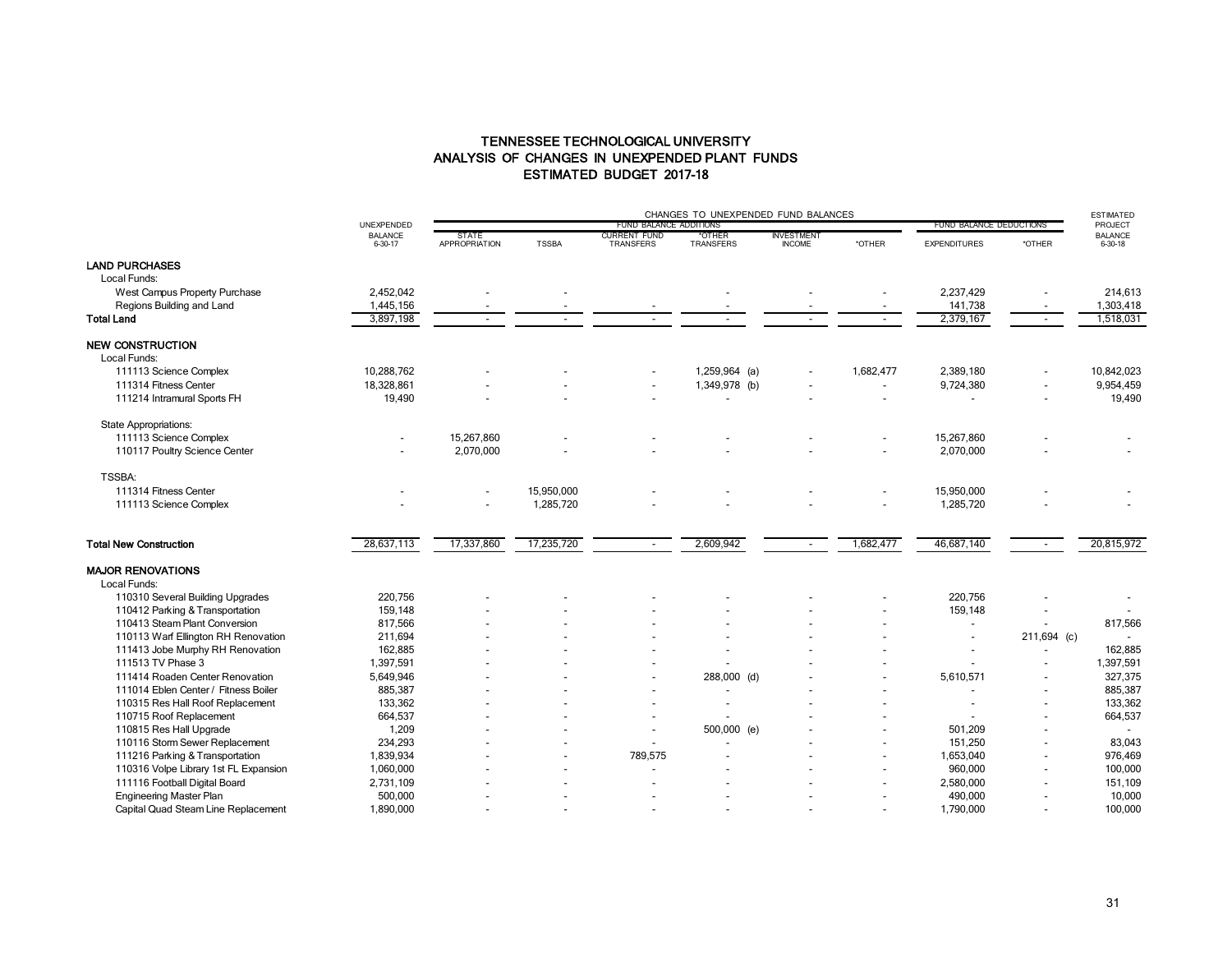## TENNESSEE TECHNOLOGICAL UNIVERSITY ANALYSIS OF CHANGES IN UNEXPENDED PLANT FUNDS ESTIMATED BUDGET 2017-18

|                                          |                           | CHANGES TO UNEXPENDED FUND BALANCES  |                          |                                         |                            |                                    |                          |                         |                          | <b>ESTIMATED</b>          |
|------------------------------------------|---------------------------|--------------------------------------|--------------------------|-----------------------------------------|----------------------------|------------------------------------|--------------------------|-------------------------|--------------------------|---------------------------|
|                                          | UNEXPENDED                |                                      |                          | FUND BALANCE ADDITIONS                  |                            |                                    |                          | FUND BALANCE DEDUCTIONS |                          | PROJECT                   |
|                                          | <b>BALANCE</b><br>6-30-17 | <b>STATE</b><br><b>APPROPRIATION</b> | <b>TSSBA</b>             | <b>CURRENT FUND</b><br><b>TRANSFERS</b> | *OTHER<br><b>TRANSFERS</b> | <b>INVESTMENT</b><br><b>INCOME</b> | *OTHER                   | <b>EXPENDITURES</b>     | *OTHER                   | <b>BALANCE</b><br>6-30-18 |
| State Appropriations:                    |                           |                                      |                          |                                         |                            |                                    |                          |                         |                          |                           |
| 110210 ADA Modifications                 |                           | 20,000                               |                          | $\sim$                                  | $\overline{\phantom{a}}$   | $\,$                               | $\overline{\phantom{a}}$ | 20,000                  | $\overline{\phantom{a}}$ |                           |
| 111414 RUC Upgrade                       |                           | 1.346.000                            |                          | $\overline{\phantom{0}}$                | $\sim$                     | $\overline{\phantom{a}}$           | $\overline{\phantom{a}}$ | 1.346.000               | $\overline{\phantom{a}}$ | $\overline{\phantom{0}}$  |
| 110715 Roof Replacement                  |                           | 3.120.000                            | $\overline{\phantom{a}}$ | $\sim$                                  | $\sim$                     | $\overline{\phantom{0}}$           | $\overline{\phantom{a}}$ | 3.120.000               | $\overline{\phantom{a}}$ | $\overline{\phantom{0}}$  |
| 110416 CHEC Roof Repair                  |                           | 487,656                              |                          | $\overline{\phantom{0}}$                | $\overline{\phantom{a}}$   | $\overline{\phantom{0}}$           | $\overline{\phantom{0}}$ | 487,656                 | $\overline{\phantom{0}}$ | $\overline{\phantom{0}}$  |
| 110516 Several Building Upgrade P2       |                           | 5.271.269                            |                          | $\overline{\phantom{a}}$                | $\sim$                     | $\overline{\phantom{a}}$           | $\overline{\phantom{a}}$ | 5.271.269               | $\overline{\phantom{0}}$ | $\overline{\phantom{a}}$  |
| 110616 Several Building Waterproof       | $\overline{\phantom{a}}$  | 3,518,358                            |                          |                                         | $\sim$                     | $\overline{\phantom{0}}$           | $\overline{\phantom{a}}$ | 3,518,358               | $\overline{\phantom{0}}$ | $\sim$                    |
| TSSBA:                                   |                           |                                      |                          |                                         |                            |                                    |                          |                         |                          |                           |
| 110815 RH Maddux McCord - Browning Evans |                           | $\overline{\phantom{0}}$             | 7.175.802                |                                         | $\sim$                     | $\overline{\phantom{0}}$           | $\overline{\phantom{a}}$ | 7.175.802               | $\overline{\phantom{0}}$ |                           |
| 110216 Parking & Transportation          | $\overline{\phantom{a}}$  | $\overline{\phantom{a}}$             | 13,475,900               | $\sim$                                  | $\sim$                     | $\overline{\phantom{a}}$           | $\overline{\phantom{a}}$ | 13,475,900              | $\overline{\phantom{0}}$ | $\overline{\phantom{0}}$  |
| <b>Total Major Renovations</b>           | 18,559,417                | 13,763,283                           | 20,651,702               | 789,575                                 | 788,000                    |                                    | $\,$                     | 48,530,959              | 211,694                  | 5,809,324                 |

#### SPECIAL PROJECTS

| Local Funds:                            |                          |                          |                          |         |                |                          |                          |                          |                          |           |
|-----------------------------------------|--------------------------|--------------------------|--------------------------|---------|----------------|--------------------------|--------------------------|--------------------------|--------------------------|-----------|
| Parking and Paving                      | 873,228                  |                          | $\overline{\phantom{a}}$ | 214,800 |                |                          | $\overline{\phantom{a}}$ | 300,000                  |                          | 788,028   |
| <b>Extraordinary Maint Campus Projs</b> | 388,609                  | $\overline{\phantom{0}}$ | $\overline{\phantom{a}}$ | 60,000  | $\blacksquare$ | $\blacksquare$           | $\overline{\phantom{a}}$ |                          |                          | 448,609   |
| <b>Extraordinary Maintenance</b>        | 1,050,000                | $\overline{\phantom{0}}$ | $\overline{\phantom{a}}$ | 90,000  |                |                          | $\overline{\phantom{a}}$ | 200,000                  | $\overline{\phantom{a}}$ | 940,000   |
| Landscaping                             | 238,430                  |                          | $\overline{\phantom{a}}$ |         |                |                          | $\overline{\phantom{a}}$ | 238,430                  | $\overline{\phantom{a}}$ |           |
| Oakley Farmhouse                        | (18, 961)                |                          | $\overline{\phantom{0}}$ |         |                |                          | $\overline{\phantom{a}}$ | $\overline{\phantom{a}}$ | $\overline{\phantom{a}}$ | (18, 961) |
| Storm Sewer                             | 39                       |                          | $\overline{\phantom{0}}$ |         |                |                          |                          | 39                       |                          |           |
| Johnson Hall 101 First FI Doors         | 12,918                   |                          | $\overline{\phantom{a}}$ |         |                | $\overline{\phantom{a}}$ | $\overline{\phantom{a}}$ | 12,918                   |                          |           |
| Denybeny Hall Rm 100                    | 39,537                   |                          | $\overline{\phantom{0}}$ |         |                | $\overline{\phantom{a}}$ | 60,210                   | 99,747                   |                          |           |
| <b>RUC Student Lounge</b>               | 56,073                   |                          | $\overline{\phantom{a}}$ |         |                |                          | $\overline{\phantom{a}}$ | 56,073                   |                          |           |
| Human Resources                         | 52,389                   |                          | $\overline{\phantom{a}}$ |         |                |                          | $\blacksquare$           | 52,389                   |                          |           |
| Denybeny & Other                        | 3,687                    |                          | $\overline{\phantom{a}}$ |         |                |                          | $\overline{\phantom{a}}$ | 3,687                    |                          |           |
| <b>Backflow Valves</b>                  | 27,023                   | $\overline{\phantom{0}}$ | $\overline{\phantom{0}}$ |         |                |                          | $\overline{\phantom{a}}$ | 27,023                   |                          |           |
| <b>RUC Airhandler</b>                   | 47,804                   |                          | $\overline{\phantom{0}}$ |         |                |                          | $\overline{\phantom{a}}$ | 47,804                   |                          |           |
| Fume Hood Presc                         | 63,178                   |                          | $\overline{\phantom{a}}$ |         |                |                          | $\overline{\phantom{a}}$ | 63,178                   |                          |           |
| Fume Hood Clement                       | 140,870                  |                          | $\overline{\phantom{0}}$ |         |                |                          | $\overline{\phantom{a}}$ | 140,870                  |                          |           |
| Jere Whitson Furnishings                | 266,246                  |                          | $\overline{\phantom{a}}$ |         |                | $\overline{\phantom{0}}$ | $\overline{\phantom{a}}$ | 266,246                  |                          |           |
| Jere Whitson Move                       | 8,459                    | $\overline{\phantom{0}}$ | $\overline{\phantom{a}}$ |         |                | $\overline{\phantom{a}}$ | 3,500                    | 11,959                   |                          |           |
| <b>Bruner Office Suite</b>              | 35,060                   |                          | $\overline{\phantom{a}}$ |         |                |                          | $\overline{\phantom{a}}$ | 35,060                   |                          |           |
| Bruner Classroom 406                    | 14,195                   |                          | $\overline{\phantom{a}}$ |         |                |                          | $\blacksquare$           | 14,195                   |                          |           |
| Shipley Fuel Tank                       | 24,804                   |                          | $\overline{\phantom{0}}$ |         |                |                          | $\overline{\phantom{a}}$ | 24,804                   |                          |           |
| RUC Studio 365 367                      | 30,624                   |                          | $\overline{\phantom{0}}$ |         |                |                          | $\overline{\phantom{a}}$ | 30,624                   |                          |           |
| Capital Project FD Hall                 | 2,999                    |                          | $\overline{\phantom{0}}$ |         |                |                          |                          | 2,999                    |                          |           |
| Centennial Plaza Art                    | (27, 500)                |                          | $\overline{\phantom{a}}$ |         |                | $\overline{\phantom{a}}$ | 52,000                   | 24,500                   |                          |           |
| Research Office Suite 155 128           | $\overline{\phantom{a}}$ |                          | $\overline{\phantom{a}}$ | 20,000  |                | $\blacksquare$           | $\overline{\phantom{a}}$ | 20,000                   |                          |           |
| Lewis Hall 102                          | 29,889                   |                          | $\overline{\phantom{0}}$ |         |                |                          | $\overline{\phantom{a}}$ | 29,889                   |                          |           |
| TnSBD Foundation 313 314                | 15,021                   |                          | $\overline{\phantom{0}}$ |         |                |                          | $\overline{\phantom{a}}$ | 15,021                   |                          |           |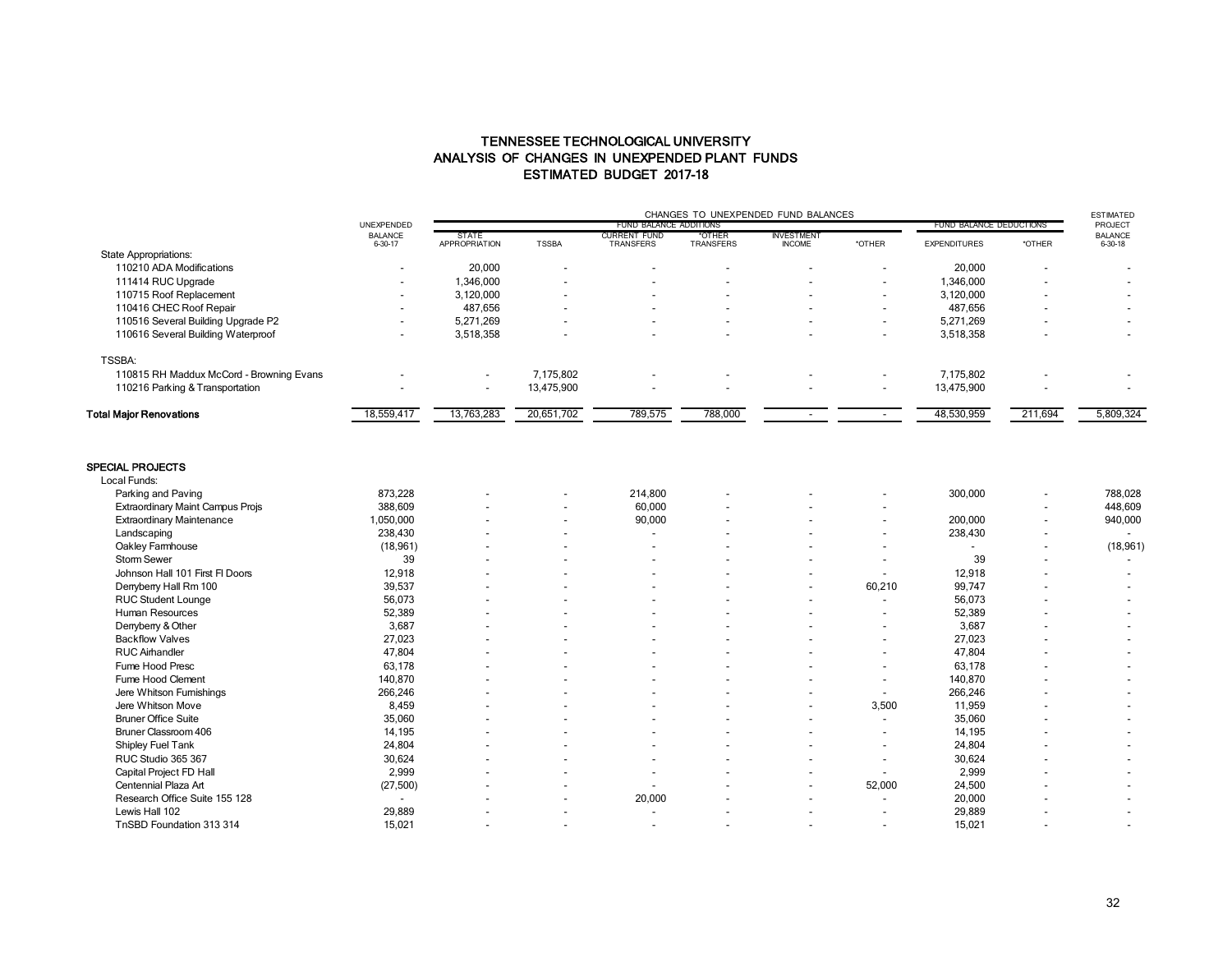## TENNESSEE TECHNOLOGICAL UNIVERSITY ANALYSIS OF CHANGES IN UNEXPENDED PLANT FUNDS ESTIMATED BUDGET 2017-18

|                                   |                           |                          | CHANGES TO UNEXPENDED FUND BALANCES |                           |                            |                                    |                          |                         |                          |                           |  |
|-----------------------------------|---------------------------|--------------------------|-------------------------------------|---------------------------|----------------------------|------------------------------------|--------------------------|-------------------------|--------------------------|---------------------------|--|
|                                   | <b>UNEXPENDED</b>         |                          |                                     | FUND BALANCE ADDITIONS    |                            |                                    |                          | FUND BALANCE DEDUCTIONS |                          | PROJECT                   |  |
|                                   | <b>BALANCE</b><br>6-30-17 | STATE<br>APPROPRIATION   | <b>TSSBA</b>                        | CURRENT FUND<br>TRANSFERS | *OTHER<br><b>TRANSFERS</b> | <b>INVESTMENT</b><br><b>INCOME</b> | *OTHER                   | <b>EXPENDITURES</b>     | *OTHER                   | <b>BALANCE</b><br>6-30-18 |  |
| Clement 227                       | 11,988                    |                          |                                     |                           |                            |                                    |                          | 11,988                  |                          |                           |  |
| Library 132                       | 48,823                    |                          |                                     |                           |                            |                                    |                          | 48,823                  |                          |                           |  |
| Brown ECE                         | 8,625                     |                          |                                     |                           |                            |                                    |                          | 8,625                   |                          |                           |  |
| <b>COB Door Swipes</b>            |                           | $\overline{\phantom{a}}$ |                                     | $\overline{\phantom{a}}$  |                            | $\overline{\phantom{a}}$           | 20,000                   | 20,000                  |                          |                           |  |
| Eagle Display                     |                           | $\overline{\phantom{a}}$ |                                     | $\overline{\phantom{a}}$  | $12,190$ (a)               | $\overline{\phantom{a}}$           | $\overline{\phantom{a}}$ | 12,190                  |                          |                           |  |
| RUC move Rm 122 119 115           |                           | $\overline{\phantom{a}}$ |                                     | $\overline{\phantom{a}}$  | $12,420$ (f)               |                                    | $\overline{\phantom{a}}$ | 12,420                  |                          |                           |  |
| RUC Restrooms 227 308 374         | $\overline{\phantom{a}}$  | $\overline{\phantom{a}}$ |                                     | $\overline{\phantom{a}}$  | 98,214 (f)                 | $\overline{\phantom{a}}$           |                          | 98,214                  |                          |                           |  |
| Planning & Finance Office Suite   |                           | $\overline{\phantom{a}}$ |                                     | $\overline{\phantom{a}}$  |                            | $\overline{\phantom{a}}$           | 40,250                   | 40,250                  |                          |                           |  |
| President's Office Renovation     | 28,265                    | $\overline{\phantom{a}}$ |                                     |                           |                            |                                    |                          |                         |                          | 28,265                    |  |
| <b>Small Renovation Projects</b>  | 203,028                   | $\overline{\phantom{a}}$ |                                     |                           | $\overline{\phantom{0}}$   | $\overline{\phantom{a}}$           | (43,750)                 | 100,000                 | $\overline{\phantom{0}}$ | 59,278                    |  |
| Various Academic Build Renov      |                           | $\overline{\phantom{a}}$ |                                     | 901,210                   | $\sim$                     | $\overline{\phantom{a}}$           | (884, 705)               |                         |                          | 16,505                    |  |
| <b>Student Space Facility Fee</b> | 192,341                   | $\overline{\phantom{a}}$ |                                     | 939,400                   |                            | $\overline{\phantom{a}}$           | (929, 982)               | 59,418                  | $\overline{\phantom{a}}$ | 142,341                   |  |
| <b>Facilities Relocation</b>      | 50,000                    | $\overline{\phantom{a}}$ |                                     |                           |                            |                                    |                          |                         |                          | 50,000                    |  |
| <b>Total Special Projects</b>     | 3,917,691                 |                          |                                     | 2,225,410                 | 122,824                    |                                    | (1,682,477)              | 2,129,383               |                          | 2,454,065                 |  |
| TOTAL UNEXPENDED PLANT            | 55,011,419                | 31,101,143               | 37,887,422                          | 3,014,985                 | 3,520,766                  |                                    |                          | 99,726,649              | 211,694                  | 30,597,392                |  |
|                                   |                           |                          |                                     |                           |                            |                                    |                          |                         |                          |                           |  |

(a) Gift from the campus foundation.

(b) From ROI Fitness Center.

(c) To R&R Housing - Project closed.

(d) From RR Dining Services.

(e) From RR Housing.

(f) From RR Roaden Center.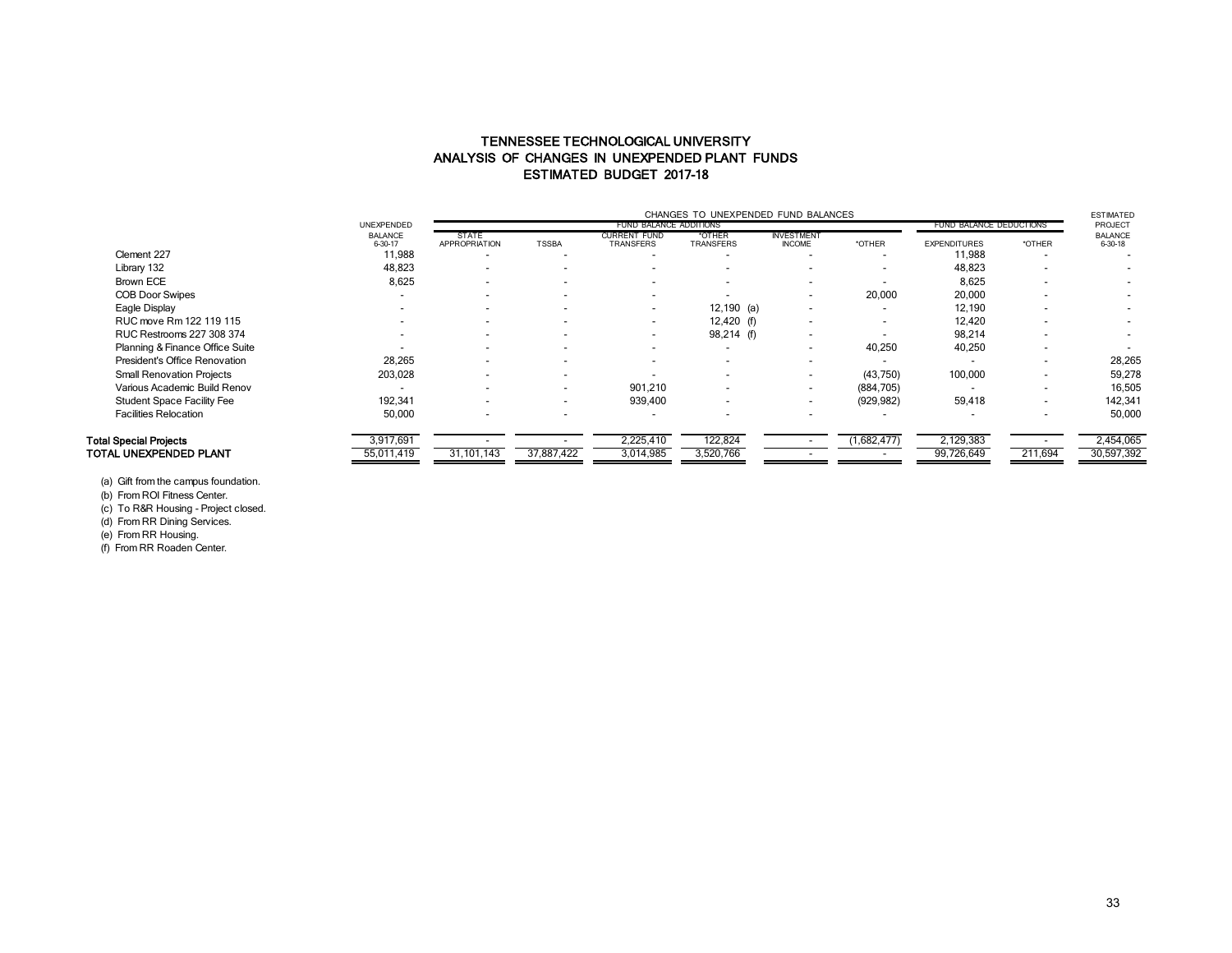## TENNESSEE TECHNOLOGICAL UNIVERSITY ANALYSIS OF CHANGES IN UNEXPENDED PLANT FUNDS PROPOSED BUDGET 2018-19

|                                          |                           | CHANGES TO UNEXPENDED FUND BALANCES  |              |                                         |                            |                                    |                |                         |        | <b>ESTIMATED</b>          |
|------------------------------------------|---------------------------|--------------------------------------|--------------|-----------------------------------------|----------------------------|------------------------------------|----------------|-------------------------|--------|---------------------------|
|                                          | UNEXPENDED                |                                      |              | FUND BALANCE ADDITIONS                  |                            |                                    |                | FUND BALANCE DEDUCTIONS |        | <b>PROJECT</b>            |
|                                          | <b>BALANCE</b><br>6-30-18 | <b>STATE</b><br><b>APPROPRIATION</b> | <b>TSSBA</b> | <b>CURRENT FUND</b><br><b>TRANSFERS</b> | *OTHER<br><b>TRANSFERS</b> | <b>INVESTMENT</b><br><b>INCOME</b> | *OTHER         | <b>EXPENDITURES</b>     | *OTHER | <b>BALANCE</b><br>6-30-19 |
| <b>LAND PURCHASES</b>                    |                           |                                      |              |                                         |                            |                                    |                |                         |        |                           |
| Local Funds:                             |                           |                                      |              |                                         |                            |                                    |                |                         |        |                           |
| West Campus Property Purchase            | 214,613                   |                                      |              |                                         |                            |                                    |                |                         |        | 214,613                   |
| Regions Building and Land                | 1,303,418                 |                                      |              |                                         |                            |                                    |                | 141,738                 |        | 1,161,680                 |
| Total Land                               | 1,518,031                 |                                      |              |                                         |                            |                                    |                | 141,738                 |        | 1,376,293                 |
| <b>NEW CONSTRUCTION</b>                  |                           |                                      |              |                                         |                            |                                    |                |                         |        |                           |
| Local Funds:                             |                           |                                      |              |                                         |                            |                                    |                |                         |        |                           |
| 111113 Science Complex                   | 10,842,023                |                                      |              |                                         | $1,259,964$ (a)            |                                    | 1,682,477      | 2,389,180               |        | 11,395,284                |
| 111314 Fitness Center                    | 9,954,459                 |                                      |              |                                         | 1,349,978 (b)              |                                    | $\blacksquare$ | 9,724,380               |        | 1,580,057                 |
| 111214 Intramural Sports FH              | 19,490                    |                                      |              |                                         |                            |                                    |                |                         |        | 19,490                    |
| State Appropriations:                    |                           |                                      |              |                                         |                            |                                    |                |                         |        |                           |
| 111113 Science Complex                   |                           | 15,267,860                           |              |                                         |                            |                                    |                | 15,267,860              |        |                           |
| 110117 Poultry Science Center            |                           | 2,070,000                            |              |                                         |                            |                                    |                | 2,070,000               |        |                           |
| <b>TSSBA:</b>                            |                           |                                      |              |                                         |                            |                                    |                |                         |        |                           |
| 111314 Fitness Center                    |                           |                                      | 15,950,000   |                                         |                            |                                    |                | 15,950,000              |        |                           |
| 111113 Science Complex                   |                           |                                      | 1,285,720    |                                         |                            |                                    |                | 1,285,720               |        |                           |
| <b>Total New Construction</b>            | 20,815,972                | 17,337,860                           | 17,235,720   | $\blacksquare$                          | 2,609,942                  | $\sim$                             | 1,682,477      | 46,687,140              |        | 12,994,831                |
|                                          |                           |                                      |              |                                         |                            |                                    |                |                         |        |                           |
| <b>MAJOR RENOVATIONS</b><br>Local Funds: |                           |                                      |              |                                         |                            |                                    |                |                         |        |                           |
| 110413 Steam Plant Conversion            | 817,566                   |                                      |              |                                         |                            |                                    |                |                         |        | 817,566                   |
| 111413 Jobe Murphy RH Renovat            | 162,885                   |                                      |              |                                         |                            |                                    |                |                         |        | 162,885                   |
| 111513 TV Phase 3                        | 1,397,591                 |                                      |              |                                         |                            |                                    |                |                         |        | 1,397,591                 |
| 111414 Roaden Center Renovatio           | 327,375                   |                                      |              |                                         |                            |                                    |                | 327,375                 |        |                           |
| 111014 Eblen Center / Fitness Boil       | 885,387                   |                                      |              |                                         |                            |                                    |                | 450,000                 |        | 435,387                   |
| 110315 Res Hall Roof Replacemer          | 133,362                   |                                      |              |                                         |                            |                                    |                | 133,362                 |        |                           |
| 110715 Roof Replacement                  | 664,537                   |                                      |              |                                         |                            |                                    |                | 664,537                 |        |                           |
| 110815 Res Hall Upgrade                  |                           |                                      |              |                                         | 500,000 $(c)$              |                                    |                | 500,000                 |        |                           |
| 110116 Storm Sewer Replacement           | 83,043                    |                                      |              |                                         |                            |                                    |                | 83,043                  |        |                           |
| 111216 Parking & Transportation          | 976,469                   |                                      |              |                                         |                            |                                    |                | 976,469                 |        |                           |
| 110316 Volpe Library 1st FL Expan        | 100,000                   |                                      |              |                                         |                            |                                    |                | 100,000                 |        |                           |
| 111116 Football Digital Board            | 151,109                   |                                      |              |                                         |                            |                                    |                | 151,109                 |        |                           |
| <b>Engineering Master Plan</b>           | 10,000                    |                                      |              |                                         |                            |                                    |                | 10,000                  |        |                           |
|                                          |                           |                                      |              |                                         |                            |                                    |                |                         |        |                           |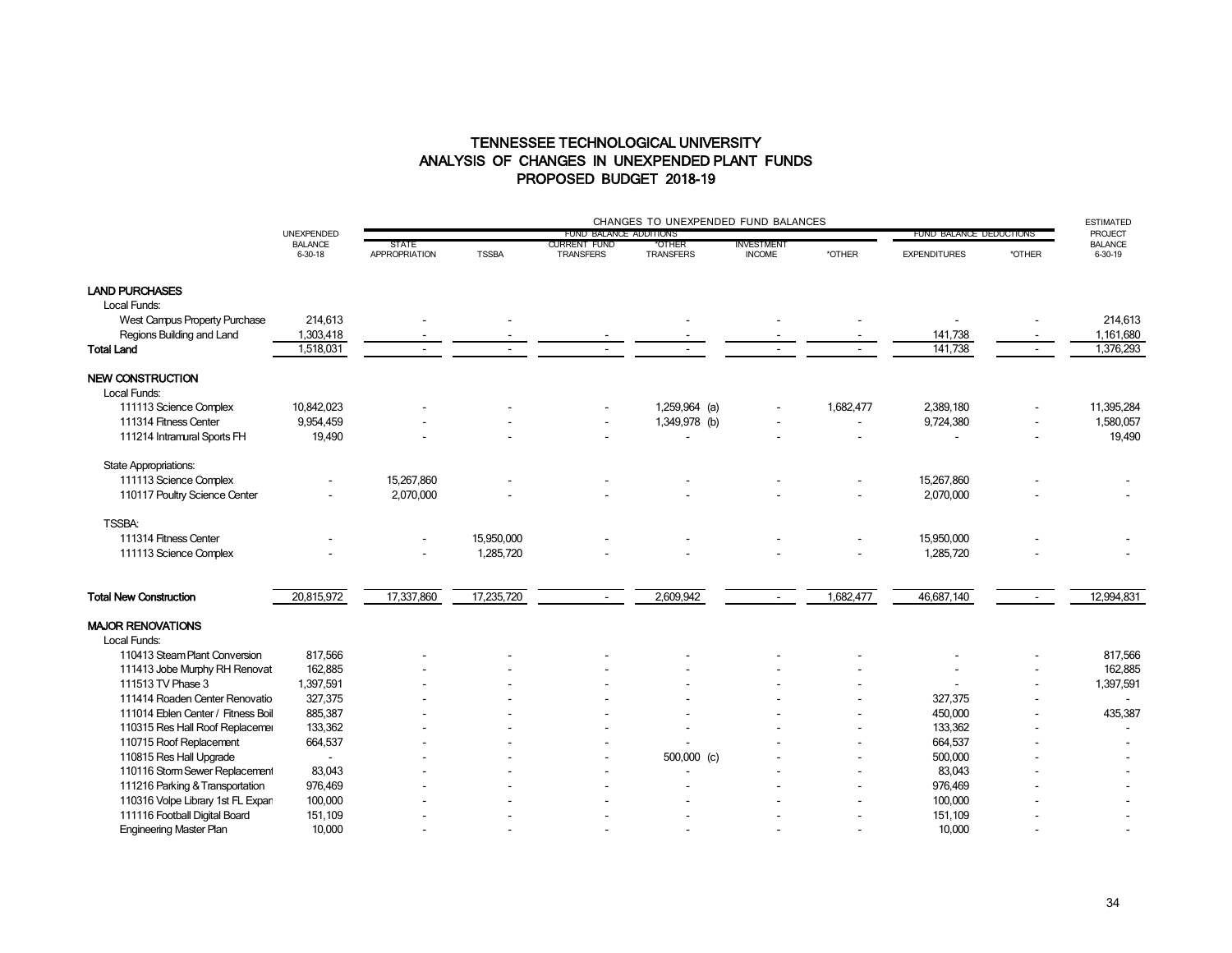| Capital Quad Steam Line Replacer        | 100,000    |              |            |           |           |                          | 100,000    |            |
|-----------------------------------------|------------|--------------|------------|-----------|-----------|--------------------------|------------|------------|
| <b>State Appropriations:</b>            |            |              |            |           |           |                          |            |            |
| 110210 ADA Modifications                |            | 20,000       |            |           |           |                          | 20,000     |            |
| 111414 RUC Upgrade                      |            | 1,346,000    |            |           |           |                          | 1,346,000  |            |
| 110715 Roof Replacement                 |            | 3,120,000    |            |           |           |                          | 3,120,000  |            |
| 110416 CHEC Roof Repair                 |            | 487,656      |            |           |           |                          | 487,656    |            |
| 110516 Several Building Upgrade I       |            | 5,271,269    |            |           |           |                          | 5,271,269  |            |
| 110616 Several Building Waterpro        |            | 3,518,358    |            |           |           |                          | 3,518,358  |            |
| <b>TSSBA:</b>                           |            |              |            |           |           |                          |            |            |
| 110815 RH Maddux McCord - Broy          |            |              | 7,175,802  |           |           |                          | 7,175,802  |            |
| 110216 Parking & Transportation         |            |              | 13,475,900 |           |           |                          | 13,475,900 |            |
| <b>Total Major Renovations</b>          | 5,809,324  | 13,763,283   | 20,651,702 |           | 500,000   |                          | 37,910,880 | 2,813,429  |
| <b>SPECIAL PROJECTS</b>                 |            |              |            |           |           |                          |            |            |
| Local Funds:                            |            |              |            |           |           |                          |            |            |
| Parking and Paving                      | 788,028    |              |            | 214.800   |           |                          | 300,000    | 702,828    |
| <b>Extraordinary Maint Campus Projs</b> | 448,609    |              |            | 60,000    |           |                          |            | 508,609    |
| <b>Extraordinary Maintenance</b>        | 940,000    |              |            | 90,000    |           | $\overline{\phantom{a}}$ | 200,000    | 830,000    |
| Oakley Famhouse                         | (18, 961)  |              |            | ٠         |           |                          |            | (18, 961)  |
| President's Office Renovation           | 28,265     |              |            | ٠         |           |                          |            | 28,265     |
| <b>Small Renovation Projects</b>        | 59,278     |              |            |           |           | (43,750)                 | 15,528     |            |
| Various Academic Build Renov            | 16,505     |              |            | 901.210   |           | (884, 705)               |            | 33,010     |
| <b>Student Space Facility Fee</b>       | 142,341    |              |            | 939,400   |           | (929, 982)               | 59,418     | 92,341     |
| <b>Facilities Relocation</b>            | 50,000     |              |            |           |           |                          |            | 50,000     |
| <b>Total Special Projects</b>           | 2,454,065  |              |            | 2,205,410 |           | (1,858,437)              | 574,946    | 2,226,092  |
| TOTAL UNEXPENDED PLANT                  | 30,597,392 | 31, 101, 143 | 37,887,422 | 2,205,410 | 3,109,942 | (175,960)                | 85,314,704 | 19,410,645 |

(a) Gift from the campus foundation.

(b) From ROI Fitness Center.

(c) From RR Housing.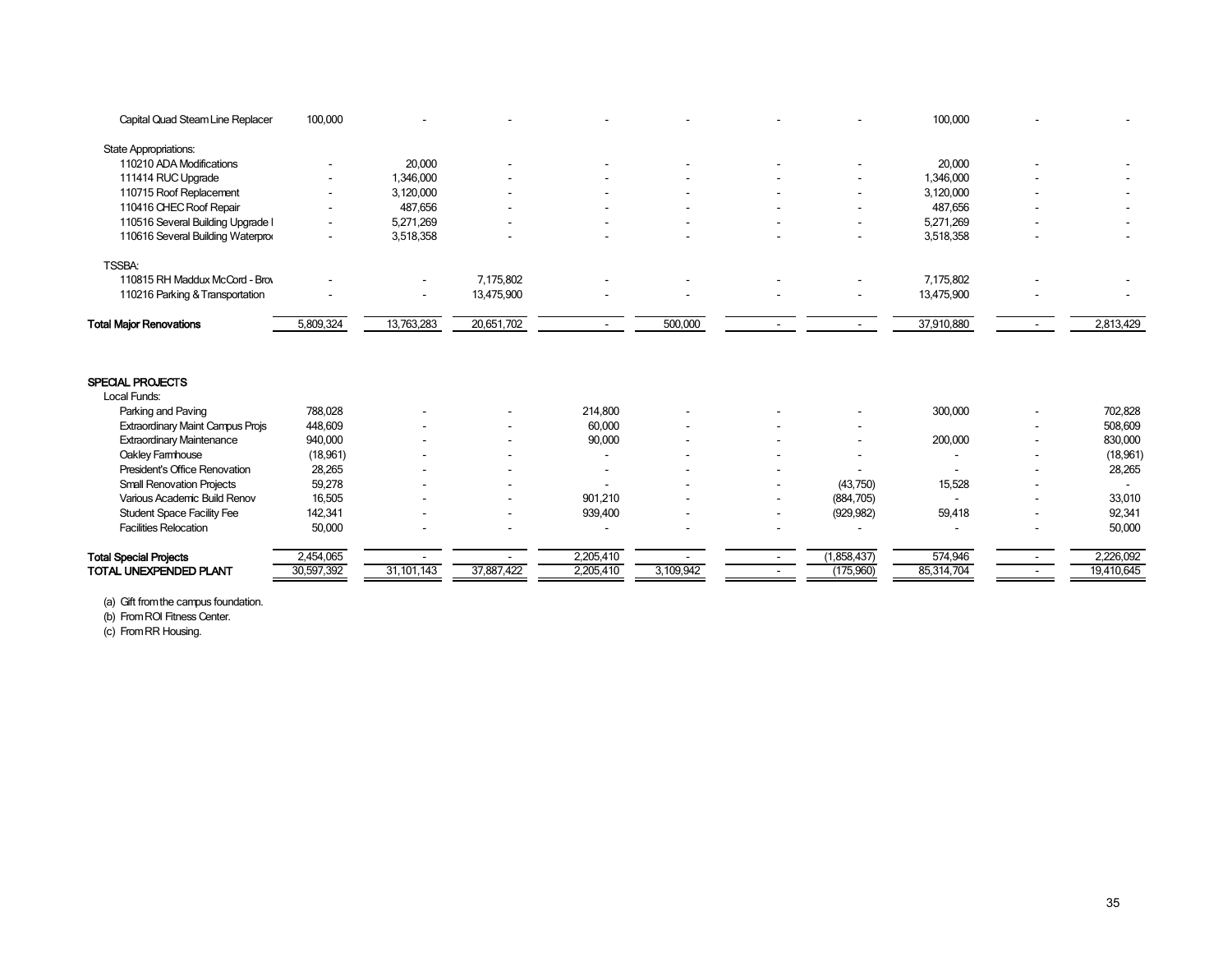#### TENNESSEE TECHNOLOGICAL UNIVERSITY ANALYSIS OF CHANGES IN RENEWAL AND REPLACEMENT FUNDS ESTIMATED BUDGET 2017-18

|                               |                |                     |                   | <b>ADDITIONS</b>    |               |                     | <b>PROJECT</b>      |                  |                |
|-------------------------------|----------------|---------------------|-------------------|---------------------|---------------|---------------------|---------------------|------------------|----------------|
|                               | <b>BALANCE</b> | <b>CURRENT FUND</b> | <b>INVESTMENT</b> |                     | <b>OTHER</b>  |                     |                     | <b>OTHER</b>     | <b>BALANCE</b> |
| ACCOUNT NAME                  | JUNE 30, 2017  | <b>TRANSFERS</b>    | <b>INCOME</b>     | <b>REALLOCATION</b> | (FOOTNOTE)    | <b>EXPENDITURES</b> | <b>REALLOCATION</b> | (FOOTNOTE)       | JUNE 30, 2018  |
|                               |                |                     |                   |                     |               |                     |                     |                  |                |
| Housing                       | 13,330,047     | 2,570,216           |                   |                     | 211,694 (a)   | 780,000             |                     | 500,000 (c)      | 14,831,957     |
| <b>Food Services</b>          | 5,084,893      | 2,884,956           |                   |                     |               | 150,000             |                     | 665,600 (d)      | 7,154,249      |
| <b>University Stores</b>      | 128,284        | 415,033             |                   |                     |               | 25,000              |                     |                  | 518,317        |
| Roaden Center                 | 219,170        |                     |                   |                     | 91,400 (b)    | 72,803              |                     | 144,774 (e)      | 92,993         |
| Eblen Center                  | 150,893        |                     |                   |                     | 201,070 (b)   | 80,000              |                     | 118,843 (f)      | 153,120        |
| Vending                       | 95,344         | 93,457              |                   |                     |               | 120,000             |                     |                  | 68,801         |
| Post Office                   | 842,554        | 33,070              |                   |                     |               | 15,000              |                     |                  | 860,624        |
| Recreation/Fitness Ctr        | 319,154        | 112,732             |                   |                     | 237,630 (b)   | 150,000             |                     |                  | 519,516        |
| Craft Center Aux              | 152,696        | 46,238              |                   |                     |               | 47,472              |                     |                  | 151,462        |
| Ag Pavilion                   | 4,638          |                     |                   |                     |               | 3,000               |                     |                  | 1,638          |
| Craft Center                  | 724,410        | 190,000             |                   |                     |               | 160,000             |                     |                  | 754,410        |
| <b>Computer Center</b>        | 2,404,661      | 277,110             |                   |                     | 450,000 (g)   | 600,000             |                     |                  | 2,531,771      |
| <b>Electronic Upgrades</b>    | 862,847        | 350,000             |                   |                     |               | 90,000              |                     |                  | 1,122,847      |
| <b>Printing Services</b>      | 218,328        |                     |                   |                     | 8,300 (g)     | 5,000               |                     |                  | 221,628        |
| Photo Services                | 14,090         |                     |                   |                     | $1,500$ (g)   | 15,000              |                     |                  | 590            |
| Motor Pool                    | 381,326        |                     |                   |                     |               | 30,000              |                     |                  | 351,326        |
| Motor Pool - Athletics        | 48.883         | 2.000               |                   |                     |               | 20,000              |                     |                  | 30.883         |
| Motor Pool A&S                | 64,330         | 10,000              |                   |                     |               | 22,000              |                     |                  | 52,330         |
| <b>Motor Pool Business</b>    | 674            |                     |                   |                     |               | 674                 |                     |                  |                |
| Motor Pool Ext Ed.            | 53,362         | 1.000               |                   |                     |               | 25,000              |                     |                  | 29,362         |
| Motor Pool Water Ctr          | 58,775         | 10,000              |                   |                     |               | 35,000              |                     |                  | 33,775         |
| Motor Pool Engineering        | 15,829         |                     |                   |                     |               |                     |                     |                  | 15,829         |
| Motor Pool Ag Hum Ecc         | 2,101          |                     |                   |                     |               |                     |                     |                  | 2,101          |
| Telecommunications            | 333,378        |                     |                   |                     | $100,000$ (g) | 70,000              |                     |                  | 363.378        |
| <b>Athletics</b>              | 225,888        |                     |                   |                     |               | 30,000              |                     | 169,793 (j)      | 26,095         |
| Shipley Farm                  | (5,716)        |                     |                   |                     |               | $\overline{a}$      |                     |                  | (5,716)        |
| Oakley Ag Center              | (240, 027)     |                     |                   | 240.027             |               | $\blacksquare$      |                     |                  |                |
| Nursing                       | 83,874         |                     |                   |                     |               | 15,000              |                     |                  | 68,874         |
| Academic Buildings            | 173,670        |                     |                   |                     |               |                     |                     |                  | 173,670        |
| <b>STEM Center</b>            | 145,711        |                     |                   |                     |               | 100,000             |                     |                  | 45,711         |
| Facilities WO                 | 44.742         |                     |                   |                     | $(5,834)$ (k) | 10,677              |                     |                  | 28.231         |
| Facilities Insur Damage       | (45, 695)      |                     |                   |                     | $14,968$ (l)  |                     |                     |                  | (30, 727)      |
| University Police             | 302            |                     |                   |                     |               | 302                 |                     |                  |                |
| <b>Environmental Services</b> | 30,353         |                     |                   |                     |               | 20,516              |                     |                  | 9,837          |
| CHEC Parking                  | 26,716         |                     |                   |                     |               |                     |                     | 25,483 (h)       | 1,233          |
| CHEC Technology Acce          | 283,684        |                     |                   |                     |               |                     |                     | 253,221 (h)      | 30,463         |
| <b>R&amp;R Reserves</b>       | 6,091,590      | 327,800             |                   | (240, 027)          |               |                     |                     | 3,000,000<br>(i) | 3,179,363      |
|                               |                |                     |                   |                     |               |                     |                     |                  |                |
|                               | 32,325,759     | 7,323,612           |                   |                     | 1,310,728     | 2,692,444           |                     | 4,877,714        | 33,389,941     |

(a) From Unexpended Plant - Warf Ellington - Project complete.

(b) Transfer from ROI Roaden Center, Eblen Center, and Fitness Center.

(c) To Unexpended Plant Res Hall Upgrade

(d) To Unexpended Plant RUC Upgrade \$288,000, Unexpended Plant Fitness Center \$250,000, Unexpended Plant President's Office \$115,000 and to Unexpended Plant Denyberry Auditorium \$12,600.

(e) To Unexpended Plant RUC Restrooms and office move.

(f) Transfer to ROI for Performance Center Debr Service.

(g) Equipment usage \$559,800.

(h) To close out and transfer to CHEC.

(i) To balance E&G budget.

(j) To Unexpended Plant Tucker Stadium

(k) Projection completion - Bruner Hall, balance refunded.

(l) Equipment insurance exceeded prior year estimate.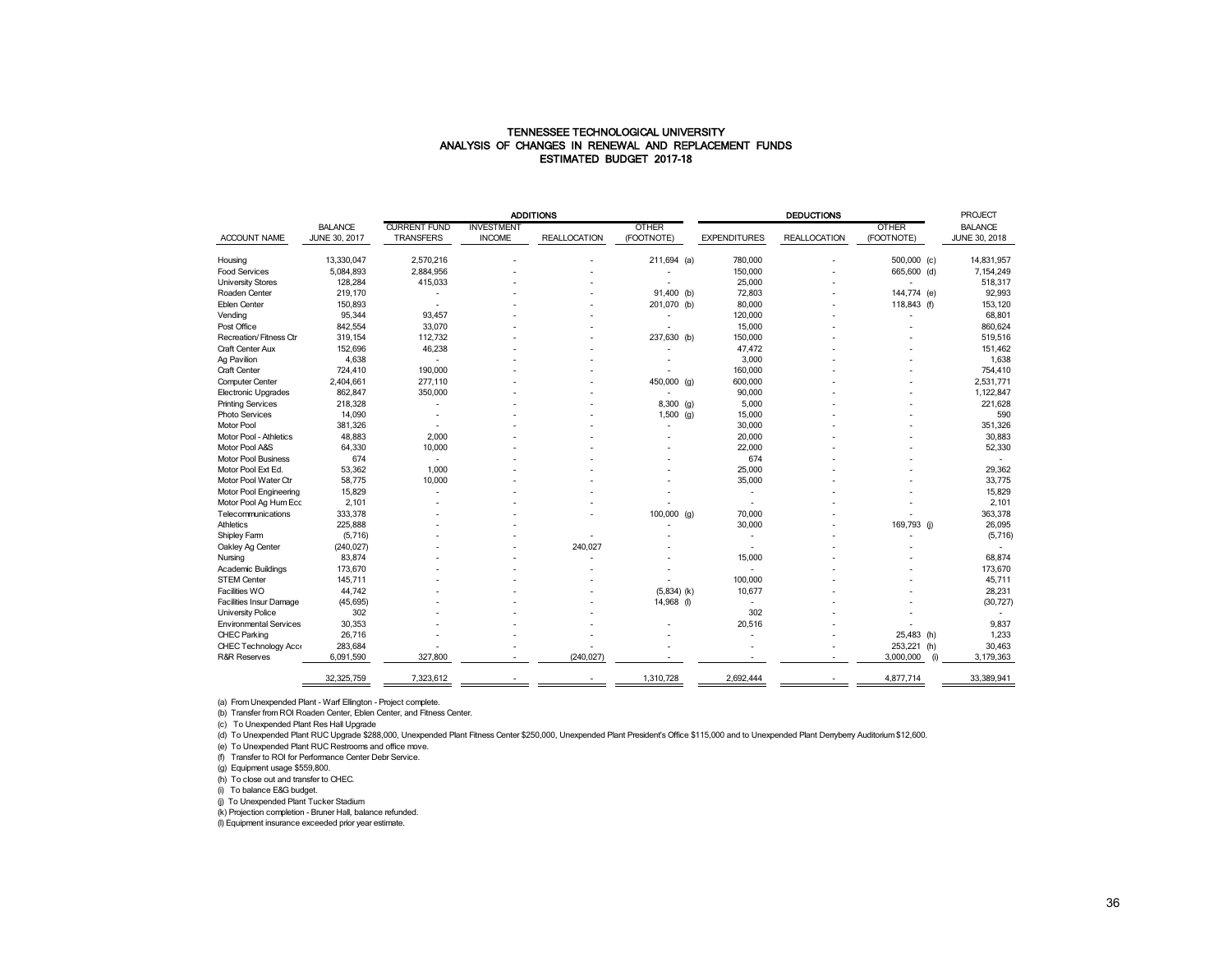#### ANALYSIS OF CHANGES IN RENEWAL AND REPLACEMENT FUNDS PROPOSED BUDGET 2018-19 TENNESSEE TECHNOLOGICAL UNIVERSITY

|                              |                |                      |                   | <b>ADDITIONS</b>    |               |                     | PROJECT             |              |                |
|------------------------------|----------------|----------------------|-------------------|---------------------|---------------|---------------------|---------------------|--------------|----------------|
|                              | <b>BALANCE</b> | <b>CURRENT FUND</b>  | <b>INVESTMENT</b> |                     | <b>OTHER</b>  |                     |                     | <b>OTHER</b> | <b>BALANCE</b> |
| <b>ACCOUNT NAME</b>          | JUNE 30, 2018  | TRANSFERS            | <b>INCOME</b>     | <b>REALLOCATION</b> | (FOOTNOTE)    | <b>EXPENDITURES</b> | <b>REALLOCATION</b> | (FOOTNOTE)   | JUNE 30, 2019  |
|                              |                |                      |                   |                     |               |                     |                     |              |                |
|                              |                |                      |                   |                     |               |                     |                     |              |                |
| Housing                      | 14,831,957     | 2,486,893            |                   |                     |               | 780,000             |                     |              | 16,538,850     |
| <b>Food Services</b>         | 7,154,249      | 2,623,955            |                   |                     |               | 150,000             |                     |              | 9,628,204      |
| University Stores            | 518,317        | 412,703              |                   |                     |               | 25,000              |                     |              | 906,020        |
| Roaden Center                | 92,993         |                      |                   |                     | 89,460 (a)    | 72,803              |                     |              | 109,650        |
| Eblen Center                 | 153,120        |                      |                   |                     | 196,810 (a)   | 80,000              |                     | 110,000 (b)  | 159,930        |
| Vending                      | 68,801         | 90,950               |                   |                     |               | 120,000             |                     |              | 39,751         |
| Post Office                  | 860,624        | 34,100               |                   |                     |               | 15,000              |                     |              | 879,724        |
| Recreation/Fitness Ct        | 519,516        | 96,084               |                   |                     | 203,740 (a)   | 150,000             |                     |              | 669,340        |
| Craft Center Aux             | 151,462        | 40,313               |                   |                     |               | 47,472              |                     |              | 144,303        |
| Ag Pavilion                  | 1,638          | ÷.                   |                   |                     |               | 3,000               |                     |              | (1, 362)       |
| Craft Center                 | 754,410        | 190,000              |                   |                     |               | 160,000             |                     |              | 784,410        |
| Computer Center              | 2,531,771      | 377,110              |                   |                     | 450,000 (c)   | 600,000             |                     |              | 2,758,881      |
| <b>Electronic Upgrades</b>   | 1,122,847      | 350,000              |                   |                     |               | 90,000              |                     |              | 1,382,847      |
| <b>Printing Services</b>     | 221,628        | ٠                    |                   |                     | 8,300 (c)     | 5,000               |                     |              | 224,928        |
| Photo Services               | 590            |                      |                   |                     | $1,500$ (c)   | 15,000              |                     |              | (12,910)       |
| Motor Pool                   | 351,326        | $\ddot{\phantom{1}}$ |                   |                     |               | 30,000              |                     |              | 321,326        |
| Motor Pool - Athletics       | 30,883         | 2,000                |                   |                     |               | 20,000              |                     |              | 12,883         |
| Motor Pool A&S               | 52,330         | 10,000               |                   |                     |               | 22,000              |                     |              | 40,330         |
| <b>Motor Pool Business</b>   | $\blacksquare$ | $\sim$               |                   |                     |               | 674                 |                     |              | (674)          |
| Motor Pool Ext Ed.           | 29,362         | 1,000                |                   |                     |               | 25,000              |                     |              | 5,362          |
| Motor Pool Water Ctr         | 33,775         | 10,000               |                   |                     |               | 35,000              |                     |              | 8,775          |
| Motor Pool Engineerin        | 15,829         |                      |                   |                     |               | ÷                   |                     |              | 15,829         |
| Motor Pool Ag Hum E          | 2,101          |                      |                   |                     |               | $\overline{a}$      |                     |              | 2,101          |
| Telecommunications           | 363,378        |                      |                   |                     | $100,000$ (c) | 70,000              |                     |              | 393,378        |
| Athletics                    | 26,095         |                      |                   |                     |               | 30,000              |                     |              | (3,905)        |
| Shipley Farm                 | (5,716)        |                      |                   |                     |               |                     |                     |              | (5,716)        |
| Oakley Ag Center             |                |                      |                   |                     |               | $\sim$              |                     |              |                |
| Nursing                      | 68,874         |                      |                   |                     |               | 15,000              |                     |              | 53,874         |
| <b>Academic Buildings</b>    | 173,670        |                      |                   |                     |               | ÷.                  |                     |              | 173,670        |
| <b>STEM Center</b>           | 45,711         |                      |                   |                     |               | 100,000             |                     |              | (54, 289)      |
| Facilities WO                | 28,231         |                      |                   |                     |               | 10,677              |                     |              | 17,554         |
| Facilities Insur Damag       | (30, 727)      |                      |                   |                     |               | $\sim$              |                     |              | (30, 727)      |
| <b>University Police</b>     | $\sim$         |                      |                   |                     |               | 302                 |                     |              | (302)          |
| <b>Environmental Service</b> | 9,837          |                      |                   |                     |               | 20,516              |                     |              | (10, 679)      |
| <b>CHEC Parking</b>          | 1,233          |                      |                   |                     |               |                     |                     |              | 1,233          |
| CHEC Technology Ac           | 30,463         |                      |                   |                     |               |                     |                     |              | 30,463         |
| <b>R&amp;R Reserves</b>      | 3,179,363      | 421,630              |                   |                     |               |                     |                     | 2,015,800    | 1,585,193      |
|                              |                |                      |                   |                     |               |                     |                     |              |                |
|                              | 33,389,941     | 7,146,738            |                   |                     | 1,049,810     | 2,692,444           |                     | 2,125,800    | 36,768,245     |

(a) Transfer from ROI Roaden Center, Eblen Center, and Fitness Center.

(b) Transfer to ROI for Performance Center Debr Service.

(c) Equipment usage \$559,800.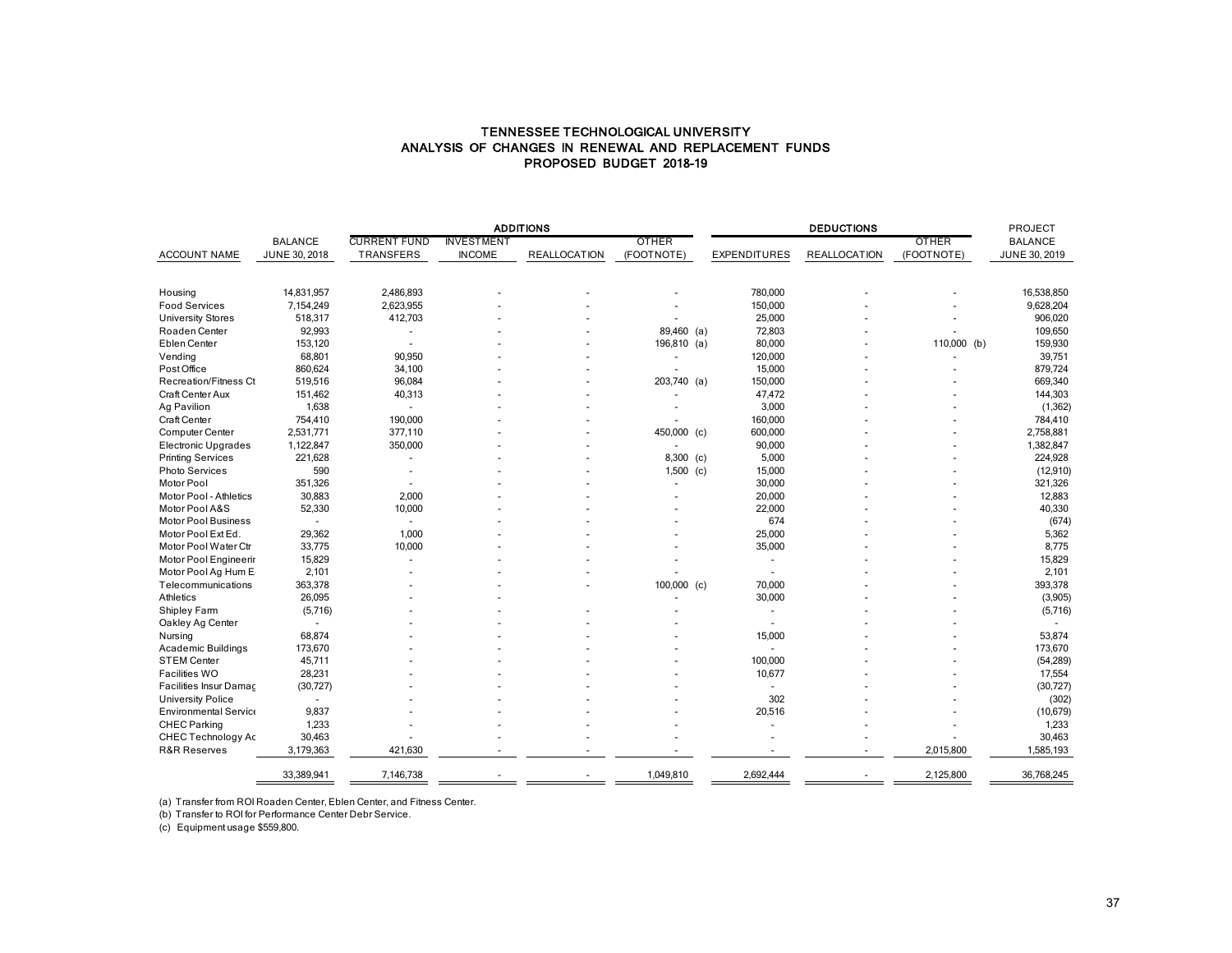#### TENNESSEE TECHNOLOGICAL UNIVERSITY ANALYSIS OF CHANGES IN RETIREMENT OF INDEBTEDNESS ESTIMATED BUDGET 2017-18

|                                | <b>PROJECT</b>                  | <b>ADDITIONS</b>                 |                                    |                     |                            |                          | PROJECT                  |                     |                            |                                 |
|--------------------------------|---------------------------------|----------------------------------|------------------------------------|---------------------|----------------------------|--------------------------|--------------------------|---------------------|----------------------------|---------------------------------|
| ACCOUNT NAME                   | <b>BALANCE</b><br>JUNE 30, 2017 | <b>CURRENT FUND</b><br>TRANSFERS | <b>INVESTMENT</b><br><b>INCOME</b> | <b>REALLOCATION</b> | <b>OTHER</b><br>(FOOTNOTE) | Principal                | Interest                 | <b>REALLOCATION</b> | <b>OTHER</b><br>(FOOTNOTE) | <b>BALANCE</b><br>JUNE 30, 2018 |
| Roaden Center                  |                                 | 91,400                           |                                    |                     |                            |                          |                          |                     | $91,400$ (a)               |                                 |
| <b>Eblen Center</b>            |                                 | 201,070                          |                                    |                     |                            |                          |                          |                     | 201,070 (a)                |                                 |
| Recreation/Fitness Ctr 912     |                                 | 237,630                          |                                    |                     |                            |                          |                          |                     | $237,630$ (a)              |                                 |
| Recreation/Fitness Ctr 925     | 8,083                           | 1,827,900                        |                                    |                     |                            |                          | 90,000                   |                     | 1,111,978 (c)              | 634,005                         |
| Res Hall Rep 2012C 914         | 23,865                          | 347,820                          |                                    |                     |                            | 250,910                  | 93,050                   |                     | $3,860$ (b)                | 23,865                          |
| Res Hall Rep 2007C 914         | 19,517                          | 178,860                          |                                    |                     |                            | 170,020                  | 10,320                   |                     | 340 (b)                    | 17,697                          |
| Res Hall Rep 2010A 917         | 79,178                          |                                  |                                    | (79, 178)           |                            | $\overline{\phantom{a}}$ | $\overline{\phantom{a}}$ |                     |                            |                                 |
| Res Hall Rep 2014A 914         | 163                             |                                  |                                    | (163)               |                            | $\overline{\phantom{a}}$ |                          |                     |                            |                                 |
| Res Hall Rep 2015A 914         | 43                              | 69,910                           |                                    | (43)                |                            | 34,650                   | 32,130                   |                     | $3,130$ (b)                |                                 |
| Res Hall Rep 2015B 917         | (2,762)                         | 581,260                          |                                    | 2,762               |                            | $\overline{\phantom{0}}$ | 581,260                  |                     |                            |                                 |
| Res Hall Rep 2017B 914         |                                 | 85,910                           |                                    |                     |                            | 30,950                   | 51,530                   |                     | $3,430$ (b)                |                                 |
| Res Hall Rep 2017B 917         |                                 | 792,780                          |                                    | 24,495              |                            | 707,560                  | 78,750                   |                     | 6,470 (b)                  | 24,495                          |
| TV Apts 2012A 920              | (15, 562)                       | 344,570                          |                                    | 15,552              |                            | 227,380                  | 112,430                  |                     | 4,750 (b)                  |                                 |
| TV Apts 2013A 921              | (18, 370)                       | 413,770                          |                                    | 18,370              |                            | 200,250                  | 205,080                  |                     | 8,440 (b)                  |                                 |
| TV Apts 2017A 923              |                                 | 247,070                          |                                    |                     |                            | $\blacksquare$           | 247,070                  |                     |                            |                                 |
| TV Apts 2017B 920              |                                 | 105,900                          |                                    |                     |                            | 37,260                   | 64,360                   |                     | $4,280$ (b)                |                                 |
| TV Apts 2017B 921              |                                 | 47,120                           |                                    |                     |                            | 17,570                   | 27,710                   |                     | $1,840$ (b)                |                                 |
| Res Hall Warf Ellington 922    | 2,122                           | 391,420                          |                                    |                     |                            | 340,000                  | 40,500                   |                     | $\overline{\phantom{a}}$   | 13,042                          |
| TV Phase 3 P923                | (5, 349)                        | 0                                |                                    | 5,449               |                            | $\overline{\phantom{a}}$ | 0                        |                     | $100$ (b)                  |                                 |
| Res Hall Jobe Murphy 924       | (4,064)                         | 789,560                          |                                    | 5,064               |                            | 673,000                  | 116,560                  |                     | $1,000$ (b)                |                                 |
| Res Hall McCord Evans 926      | (7,692)                         | 756,320                          |                                    | 7,692               |                            | 620,000                  | 134,320                  |                     | $2,000$ (b)                |                                 |
| Parking & Transportation 927   |                                 | 38,500                           |                                    |                     |                            | $\overline{\phantom{a}}$ | 32,500                   |                     | $6,000$ (b)                |                                 |
| Lab Science Building 928       | 23                              | 59,000                           |                                    |                     |                            | $\blacksquare$           | 54,023                   |                     | $5,000$ (b)                |                                 |
| Athletic Perf Center 2012A 919 | 1,371                           |                                  |                                    |                     | 96,040 (d)                 | 77,990                   | 17,270                   |                     | 780 (b)                    | 1,371                           |
| Athletic Perf Center 2017B 919 |                                 |                                  |                                    |                     | 24,590 (d)                 | 8,460                    | 15,120                   |                     | $1,010$ (b)                |                                 |
| Performance Cont 2008B 915     | 898,747                         | 6,350                            | 2,000                              |                     | 235,000 (e)                | 235,000                  | 5,880                    |                     | 470 (b)                    | 900,747                         |
| Performance PO2 2009A 918      | 567,742                         | 158,970                          | 1,000                              |                     | 34,845 (e)                 | 145,490                  | 13,400                   |                     | 600 (b)                    | 603,067                         |
| Performance Cont 2014B 915     | 411                             | 63,530                           |                                    |                     |                            |                          | 63,530                   |                     |                            | 411                             |
| Performance PO2 2014B 918      | 37                              | 43,580                           |                                    |                     |                            |                          | 43,580                   |                     |                            | 37                              |
|                                | 1,547,503                       | 7,880,200                        | 3,000                              |                     | 390,475                    | 3,776,490                | 2,130,373                | $\blacksquare$      | 1,695,578                  | 2,218,737                       |
|                                |                                 |                                  |                                    |                     |                            |                          |                          |                     |                            |                                 |

(a) Transfer to R&R for Roaden Center, Eblen Center, and Fitness Center

(b) Trustee Fees \$53,500.

(c) Transfer to Unexpended Plant - New Fitness Center \$1,099,978, and included in (b) above \$12,000.<br>(d) From R&R Eblen Center.<br>(e) Release of Debt Service Reserve Fund.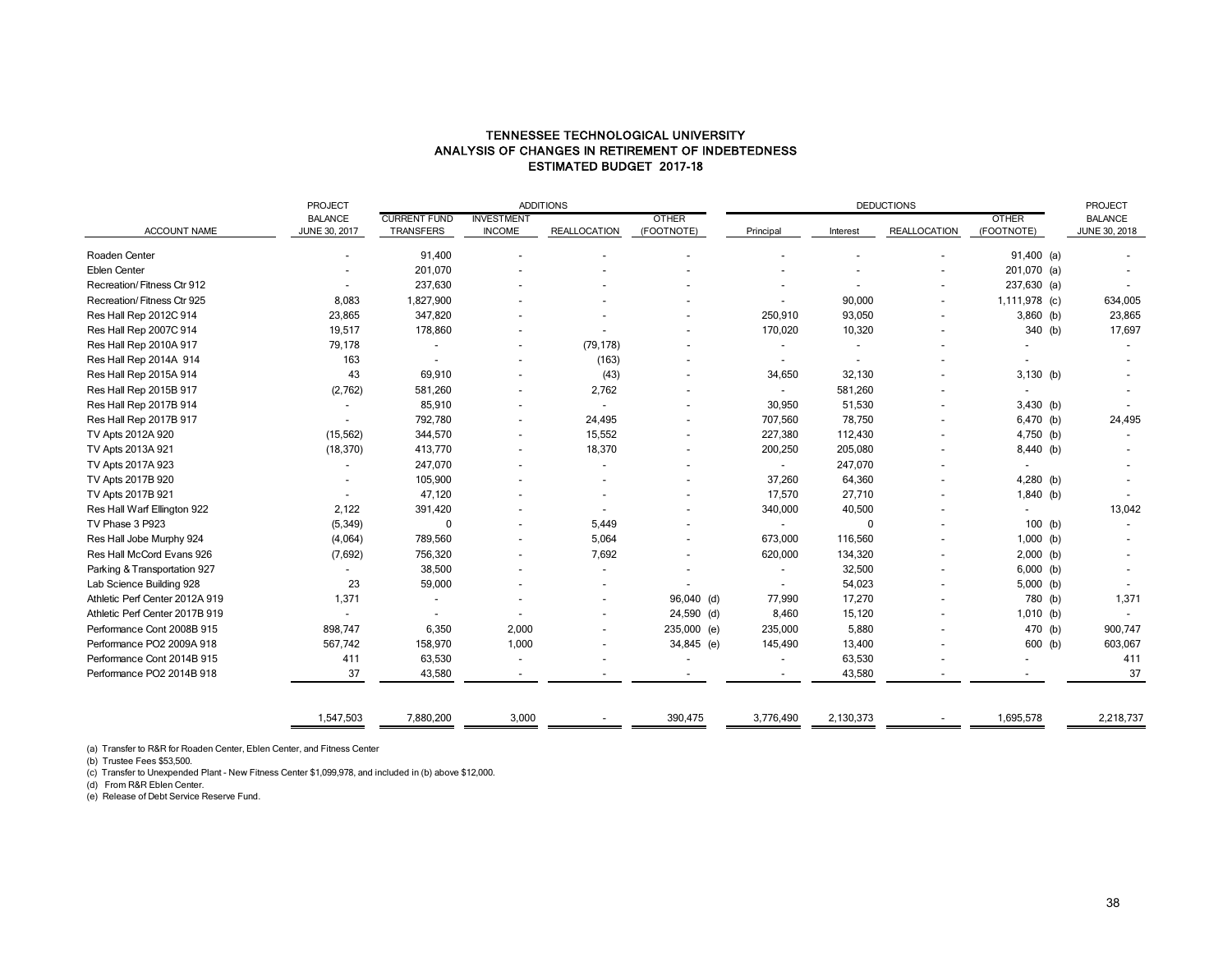### TENNESSEE TECHNOLOGICAL UNIVERSITY ANALYSIS OF CHANGES IN RETIREMENT OF INDEBTEDNESS PROPOSED BUDGET 2018-19

|                                | PROJECT                         |                                  | <b>ADDITIONS</b>                   |                     |                            | <b>DEDUCTIONS</b>        |             |                     |                            |  | PROJECT                         |  |
|--------------------------------|---------------------------------|----------------------------------|------------------------------------|---------------------|----------------------------|--------------------------|-------------|---------------------|----------------------------|--|---------------------------------|--|
| <b>ACCOUNT NAME</b>            | <b>BALANCE</b><br>JUNE 30, 2018 | <b>CURRENT FUND</b><br>TRANSFERS | <b>INVESTMENT</b><br><b>INCOME</b> | <b>REALLOCATION</b> | <b>OTHER</b><br>(FOOTNOTE) | Principal                | Interest    | <b>REALLOCATION</b> | <b>OTHER</b><br>(FOOTNOTE) |  | <b>BALANCE</b><br>JUNE 30, 2019 |  |
| Roaden Center                  |                                 | 89,460                           |                                    |                     |                            |                          |             |                     | 89,460 (a)                 |  |                                 |  |
| <b>Eblen Center</b>            |                                 | 196,810                          |                                    |                     |                            |                          |             |                     | 196,810 (a)                |  |                                 |  |
| Recreation/Fitness Ctr 912     |                                 | 203,740                          |                                    |                     |                            |                          |             |                     | 203,740 (a)                |  |                                 |  |
| Recreation/Fitness Ctr 925     | 634,005                         | 1,817,990                        |                                    |                     |                            |                          | 90,000      |                     | 1,111,978 (c)              |  | 1,250,017                       |  |
| Res Hall Rep 2012C 914         | 23,865                          | 347,820                          |                                    |                     |                            | 250,910                  | 93,050      |                     | $3,860$ (b)                |  | 23,865                          |  |
| Res Hall Rep 2007C 914         | 17,697                          | 178,860                          |                                    |                     |                            | 170,020                  | 10,320      |                     | 340 (b)                    |  | 15,877                          |  |
| Res Hall Rep 2010A 917         |                                 |                                  |                                    | (79, 178)           |                            | $\overline{\phantom{a}}$ |             |                     |                            |  | (79, 178)                       |  |
| Res Hall Rep 2014A 914         |                                 |                                  |                                    | (163)               |                            |                          |             |                     |                            |  | (163)                           |  |
| Res Hall Rep 2015A 914         |                                 | 69,910                           |                                    | (43)                |                            | 34,650                   | 32,130      |                     | $3,130$ (b)                |  | (43)                            |  |
| Res Hall Rep 2015B 917         |                                 | 581,260                          |                                    | 2,762               |                            |                          | 581,260     |                     |                            |  | 2,762                           |  |
| Res Hall Rep 2017B 914         |                                 | 85,910                           |                                    |                     |                            | 30,950                   | 51,530      |                     | 3,430 (b)                  |  |                                 |  |
| Res Hall Rep 2017B 917         | 24,495                          | 792,780                          |                                    | 24,495              |                            | 707,560                  | 78,750      |                     | 6,470 (b)                  |  | 48,990                          |  |
| TV Apts 2012A 920              |                                 | 344,570                          |                                    | 15,552              |                            | 227,380                  | 112,430     |                     | 4,750 (b)                  |  | 15,562                          |  |
| TV Apts 2013A 921              |                                 | 413,770                          |                                    | 18,370              |                            | 200,250                  | 205,080     |                     | 8,440 (b)                  |  | 18,370                          |  |
| TV Apts 2017A 923              |                                 | 247,070                          |                                    |                     |                            |                          | 247,070     |                     |                            |  |                                 |  |
| TV Apts 2017B 920              |                                 | 105,900                          |                                    |                     |                            | 37,260                   | 64,360      |                     | 4,280 (b)                  |  |                                 |  |
| TV Apts 2017B 921              |                                 | 47,120                           |                                    |                     |                            | 17,570                   | 27,710      |                     | 1,840 (b)                  |  |                                 |  |
| Res Hall Warf Ellington 922    | 13,042                          | 391,420                          |                                    |                     |                            | 340,000                  | 40,500      |                     |                            |  | 23,962                          |  |
| TV Phase 3 P923                |                                 | 0                                |                                    | 5,449               |                            |                          | $\mathbf 0$ |                     | $100$ (b)                  |  | 5,349                           |  |
| Res Hall Jobe Murphy 924       |                                 | 789,560                          |                                    | 5,064               |                            | 673,000                  | 116,560     |                     | $1,000$ (b)                |  | 4,064                           |  |
| Res Hall McCord Evans 926      |                                 | 756,320                          |                                    | 7,692               |                            | 620,000                  | 134,320     |                     | $2,000$ (b)                |  | 7,692                           |  |
| Parking & Transportation 927   |                                 | 38,500                           |                                    |                     |                            |                          | 32,500      |                     | $6,000$ (b)                |  |                                 |  |
| Lab Science Building 928       |                                 | 59,000                           |                                    |                     |                            |                          | 54,023      |                     | $5,000$ (b)                |  | (23)                            |  |
| Athletic Perf Center 2012A 919 | 1,371                           |                                  |                                    |                     | 96,040 (d)                 | 77,990                   | 17,270      |                     | 780 (b)                    |  | 1,371                           |  |
| Athletic Perf Center 2017B 919 |                                 |                                  |                                    |                     | 24,590 (d)                 | 8,460                    | 15,120      |                     | $1,010$ (b)                |  |                                 |  |
| Performance Cont 2008B 915     | 900,747                         | 6,350                            | 2,000                              |                     | 235,000 (e)                | 235,000                  | 5,880       |                     | 470 (b)                    |  | 902,747                         |  |
| Performance PO2 2009A 918      | 603,067                         | 158,970                          | 1,000                              |                     | 34,845 (e)                 | 145,490                  | 13,400      |                     | 600 (b)                    |  | 638,392                         |  |
| Performance Cont 2014B 915     | 411                             | 63,530                           |                                    |                     |                            |                          | 63,530      |                     |                            |  | 411                             |  |
| Performance PO2 2014B 918      | 37                              | 43,580                           |                                    |                     |                            |                          | 43,580      |                     |                            |  | 37                              |  |
|                                | 2,218,737                       | 7,830,200                        | 3,000                              |                     | 390,475                    | 3,776,490                | 2,130,373   |                     | 1,655,488                  |  | 2,880,061                       |  |

(a) Transfer to R&R for Roaden Center, Eblen Center, and Fitness Center

(b) Trustee Fees \$53,500.

(c) Transfer to Unexpended Plant - New Fitness Center \$1,099,978, and included in (b) above \$12,000.

(d) From R&R Eblen Center.

(e) Release of Debt Service Reserve Fund.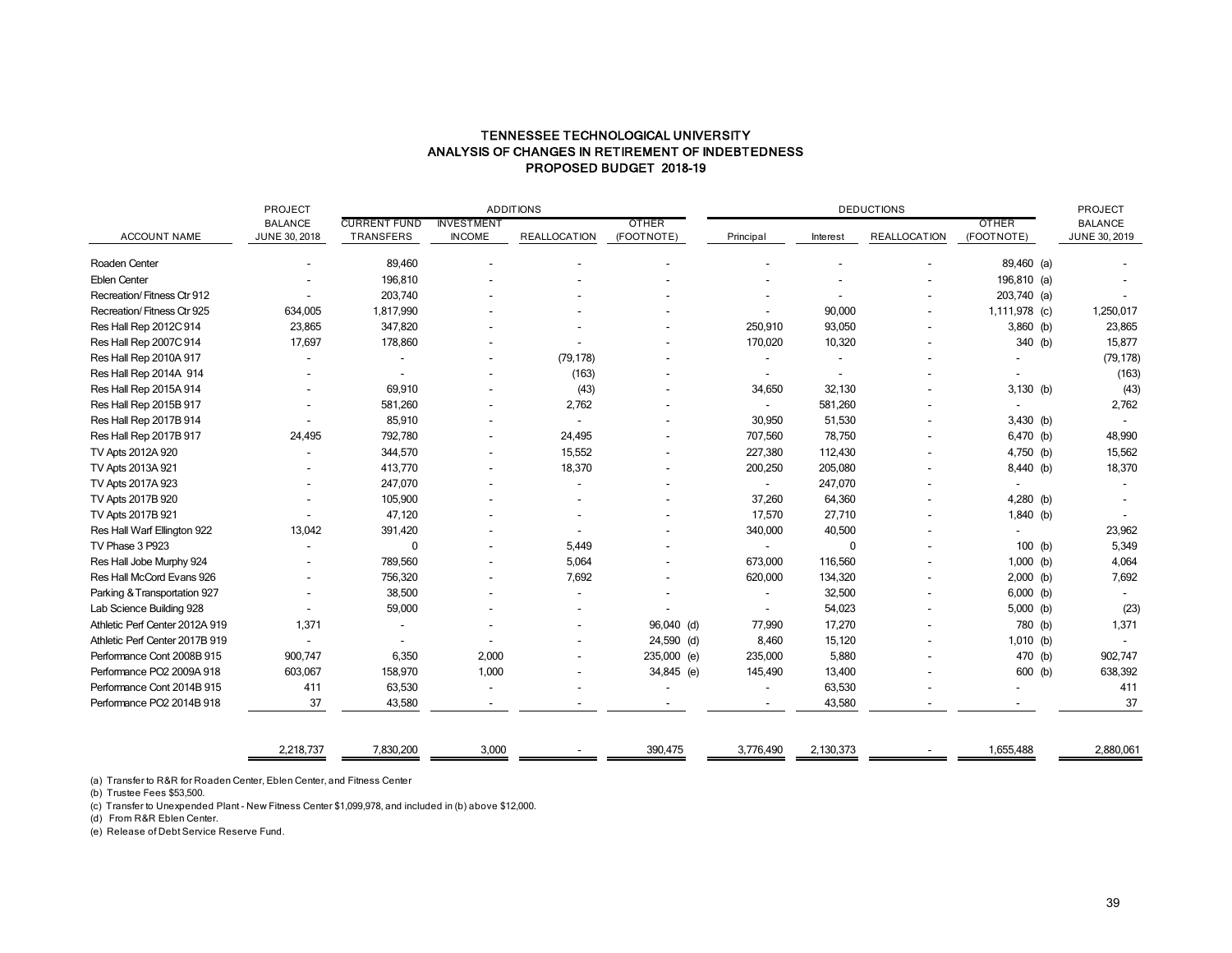## **TENNESSEE TECHNOLOGICAL UNIVERSITY THE STATE UNIVERSITY AND COMMUNITY COLLEGE SYSTEM OF TENNESSEE JULY BUDGET 2018-19 REMEDIAL, DEVELOPMENTAL, and PRESCRIBED COURSES EXPENDITURES**

|                            | <b>ACTUAL</b> | <b>OCTOBER</b> | <b>ESTIMATED</b> | <b>JULY</b> |
|----------------------------|---------------|----------------|------------------|-------------|
|                            | 2016-17       | 2017-18        | 2017-18          | 2018-19     |
| <b>Admin Salaries</b>      |               |                |                  |             |
| <b>Academic Salaries</b>   | 309,873.00    | 315,523.00     | 315,523.00       | 315,723.00  |
| <b>Supporting Salaries</b> | 120.23        | 1,960.00       | 1,960.00         | 1,960.00    |
| <b>Student Wages</b>       | 2.760.12      | 7.820.00       | 7.820.00         | 7.820.00    |
| <b>Employee Benefits</b>   | 108,355.32    | 108,390.00     | 108,390.00       | 108,390.00  |
| Travel                     | 631.24        | 1,420.00       | 1.420.00         | 1,420.00    |
| <b>Operating Expenses</b>  | 7.740.24      | 16,187.00      | 16,187.00        | 11,630.00   |
| <b>Capital Outlay</b>      |               |                |                  |             |
| <b>TOTAL</b>               | 429,480.15    | 451,300.00     | 451,300.00       | 446,943.00  |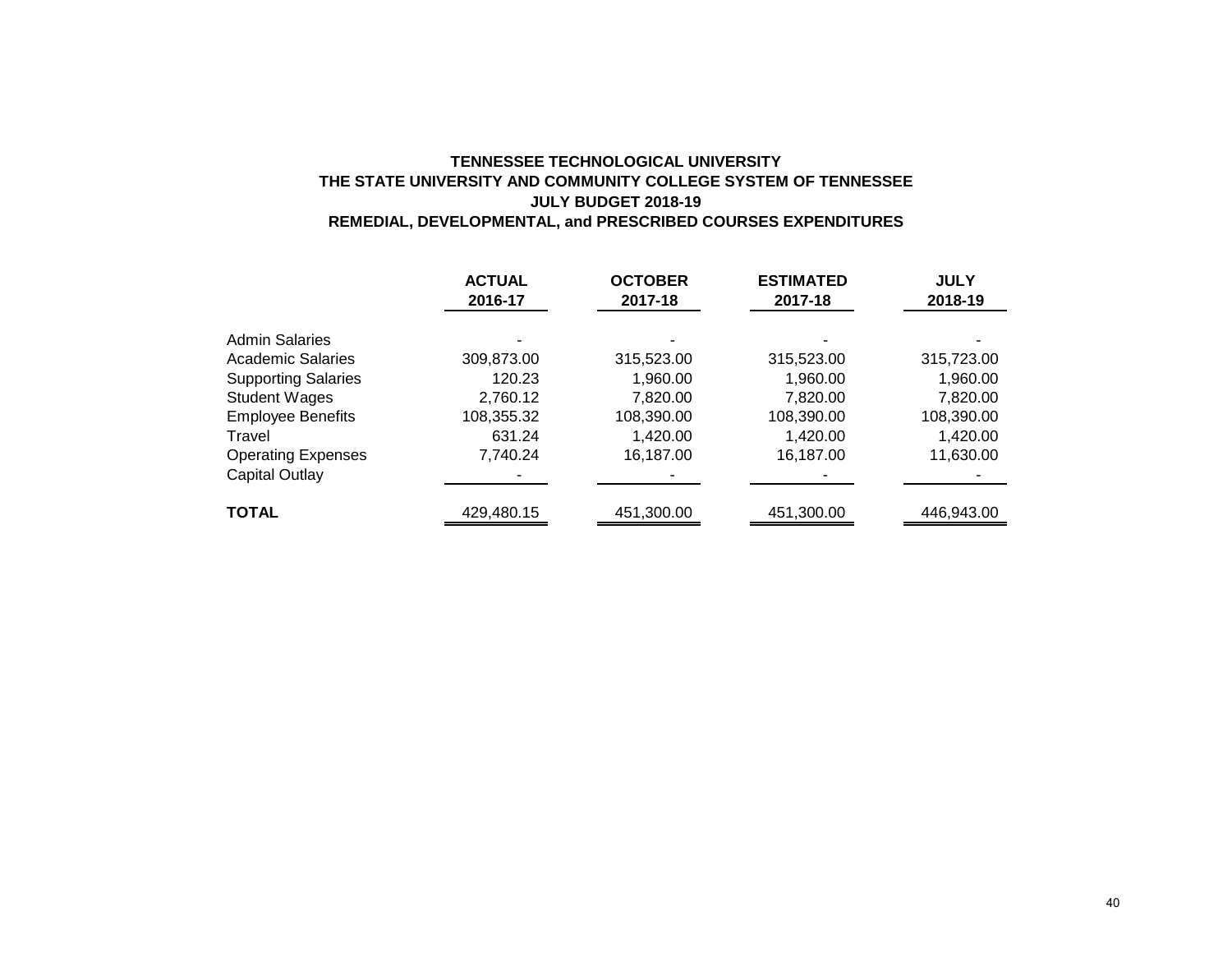# TENNESSEE TECHNOLOGICAL UNIVERSITY UNRESTRICTED E&G LONGEVITY REPORTING FORM JULY PROPOSED BUDGET 2018-19

|                                  | <b>ESTIMATED</b><br>2017-18 | <b>PROPOSED</b><br>2018-19 |  |  |  |
|----------------------------------|-----------------------------|----------------------------|--|--|--|
| Total Unrestricted E&G longevity | \$1,227,900.00              | 1,232,800.00               |  |  |  |